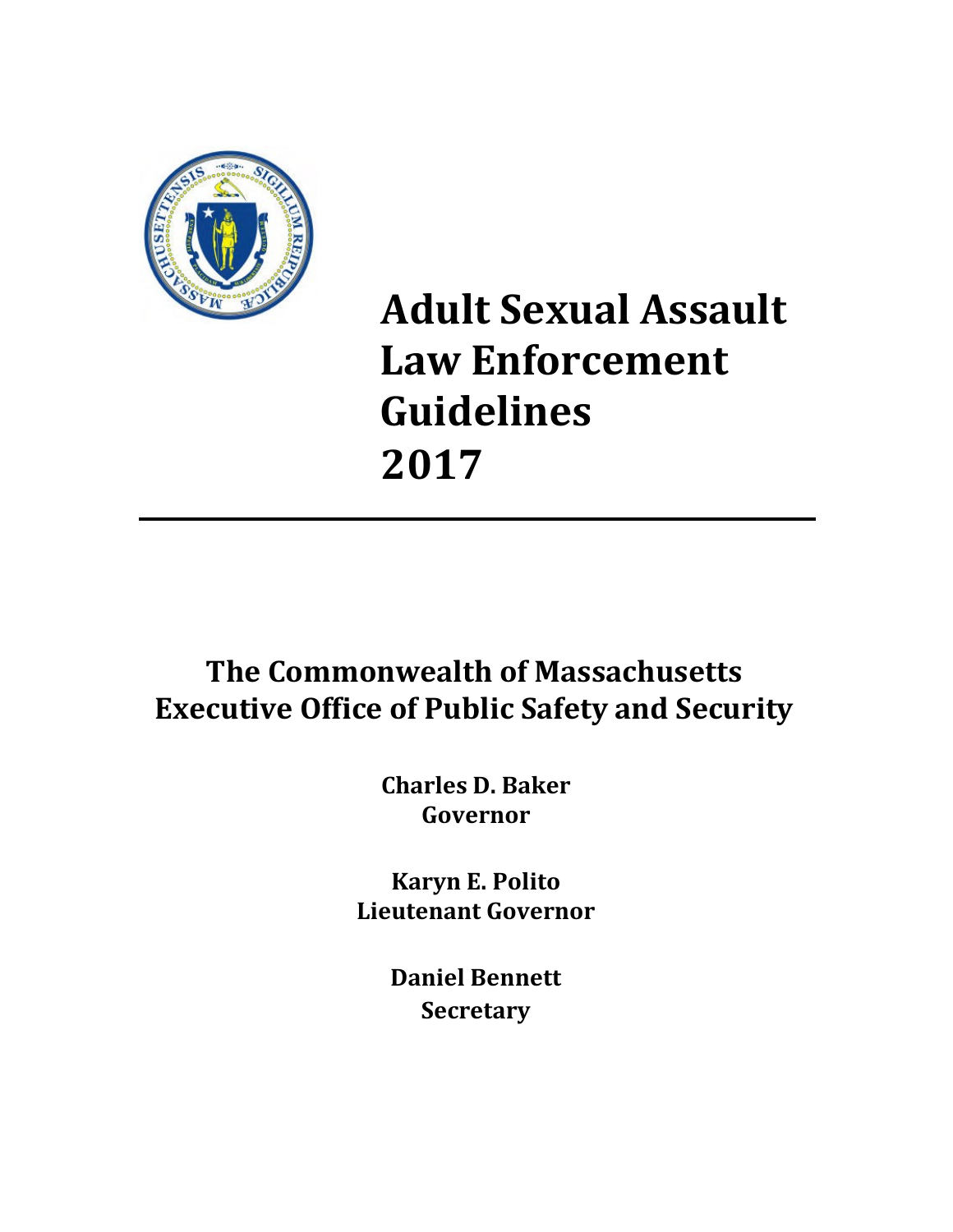# **ACKNOWLEDGEMENTS**

*The following people contributed significantly to the revision of these Guidelines:*

| Detective Lieutenant Pi Downsbrough | Massachusetts State Police                   |
|-------------------------------------|----------------------------------------------|
| Stephanie DeCandia                  | Boston Area Rape Crisis Center               |
| Lindy Aldrich                       | Victim Rights Law Center                     |
| Lieutenant Brian Henault            | <b>UMASS/Amherst Police Department</b>       |
| Jeremy Kusmin                       | Plymouth County District Attorney's Office   |
| Maura Landry                        | Municipal Police Training Committee          |
| Detective Robert Wile               | <b>Amesbury Police Department</b>            |
| <b>Brian Domoretsky</b>             | Executive Office of Public Safety & Security |

*Special thanks for additional contributions from Lieutenant Governor Karyn E. Polito, Executive Director Tammy Mello, and Members of the Governor's Council to Address Sexual Assault and Domestic Violence:*

| Suzanne Dubus                    | Jeanne Geiger Crisis Center                          |
|----------------------------------|------------------------------------------------------|
| <b>Kim Dawkins</b>               | Pathways for Change                                  |
| Stephanie Brown                  | Casa Myrna Vasquez                                   |
| David Adams                      | Emerge                                               |
| Joan Sham                        | <b>DPH SANE Program</b>                              |
| Alicia Rebello-Pradas            | <b>Attorney General's Office</b>                     |
| Liam Lowney                      | <b>MA Office of Victims Assistance</b>               |
| DA Joseph Early                  | Worcester District Attorney's Office                 |
| DA David Sullivan                | Northwest District Attorney's Office                 |
| Diane Fasano                     | Office of Probation                                  |
| <b>Chief Mark Dubois</b>         | <b>Maynard Police Department</b>                     |
| Emily Rothman                    | Boston University School of Public Health            |
| Debra Robbin                     | Jane Doe Inc.                                        |
| Michelle Loranger                | Children's Advocacy Center                           |
| Nancy Scannell                   | MA Society for the Prevention of Cruelty to Children |
| Christina Bain                   | <b>Babson College</b>                                |
| Michelle Smith                   | <b>Ursaline Academy</b>                              |
| Karen Cavanaugh                  | Womanshelter Companeras                              |
| Vilma Uribe                      | The Network La Red                                   |
| Duane DeFour                     | Massachusetts Institute of Technology                |
| Paulo Pinto                      | <b>MA Alliance of Portuguese Speakers</b>            |
| Lysetta Hurge-Putnam             | <b>Independence House</b>                            |
| Nancy Alterio                    | Disabled Persons Protection Commission               |
| <b>Amarely Gutierrez Oliver</b>  | YWCA of Central MA                                   |
| Molyka Tieng                     | Lowell Community Health Center                       |
| Col. Andrea Gayle-Bennett        | <b>Army National Guard</b>                           |
| <b>Stacy Malone</b>              | Victim Rights Law Center                             |
| <b>Secretary Marylou Sudders</b> | <b>Health and Human Services</b>                     |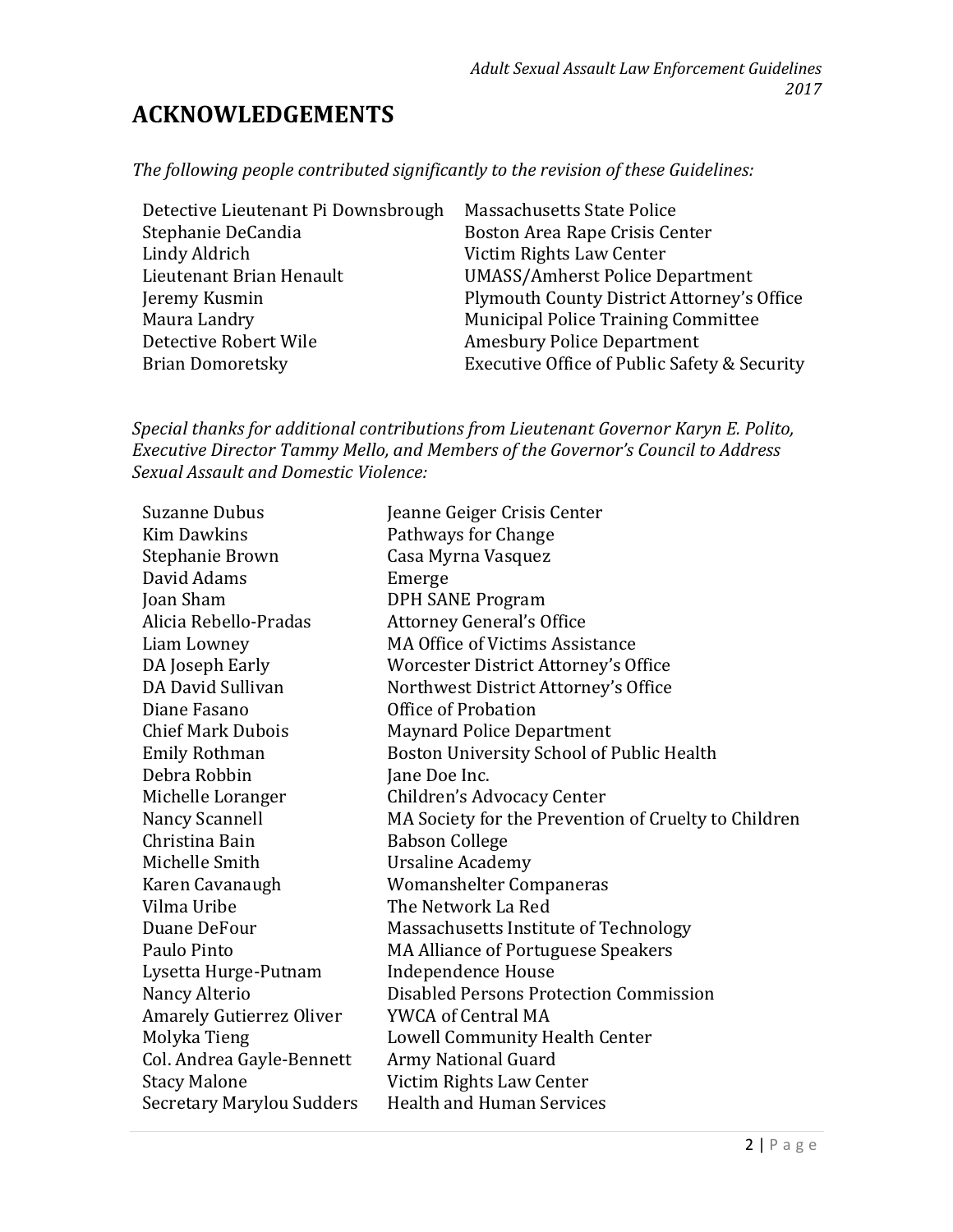| Juan Vega                | Housing and Economic Development             |
|--------------------------|----------------------------------------------|
| Katherine Lipper         | <b>Executive Office of Education</b>         |
| Secretary Daniel Bennett | Executive Office of Public Safety & Security |

# *Additional technical assistance provided by:*

The Executive Office of Public Safety & Security The Massachusetts State Police Crime Lab The Massachusetts District Attorneys Association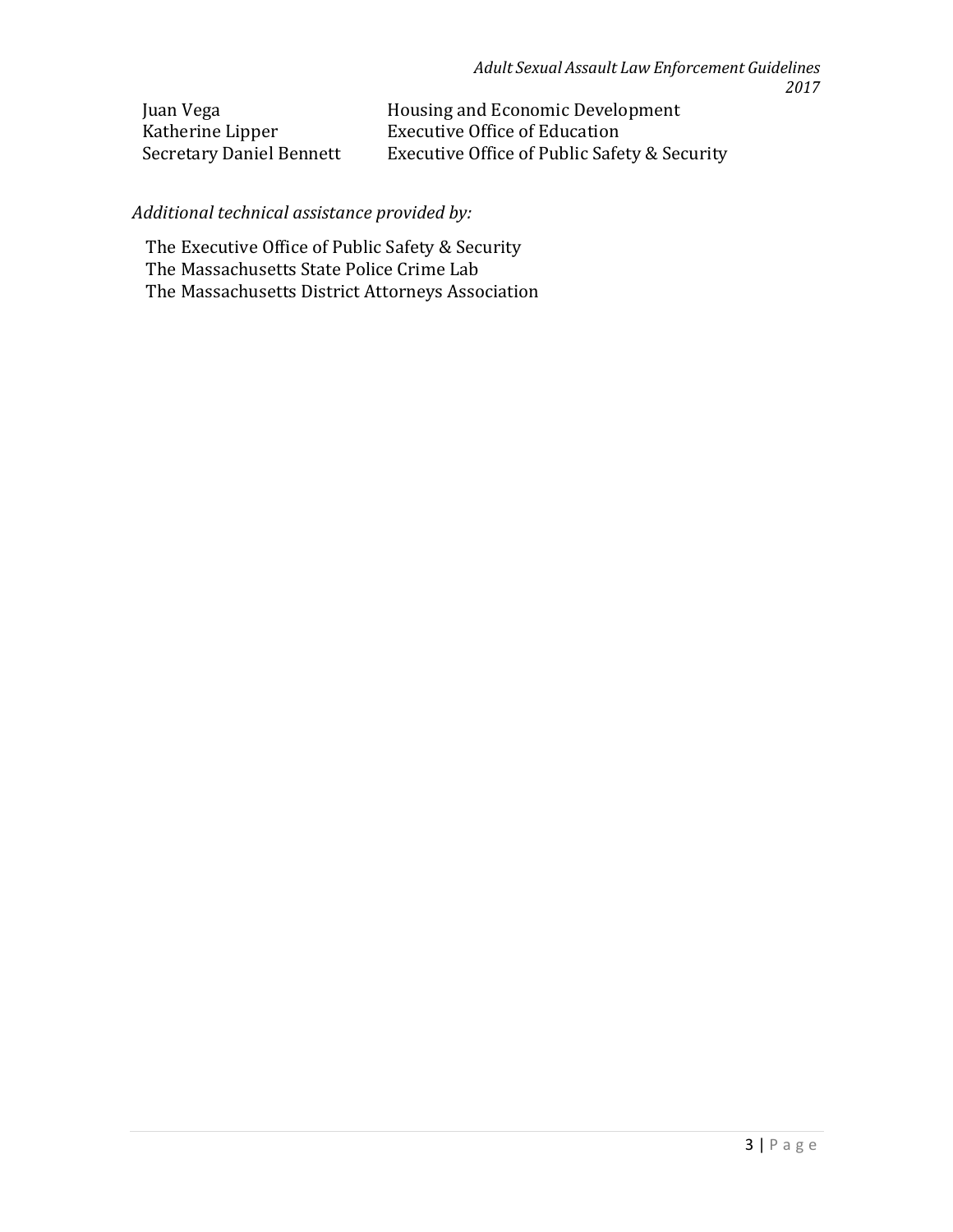# **TABLE OF CONTENTS**

| SECTION ONE - PURPOSE AND GUIDELINES OVERVIEW                     | 8  |
|-------------------------------------------------------------------|----|
| <b>SECTION TWO - DEFINITIONS OF SEXUAL ASSAULT</b>                | 9  |
| Rape, MGL ch 265 sec 22                                           | 9  |
| Indecent Assault and Battery +14 years of age, MGL ch 265 sec 13H | 9  |
| Additional Crimes Related to Sexual Assault:                      | 9  |
| Human Trafficking, MGL ch 265 sec 50                              | 9  |
| Rape of Child, MGL ch 265 sec 23                                  | 9  |
| Rape of Child/Use of Force, ch 265 sec 22A                        | 9  |
| Aggravated Rape of Child, ch 265 sec 23A (By age difference)      | 9  |
| Indecent Assault and Battery on a child, MGL ch 265 sec 13B       | 10 |
| August 8, 2014: Domestic Violence Act - MGL 265 s 15D             | 10 |
| Charges:                                                          | 10 |
| Strangulation or Suffocation, 1st or Subsequent Offense           | 10 |
| Aggravated Strangulation or Suffocation                           | 10 |
| <b>SECTION THREE - DYNAMICS OF SEXUAL ASSAULT</b>                 | 11 |
| Neurobiology of trauma                                            | 12 |
| Impact of trauma on memory and recollection                       | 12 |
| How do people respond to trauma?                                  | 12 |
| <b>SECTION FOUR - VICTIMOLOGY</b>                                 | 13 |
| <b>Common Reactions to Trauma</b>                                 | 13 |
| <b>Secondary Victims</b>                                          | 15 |
| <b>SECTION FIVE - SEXUAL ASSAULT INVESTIGATIONS</b>               | 16 |
| Categorization of Investigations:                                 | 16 |
| "Lack of consent" Cases                                           | 16 |
| "Unknown Identity" Cases                                          | 16 |
| Substance Facilitated Sexual Assault (Consent)                    | 17 |
| <b>Reporting Challenges:</b>                                      | 18 |
| <b>Gender Bias</b>                                                | 18 |
| <b>Anonymous Reporting</b>                                        | 19 |
| <b>Victim Recantation</b>                                         | 19 |
| Unfounded or baseless report:                                     | 20 |
| <b>False Reports</b>                                              | 20 |
| Immigration Implications:                                         | 20 |
| <b>Military Personnel</b>                                         | 21 |
| Jurisdictional Issues/Courtesy Reports                            | 21 |
| <b>SECTION SIX - INVESTIGATION DOCUMENTATION</b>                  | 21 |
| <b>Methods of Documentation</b>                                   | 22 |
| <b>Written Reports</b>                                            | 22 |
| <b>Audio Recordings</b>                                           | 23 |
|                                                                   |    |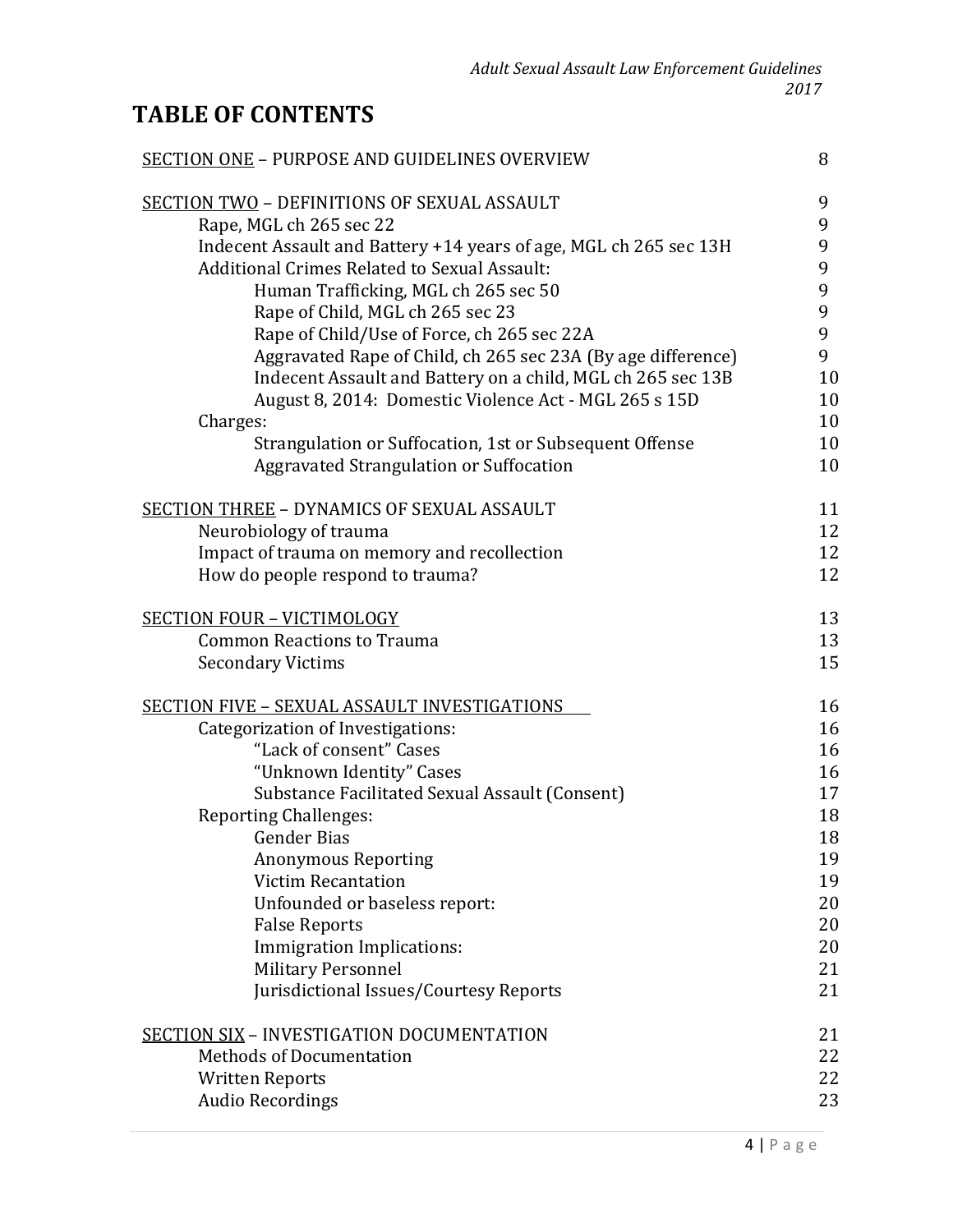|                                                                        | 2017 |
|------------------------------------------------------------------------|------|
| <b>Photographic Documentation</b>                                      | 24   |
| Video Recordings                                                       | 24   |
| Sketches/Diagrams                                                      | 24   |
|                                                                        |      |
| <b>SECTION SEVEN - INITIAL LAW ENFORCEMENT RESPONSE</b>                | 25   |
| Dispatch                                                               | 25   |
| First Responding Law Enforcement Officer                               | 26   |
| Victim/Witness Safety                                                  | 27   |
| Minimal Facts Interview                                                | 28   |
| <b>Crime Scene Preservation</b>                                        | 29   |
| Identifying and Locating Witnesses and Suspects                        | 29   |
| Language/Communication Barriers                                        | 29   |
| Documentation of Initial Response                                      | 29   |
| <b>Investigation Support Services</b>                                  | 30   |
| Additional Considerations of First Responding Officers                 | 30   |
| SECTION EIGHT - THE ROLE OF THE SEXUAL ASSAULT INVESTIGATOR            | 31   |
| Victim Interview                                                       | 31   |
| Location of the Interview                                              | 32   |
| Gender of Interviewer                                                  | 32   |
| Documenting the Victim Interview                                       | 32   |
| Conducting the Interview                                               | 32   |
| Safety, Legal and Other Considerations                                 | 34   |
| Concluding the Interview                                               | 34   |
| <b>Added Barriers to Reporting</b>                                     | 34   |
|                                                                        |      |
| <b>SECTION NINE - IDENTIFYING AND INTERVIEWING WITNESSES</b>           | 35   |
| Witness Interview-Overview                                             | 35   |
| <b>First Complaint Witness</b>                                         | 35   |
| <b>Child Witness</b>                                                   | 37   |
| <b>SECTION TEN - SUSPECT INTERACTION</b>                               | 37   |
| Decision to arrest or not arrest                                       | 37   |
| Interviewing the Suspect:                                              | 38   |
| Miranda Warnings                                                       | 39   |
| <b>Six Hour Rule</b>                                                   | 40   |
| Electronic Recordings of Interviews/Interrogations                     | 40   |
| <b>Other Procedural Requirements</b>                                   | 40   |
|                                                                        |      |
| <b>SECTION ELEVEN - CRIME SCENE MANAGEMENT AND EVIDENCE COLLECTION</b> | 41   |
| <b>Crime Scene Management</b>                                          | 41   |
| Considerations before Processing the Scene                             | 42   |
| <b>Fundamentals of Processing a Crime Scene</b>                        | 42   |
| Documentation of the Crime Scene                                       | 43   |
| Types of Evidence - Considerations                                     | 43   |
| Clothing/Material as Evidence                                          | 43   |
| <b>Condom Trace Evidence</b>                                           | 44   |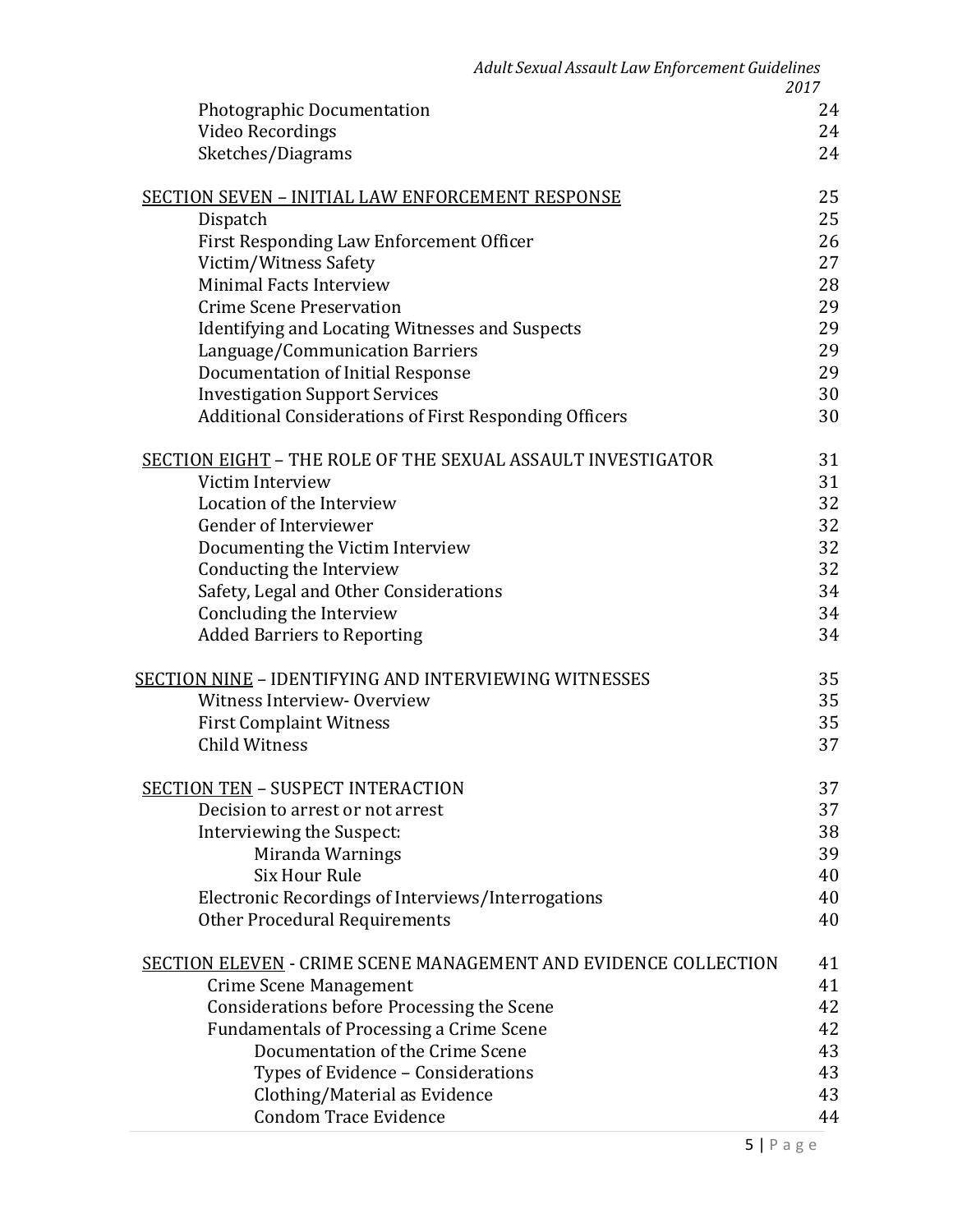| Adult Sexual Assault Law Enforcement Guidelines                                                                 | 2017 |
|-----------------------------------------------------------------------------------------------------------------|------|
| Packaging                                                                                                       | 45   |
| Chain of Custody                                                                                                | 45   |
| Massachusetts Sexual Assaults Evidence Collection Kits (MSAECK)<br>and the Sexual Assault Nurse Examiner (SANE) | 46   |
| <b>Interviewing Medical Personnel</b>                                                                           | 47   |
| <b>Evidence Identification</b>                                                                                  | 48   |
| Disposition of the Massachusetts Sexual Assault Evidence Collection<br>Kit                                      | 48   |
| <b>Suspect Evidence Collection</b>                                                                              | 49   |
| Chain of custody                                                                                                | 51   |
| Combined DNA Index System (CODIS)                                                                               | 51   |
| SECTION TWELVE – ADDITIONAL INVESTIGATIVE TOOLS & RESOURCES                                                     | 51   |
| Electronic Evidence                                                                                             | 51   |
| Court Orders/ Grand Jury Subpoenas                                                                              | 53   |
| <b>Photo Arrays</b>                                                                                             | 53   |
| Polygraph Examinations                                                                                          | 54   |
| Sex Offender Registry Board (SORB)                                                                              | 54   |
| <b>Outside Documentation</b>                                                                                    | 54   |
| <u> SECTION THIRTEEN</u> – OTHER INVESTIGATIVE CONSIDERATIONS                                                   | 55   |
| <b>High Profile Investigations</b>                                                                              | 55   |
| Media Relations and Interaction                                                                                 | 55   |
| <b>Mandated Reporting</b>                                                                                       | 56   |
| <u> SECTION FOURTEEN</u> – CROSSOVER OFFENSES                                                                   | 57   |
| Human Trafficking                                                                                               | 57   |
| Domestic Violence                                                                                               | 58   |
| <b>Strangulation and Sexual Assault</b>                                                                         | 58   |
| <u> SECTION FIFTEEN</u> – COURTROOM PREPARATION & TESTIMONY                                                     | 60   |
| <b>SECTION SIXTEEN - VICTIM SUPPORT SERVICES</b>                                                                | 61   |
| Massachusetts Rape Crisis Counselor                                                                             | 61   |
| The Victim Witness Advocate (Office of the District Attorney)                                                   | 62   |
| Victims of Violent Crime Compensation                                                                           | 62   |
| Massachusetts Forensic Sexual Assault Exam Expense Application:                                                 | 63   |
| Massachusetts Application for Crime Victim Compensation                                                         | 64   |
| Massachusetts Office for Victim Assistance                                                                      | 65   |
| <b>SECTION SEVENTEEN - SEXUAL ASSAULTS AT COLLEGES &amp; UNIVERSITIES</b>                                       | 65   |
| Overview                                                                                                        | 65   |

| SECTION SEVENTEEN – SEXUAL ASSAULTS AT COLLEGES & UNIVERSITIES | 65 |
|----------------------------------------------------------------|----|
| Overview                                                       | 65 |
| Jurisdiction/Collaboration                                     | 66 |
| <b>Institutional Responsibilities</b>                          | 67 |
| Potential Advantages of the College/University Environment     | 68 |
| Campus "Culture": Considerations for the Investigator          | 69 |
|                                                                |    |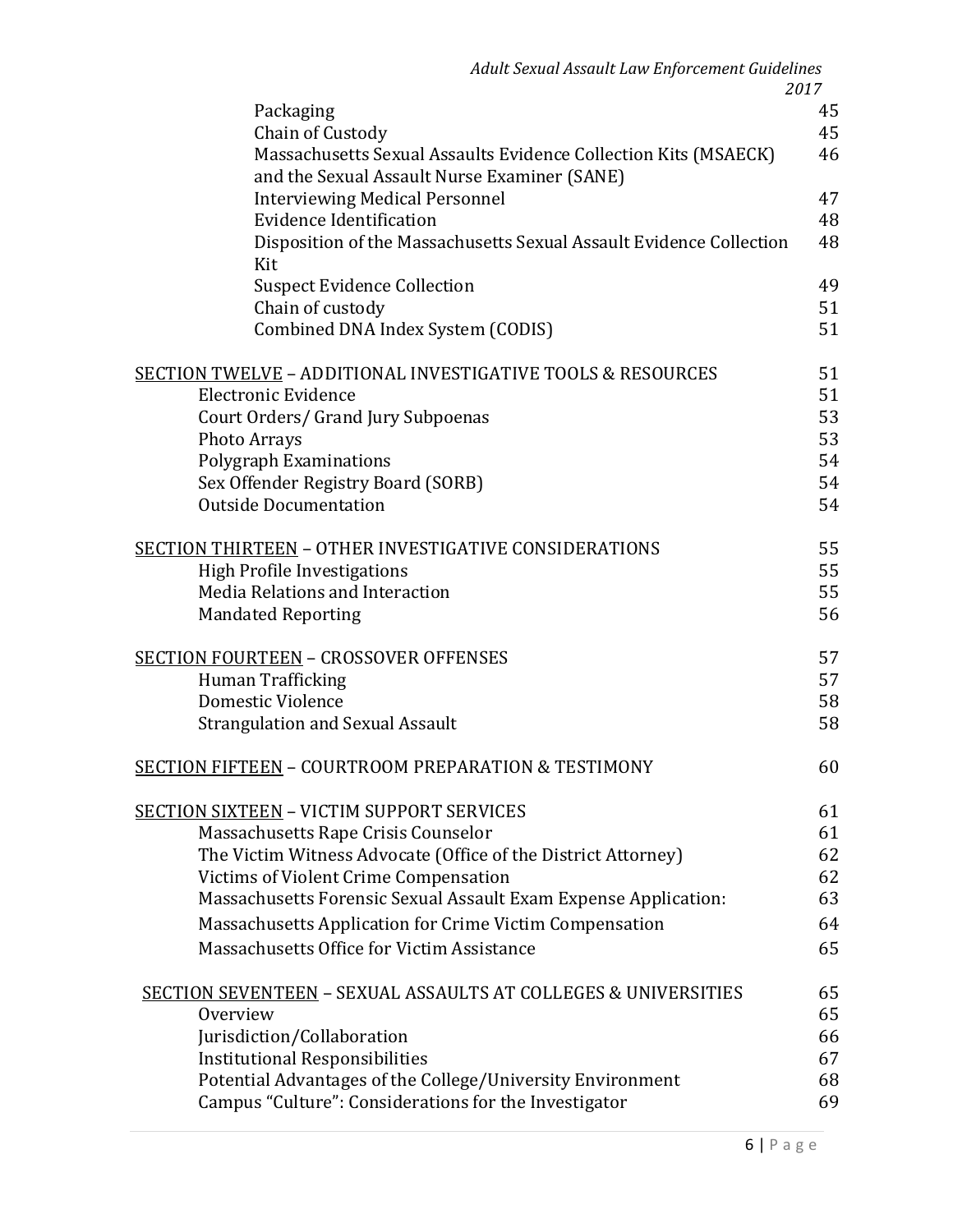NOTES 71

APPENDICES SEE ATTACHMENT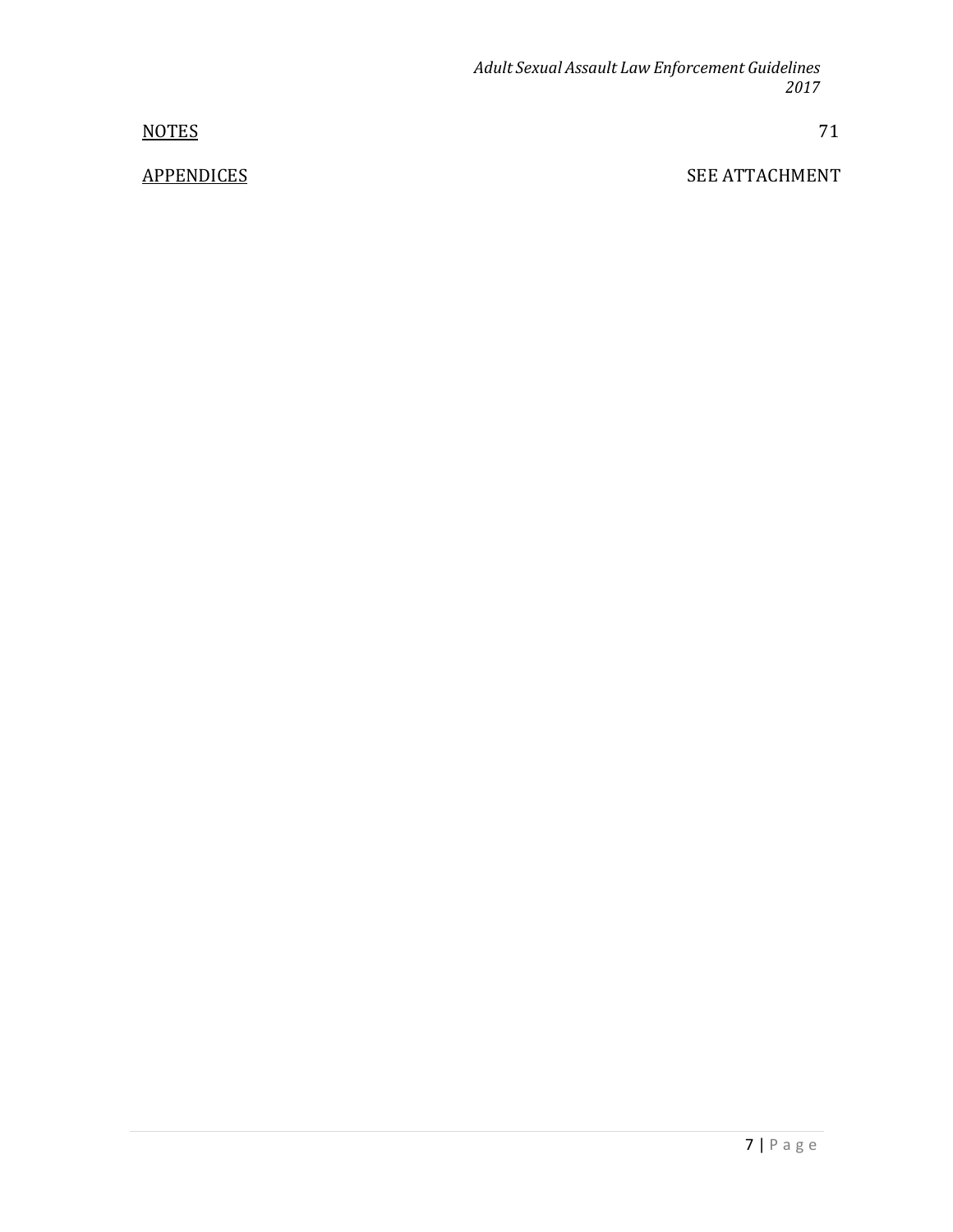# **Guidelines for Law Enforcement Response to Adult Sexual Assault**

# *SECTION ONE*

# **PURPOSE AND GUIDELINES OVERVIEW**

Although each investigation will undoubtedly present with different circumstances and challenges, the following guidelines are intended to serve as a guide for law enforcement professionals when investigating adult sexual assaults. A timely, pragmatic, and sensitive law enforcement response is paramount. It improves a community's confidence in the police, increases reporting levels, and strengthens investigations thereby facilitating more successful prosecutions. The goal is to establish a standard or best practice to which investigations are conducted thereby creating a thorough, trauma-informed response regardless of the investigative jurisdiction.

Continuing education is of equal importance for Law Enforcement professionals. These guidelines are not intended to replace the ongoing need for in-person or on-line training; however, these guidelines will serve as the expected response and foundation for all training curriculums.

The following three core principles should be embraced when investigating sexual assault cases and serves as the foundation for the guidelines:

- 1. Trauma informed responses;
- 2. Thorough and sound investigations; and
- 3. Interagency cooperation.

Crimes of sexual assault often occur in private and with no witnesses. Therefore, the details of the assault are usually a recounting of events from two differing perspectives; the perpetrator and the victim. Because of this dynamic, interviews should be obtained from all persons who may have secondary knowledge or circumstantial information about the assault. Sexual assaults should be investigated in a similar manner as other crimes against the person using common sense, sensitivity, and practicality.

For the purposes of these guidelines, an "Adult" is considered to be anyone 18 years of age, or older, except where otherwise defined by statute.

This revision of the guidelines shall take effect as of July 10, 2017.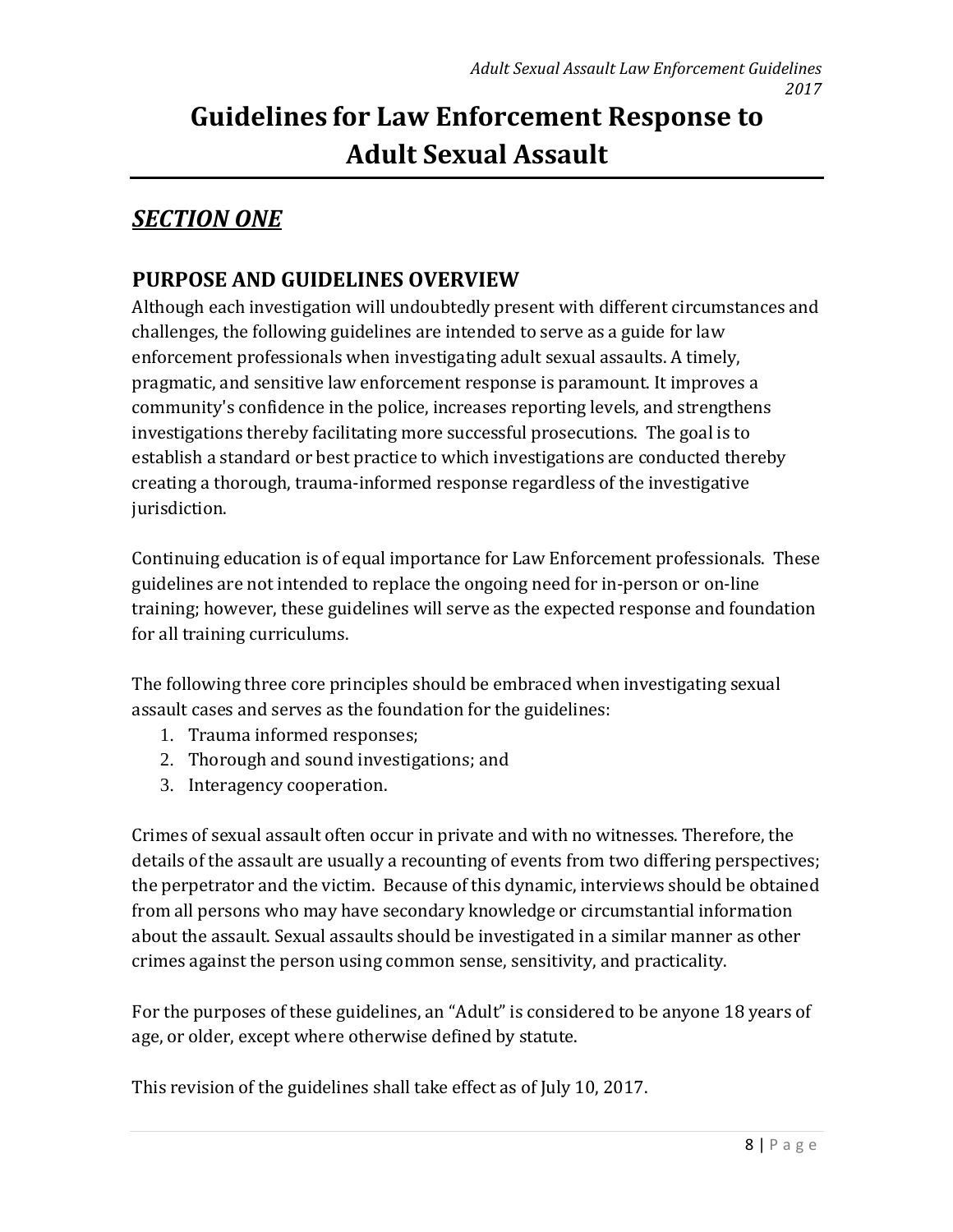# *SECTION TWO*

# **DEFINITIONS OF SEXUAL ASSAULT**

In Massachusetts, there are many types of sexual assault, but the most common are Rape and Indecent Assault and Battery.

#### Rape, MGL ch 265 sec 22

- 1. The penetration of a person's bodily orifice (vagina, anus, and mouth);
- 2. By any part of another's body or by an object;
- 3. Performed against the victim's will;
- 4. Without consent; and
- 5. With the threat of or actual use of force

#### Indecent Assault and Battery +14 years of age, MGL ch 265 sec 13H

- 1. The "indecent" touching (touching portion of body thought to be private such as breasts, buttocks and genitals) without legal justification or excuse
- 2. Of a person at least 14 years of age;
- 3. Without that person's consent

Indecent assault and battery on a person with an intellectual disability; assault and battery, MGL ch 265 sec 13F

#### **Additional Crimes Related to Sexual Assault (Not an Exhaustive List)**

Human Trafficking, MGL ch 265 sec 50

- 1. Whoever knowingly subjects or attempts to subject, recruit, entice, harbor, transport, provide or obtain by any means
- 2. Another person to engage in commercial sexual activity or
- 3. Benefits financially as a result of violating the above

#### Rape of Child, MGL ch 265 sec 23

- 1. Whoever has sexual intercourse or unnatural sexual intercourse;
- 2. With a child under the age of 16

Rape of Child/Use of Force, ch 265 sec 22A

- 1. Whoever has sexual intercourse or unnatural sexual intercourse;
- 2. With a child under the age of 16
- 3. And compels child to submit by force and against his will or compels child to submit by threat of bodily injury

#### Aggravated Rape of Child, ch 265 sec 23A (aggravated by age difference)

1. Whoever has sexual intercourse or unnatural sexual intercourse;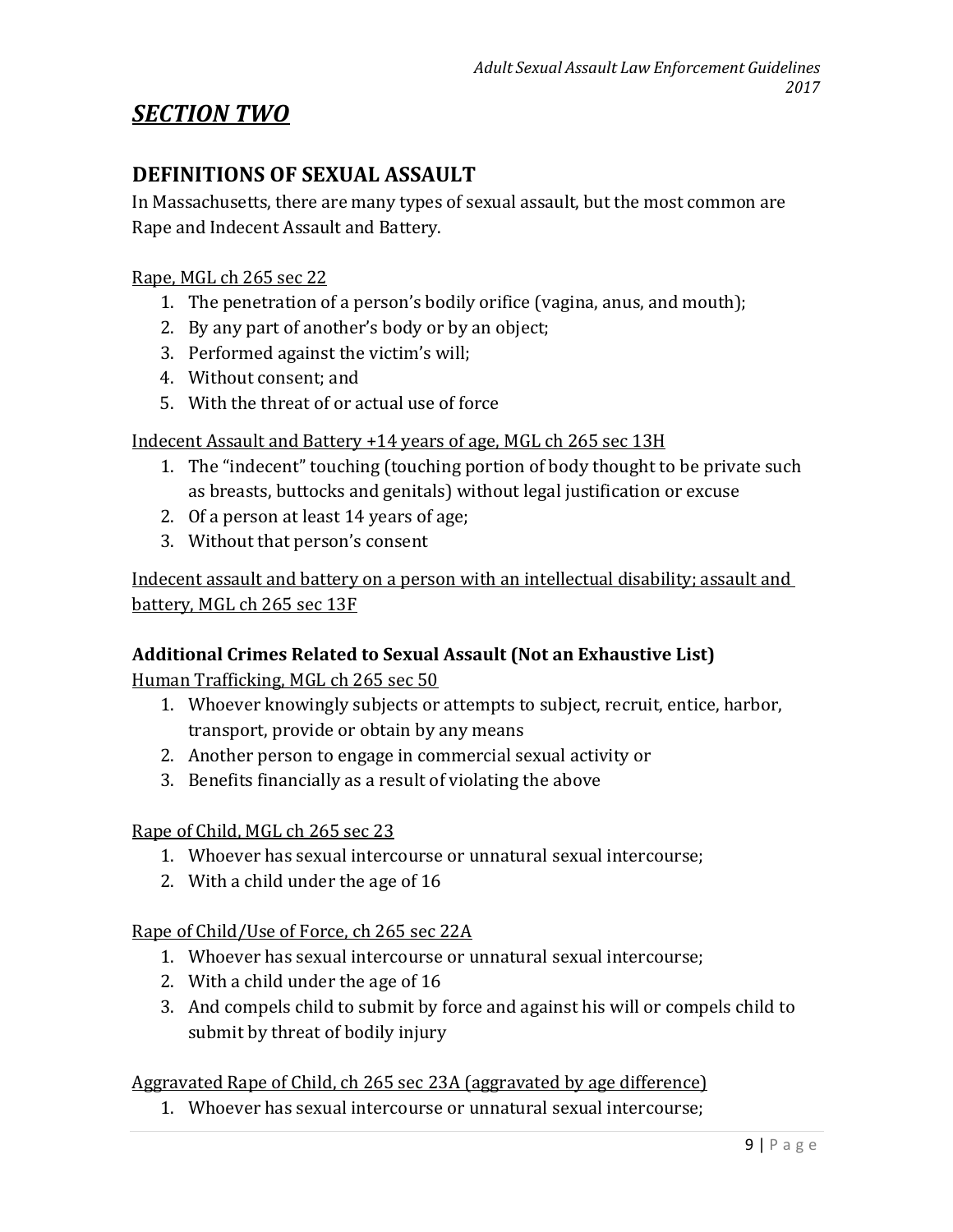- 2. With a child under the age of 16
- 3. And there exists more than a 5 year age difference between the defendant and victim and the victim is under 12 years of age; or
- 4. There exists more than a 10 year age difference between the defendant and the victim where the victim is between the age of 12-16 years of age; or
- 5. At the time of the intercourse, the defendant was a mandated reporter

Indecent Assault and Battery on a child -14 years of age, MGL ch 265 sec 13B

- 1. The "indecent" touching (touching portion of body thought to be private such as breasts, buttocks and genitals) without legal justification or excuse
- 2. Of a person that has not reached 14 years of age;

#### August 8, 2014: An Act Relative to Domestic Violence - MGL 265 s 15D

Strangulation: is the intentional interference of the normal breathing or circulation of blood by applying substantial pressure on the throat or neck of another.

Suffocation: is the intentional interference of the normal breathing or circulation of blood by blocking the nose or mouth of another.

Serious bodily injury: is bodily injury that results in a permanent disfigurement, loss or impairment of a bodily function, limb or organ or creates a substantial risk of death.

#### **Charges**

Strangulation or Suffocation, 1st or Subsequent Offense (see definitions above);

Aggravated Strangulation or Suffocation

- 1. Whoever strangles or suffocates another person and by such strangulation or suffocation causes bodily injury
- 2. Strangles or suffocates another person, who is pregnant at the time of such strangulation or suffocation, knowing or having reason to know that the person is pregnant
- 3. is convicted of strangling or suffocating another person after having been previously convicted of the crime of strangling or suffocating another person under this section, or of a like offense in another state or the United States or a military, territorial or Indian tribal authority; or
- 4. strangles or suffocates another person, with knowledge that the individual has an outstanding temporary or permanent vacate, restraining or no contact order or judgment issued under sections 18 or 34B of chapter 208, section 32 of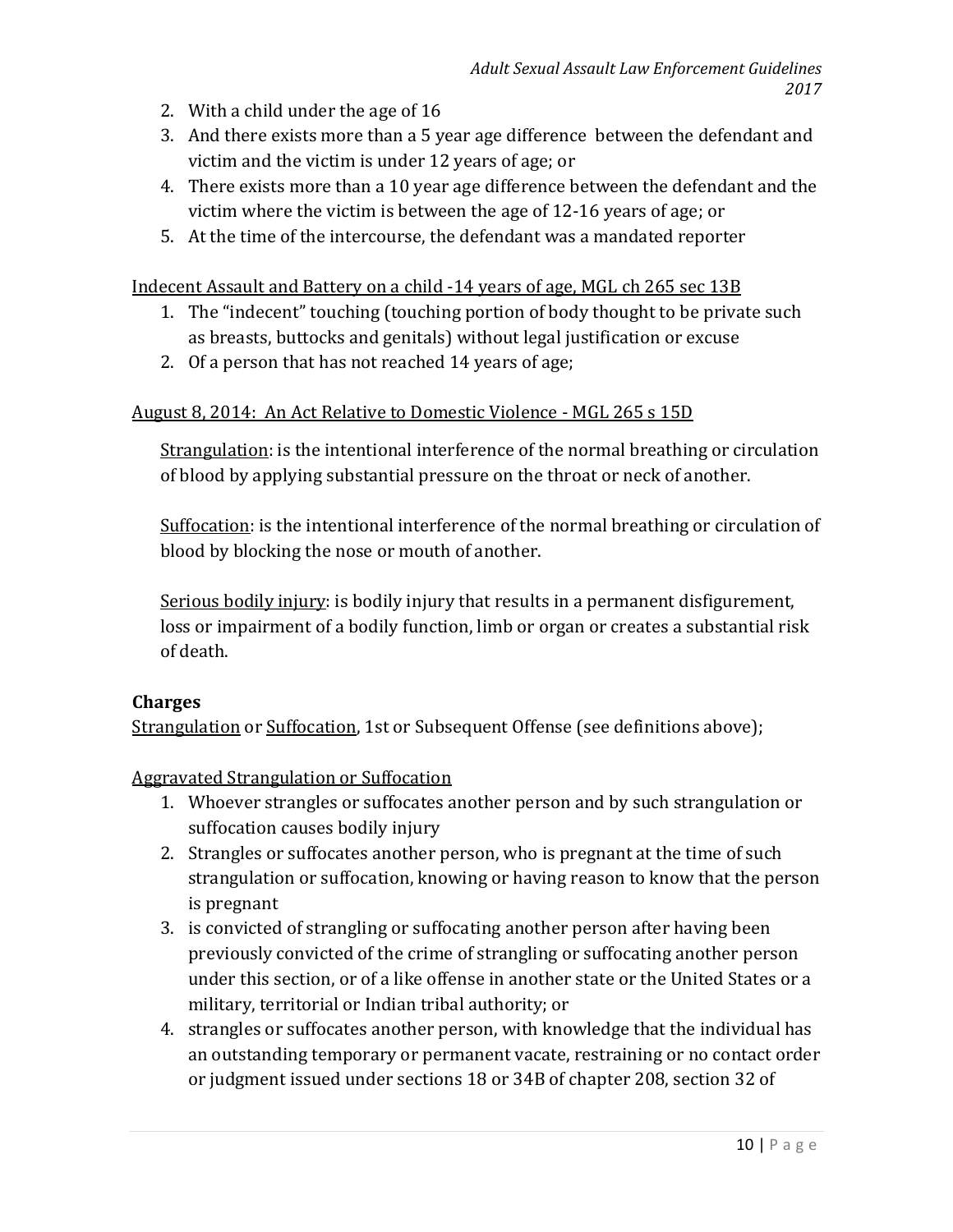chapter 209, sections 3, 4 or 5 of chapter 209A or sections 15 or 20 of chapter 209C, in effect against such person at the time the offense is committed.

# *SECTION THREE*

# **DYNAMICS OF SEXUAL ASSAUL[T](#page-71-0)**

Anyone can experience sexual violencei and it occurs in all social, cultural, economic, religious, professional and educational communities. Yet, rape is the most underreported crime in the US; 63% of sexual assaults are not reported to police[.i](#page-71-2)[i](#page-71-1) The majority of sexual violence is committed by offenders known to the victim.iii These offenders are often not just familiar to members of a victim's community but are often trusted and held in high regard such as an employer, landlord, teacher, coach, family friend, or even a spouse or significant other. As a result, following a sexual assault, a victim's physical, emotional, professional, educational, financial or housing stability and well-being may be jeopardized. Additionally, serious privacy concerns for a victim may arise.

When responding to reports of sexual assaults, investigators should be mindful of the numerous complex and unique factors that surround sexual assaults. These events and circumstances may influence a victim's decision to report the offense, as well as the timing of when it is safe to do so. A victim's past experience, current circumstances, and at times their legal status may contribute to potential barriers in reporting the offense. Also, the existence of ongoing emotional and environmental factors may impact a victim's ability to participate fully in an investigation, if at all.

The role of the investigator is critical. Their immediate response and recognition of the seriousness of the incident reported impacts a victim's sense of safety and confidence in involvement with the criminal justice system. Regardless of whether a report ultimately moves forward legally, the investigator's demeanor and genuinely sympathetic interaction with a victim can dramatically impact the long-term psychological well-being of the victim and their willingness to seek additional assistance and support.

Acknowledging the difficulty of reporting such a personally invasive crime and reassuring the victim that the complaint will be taken seriously can enhance a victim's ability to fully participate in the investigative process. A meaningful understanding of common sexual violence trauma reactions will provide law enforcement professionals with the necessary tools to effectively and appropriately respond to victims.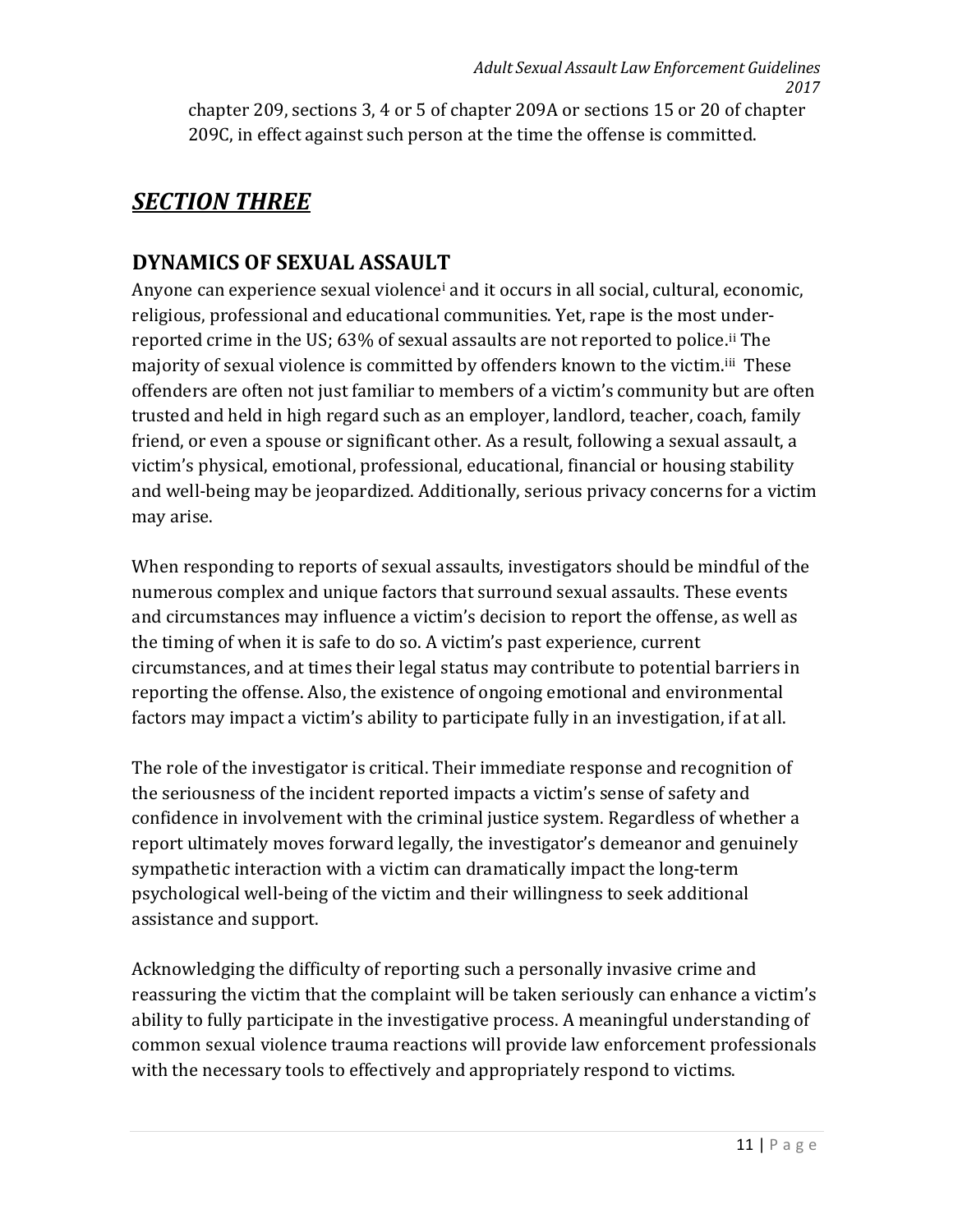# **Neurobiology of trauma**

Investigators should develop a working understanding of how the brain is programmed to react during a traumatic event (physiological response). A traumatic event is an experience that causes physical, emotional, psychological distress or harm. It is often perceived and experienced as a threat to one's safety or to the stability of their world. A traumatic event may include: rape, sexual abuse, and sexual harassment.

Victims may describe how they instinctively reacted or didn't react, and are unable to fully explain why certain actions were or weren't taken. A response such as freezing or dissociating is a normal reaction by a brain experiencing intense fear that is interpreted as life threatening. The brain's fear circuitry dominates and the prefrontal cortex can be severely impaired, and all that's left may be reflexes and habits.[iv](#page-71-3) 

Investigators are encouraged to learn more about the neurobiology of trauma and can begin to do so by reviewing "The Impact of Trauma on Brain, Experience, Behavior and Memory" by Jim Hopper, Ph.D. 2016. http://www.jimhopper.com/pdf/Handout for Interviewers.pdf

# **Impact of trauma on memory and recollection**

While conducting interviews, investigators may observe that a victim's memory of the incident reported is fragmented, contains gaps of time, or is clearer in the second or third interview. These fragmented memories are normal in relation to traumatic events. The fear and trauma experienced during a sexual assault shape how memories are stored, and thus, impact how a victim may recall a memory of the incident.

Without an understanding of how traumatic memories are retained, investigators may question a victim's credibility and victims may feel shame or self-doubt because of their fragmented or incomplete memories. It is crucial that investigators are knowledgeable on the implications of trauma on memory and recall and utilize effecti[v](#page-71-4)e methods to address these implications when interviewing a victim. $v$ 

# **How do people respond to trauma?**

After experiencing a traumatic event, people may experience a range of reactions. There is no wrong way to feel after a traumatic experience like sexual violence. First responders can expect virtually any type of emotional reaction by the victim. The demonstrated behaviors by the victim may appear counter-intuitive but should not influence law enforcement's treatment of the victim or their believability. Responding professionals should not make assumptions about a victim's credibility simply because their reaction differs from another victim's reaction or from what one perceives as an "appropriate" response.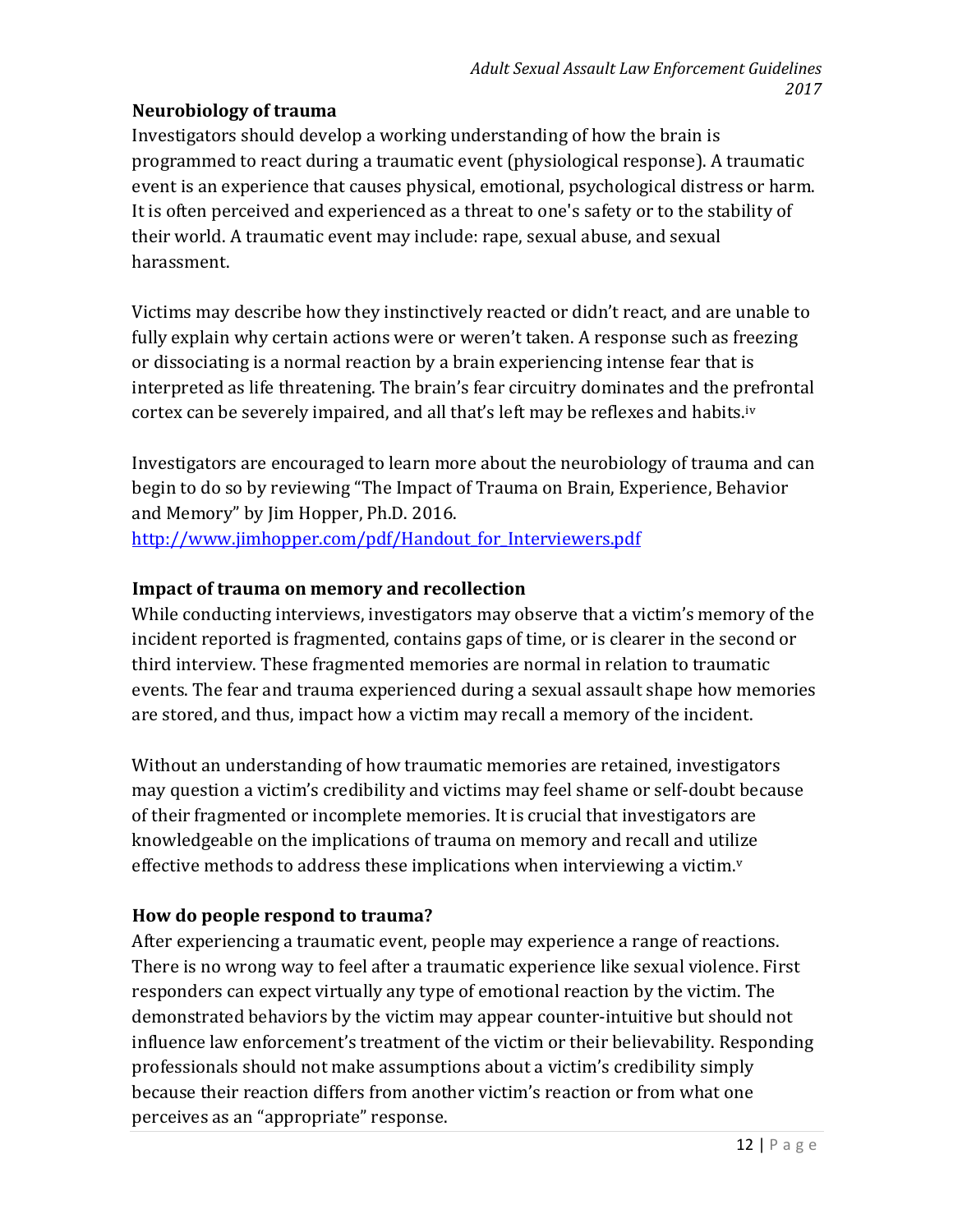All victims experience an emotional reaction to being assaulted. These reactions are all normal responses to abnormal events. Individual emotional responses will vary from person to person depending upon such factors as:

- Age;
- Coping skills;
- Previous exposure to crime or violence;
- The crime's significance to the victim;
- The extent of the availability and effectiveness of the victim's support system;
- Being a member of a vulnerable and/or marginalized community;
- Previous experience with traumatic events and loss; and
- Previous experience/exposure (good or bad) to the criminal justice system.

It is important to note that the severity of the crime, such as an Indecent Assault and Battery versus a rape, may or may not influence a victim's traumatic response or presenting affect. For example, if a victim has experienced prior sexual violence, the current incident may trigger pre-existing trauma symptoms, compounding the impact of the recent violation regardless of its legal "severity". Investigators should never solely rely on a victim's emotional response when determining the validity of a report.

# *SECTION FOUR*

# **VICTIMOLOGY**

# **Common Reactions to Trauma**

The following list, while not exhaustive, includes some of the more common responses to victimization and trauma:

- Denial: *"I'm OK." "It wasn't anything, really." "I overreacted."* This is also sometimes expressed as a desire to *"put this behind me," "move on" or "get over this."* Que[sti](#page-71-5)oning of the assault, *"I don't know if I was really sexually assaulted."*vi
- Shock: Immobilized, stunned, disbelief, unable to remember what happened during the crime, unaware of events that occurred during the crime, or of others involved.
- Overwhelmed/disorganized: Unable to remember information or understand explanations, a need to have things repeated, being forgetful of appointments, losing papers, etc. This disruption in memory function can be indicative of trauma and may explain why a victim's story appears inconsistent at times.
- Frightened: This may be expressed verbally or through actions such as not reporting the crime, delayed reporting, refusing to testify, or not responding to calls and letters.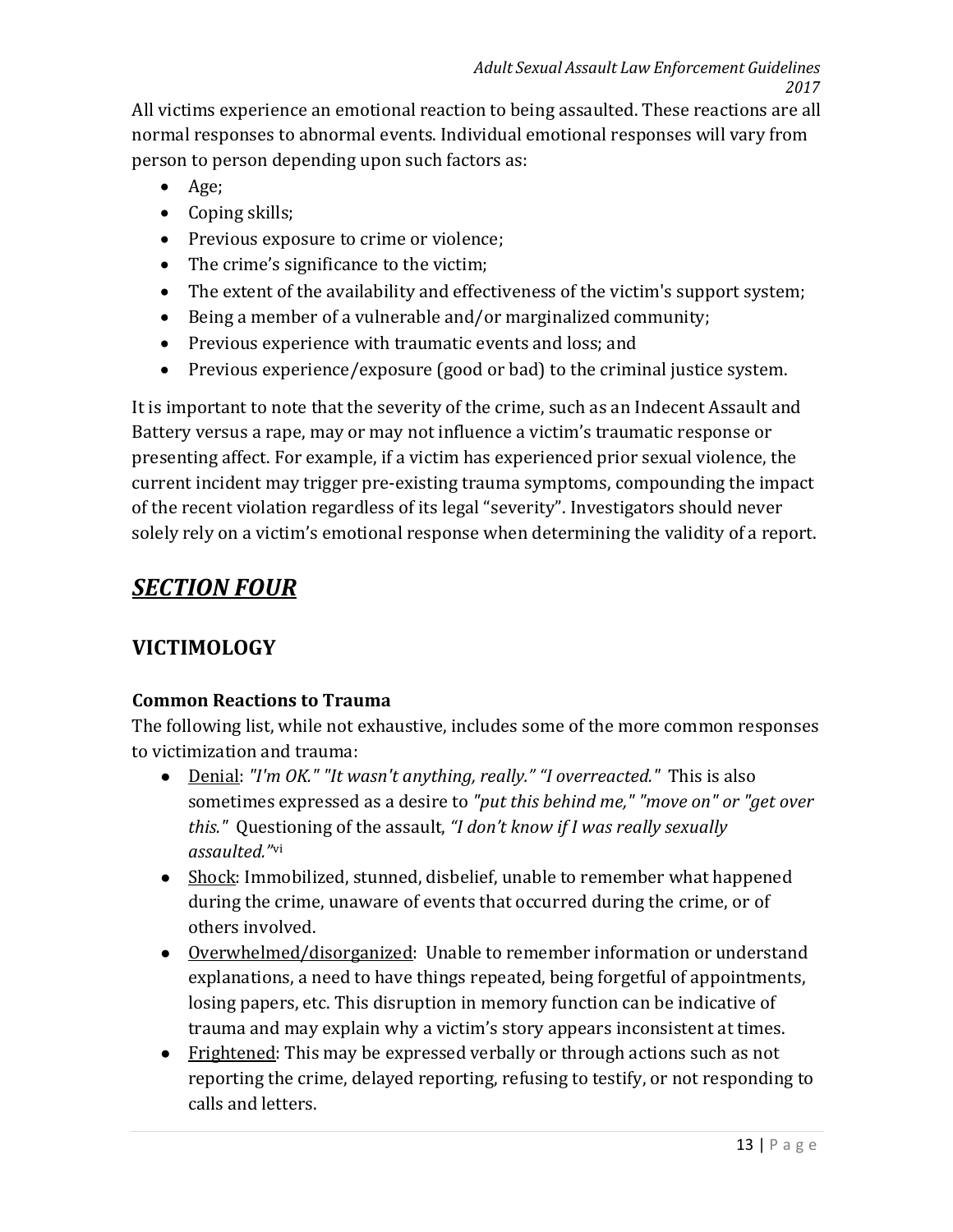- Fearful of seeing defendant and of retaliation: Afraid the perpetrator will cause further harm to self or others, afraid to report or give name and address, being startled when seeing someone who resembles the perpetrator.
- Feeling vulnerable: Having trouble concentrating on their job or going about daily routines because of constant fear for safety. A sense of needing to constantly look over one's shoulder or hide changing their phone number or moving.
- Guilt/Shame: *"I shouldn't have…," "If only...," "I should have known better," and "It must be my fault."*
- Why me?: Although we all know crime exists, we are likely to believe it will be someone else who is victimized and that we can take care of and protect ourselves.
- Embarrassment: *"I was stupid to have...,"* or *"I should have fought harder"*  Withholding information that is perceived to be embarrassing or humiliating or pertaining to something personal/private is common.
- Sense of loss and subsequent grieving**:** Loss of belongings, money, or property. Loss of physical mobility and dexterity due to injury, loss of sense of security and trust, loss of person to death, loss of relationships because of an inability to relate to others in the same way as before the crime. If the criminal justice system does not meet expectations, there is a loss of a sense of justice, loss of a belief in the fairness and "justness" of the world.
- Altered perception of safety and control: Difficulty trusting others, anxiety about safety of self and others -- *"if it happened once, it will happen again" or "it happened to me, it could happen to others I love."* A need for additional security in home, car, etc. Hyper-vigilance and extreme or minor, modifications in daily routine intended to assure safety.
- Anger: Anger directed towards the perpetrator, anger or frustration towards the "system" -- want immediate action, want wrong to be righted. Anger about the adaptations in lifestyle made because of the crime. Self-directed anger -- *"Why did I do this?" "Why didn't I do that?" "Why am I reacting this way?" "I don't want to feel like this.*" Anger is sometimes closely related to feelings of fear and vulnerability.
- Conflict over dependence /independence: Should I *"give in"* and alter my lifestyle and give up some of my independence and (thereby suffer another loss) so that I feel safer? Or should I refuse to let the crime and criminal *"get to me"* and continue to feel anxious and unsafe?
- Protective of family and friends: "*I can't tell them everything that happened if they know everything, they will get too upset or they will never let me go anywhere alone" or "I can't tell them about my nightmares, they are already so worried about me."*
- Fear of victim blaming: *"Why did you walk home that way?" "Why were you*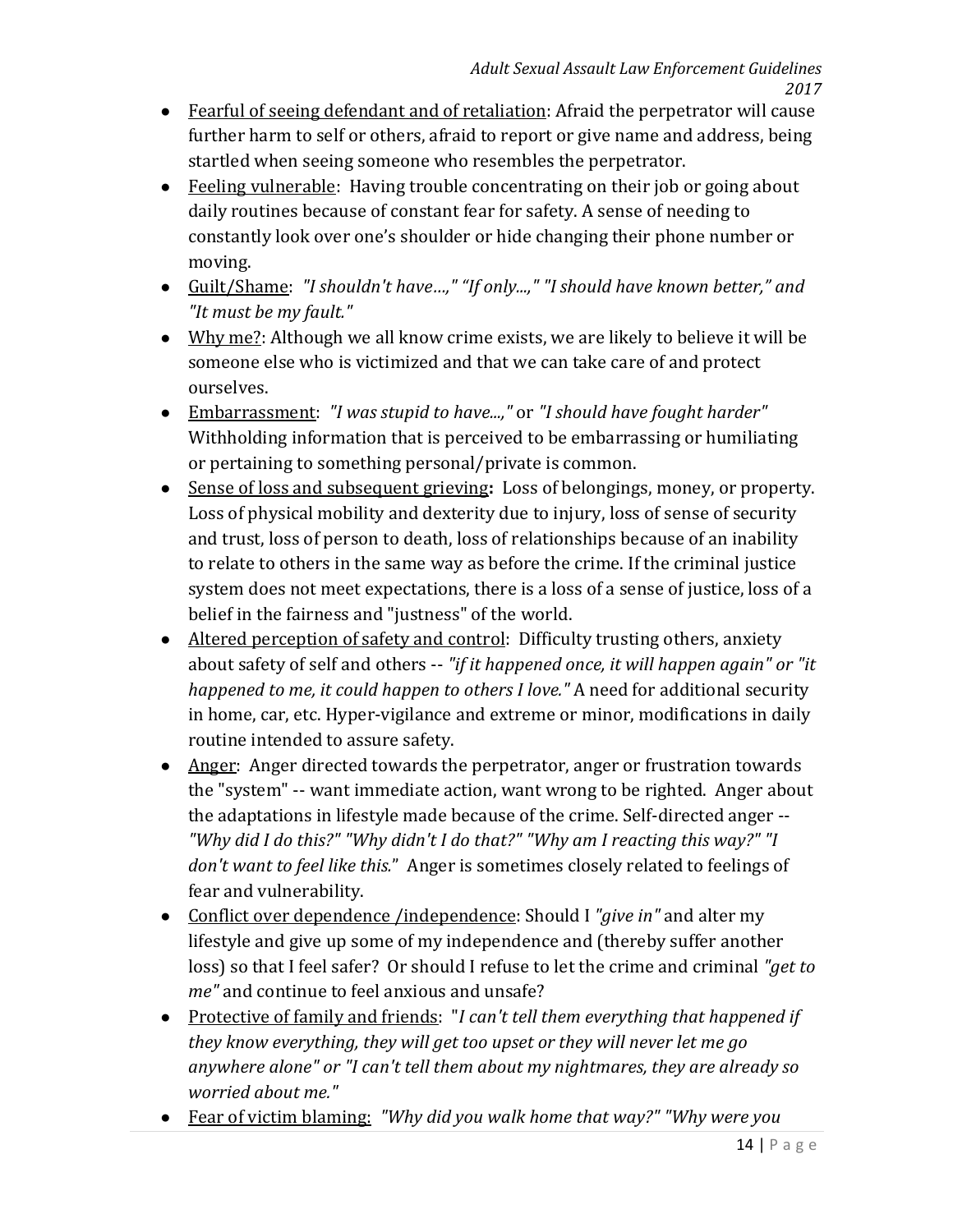*carrying so much money?" "Why did you go out with him?"* Sometimes victims blame themselves or perceive that others blame them and become defensive or more sensitive to this.

• Fear of Criminal Justice system: Fear and/or perceptions about the police and courts based on media portrayals and stereotypes. Fear of harassment by defense attorney. Belief that *"nothing will be done anyway" or "the defendant will just get a slap on the hand."*

In addition to the above, victims may experience sleeping and/or eating disturbances and somatic complaints such as headaches, stomach problems, nausea, insomnia, selfinjury, and/or suicidal tendencies. Behavioral changes may include withdrawal, isolation or, paradoxically, engaging in risk-taking behavior. There may be a change in a victim's use of alcohol or drugs as they seek some relief from the disruption and the pain they are experiencing. Relationships may change resulting in increased difficulty in maintaining social or intimate relationships. They may feel as though they are going "crazy" which is frightening on its own.

# **Secondary Victims**

"Secondary victims" may have similar reactions to the events as the primary victim. Examples include witnesses to the crime, friends and family of the victim, those who respond to the crime scene or assist the victim (including law enforcement), and others who feel connected in some way to the crime. This is particularly true if the crime occurs within their neighborhood, community, workplace, or school, or if the victim is someone well-known or prominent, or someone they identify with, for any reason.

Although concerned for the victim, the secondary victim's own emotional reaction may make it difficult for them to respond to the victim in ways they would expect of themselves. Specific challenges may include:

- Separating fear or anger towards the victim;
- Assuming that the victim will react in a certain way and then being judgmental if they do not; Becoming overly protective or accusatory towards the victim in an attempt to gain control over the situation;
- Preventing future victimization or explain away a past one; and
- Feeling helpless and unsure of what to do.

Friends and family of a victim may need support and an opportunity to talk about their experience, just as victims and witnesses do and can access free confidential services through rape crisis centers.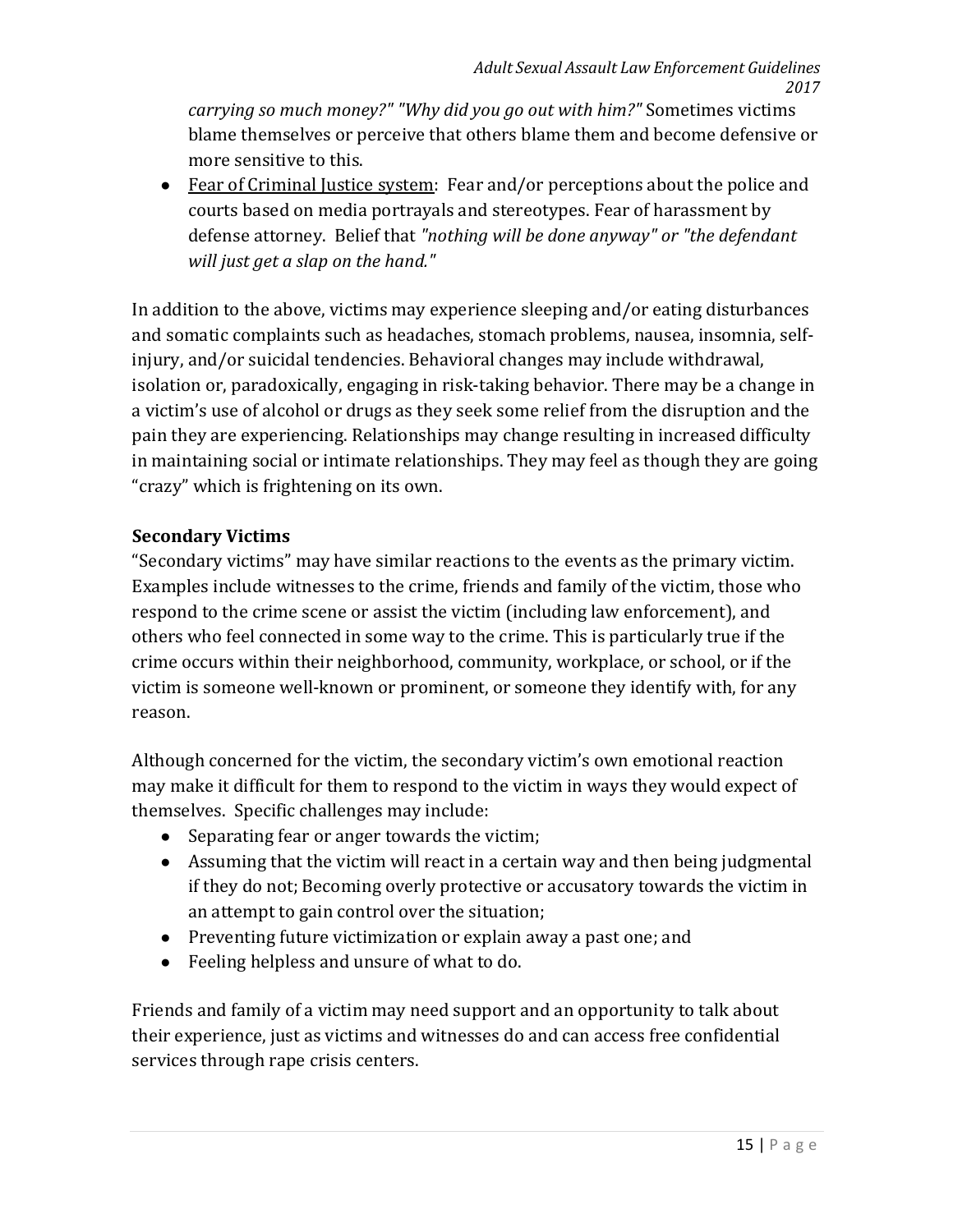# *SECTION FIVE*

# **SEXUAL ASSAULT INVESTIGATIONS**

As previously stated, each case is markedly different and presents its own circumstances and challenges. Remember, as an investigator your resourcefulness and ability to identify, locate, and retrieve witness statements and evidence is only as limited as your imagination, so follow up every possible lead and suspicion. You never know what evidence you may recover unless you try.

#### **Categorization of Investigations**

Most sexual assault investigations can be classified into two categories: consent or identity cases. Of additional importance is whether the assault was facilitated by some type of intoxicating substance.

### **1. "Lack of consent" Cases**

In the majority of sexual assault cases, the victim knows the identity of the assailant. That prior contact with the offender can often become a major factor in the case and significantly impact the victim's mental health, their willingness to report, and how the system(s) respond. In such cases, investigating officers should take particular note of:

- Any physical or verbal resistance on the part of the victim;
- Any victim injury, no matter the location on the body (remember to keep in mind obligations under MGL c209A and 258 E);
- The victim's thoughts just prior to and during the assault with an emphasis regarding any fear that the victim may have had surrounding the assailant, environment, or situation;
- Nature of relationship between victim and perpetrator
- Alcohol or drug use by the victim; and
- If the victim was unconscious or incapacitated at the time of the assault.

# **2. "Unknown identity" cases**

An identity case, where the victim does not know the identity of the assailant is less common and often is a stranger on stranger type of assault. In these cases, the primary challenge is identifying the perpetrator. Explicit details from the victim regarding the description, manner, and communications from the assailant are of particular importance. The assailant may have been previously arrested or may have committed similar crimes in the same fashion (Modus Operandi or MO in the past). Investigators should focus on obtaining as much information about the assailant as possible. Officers should: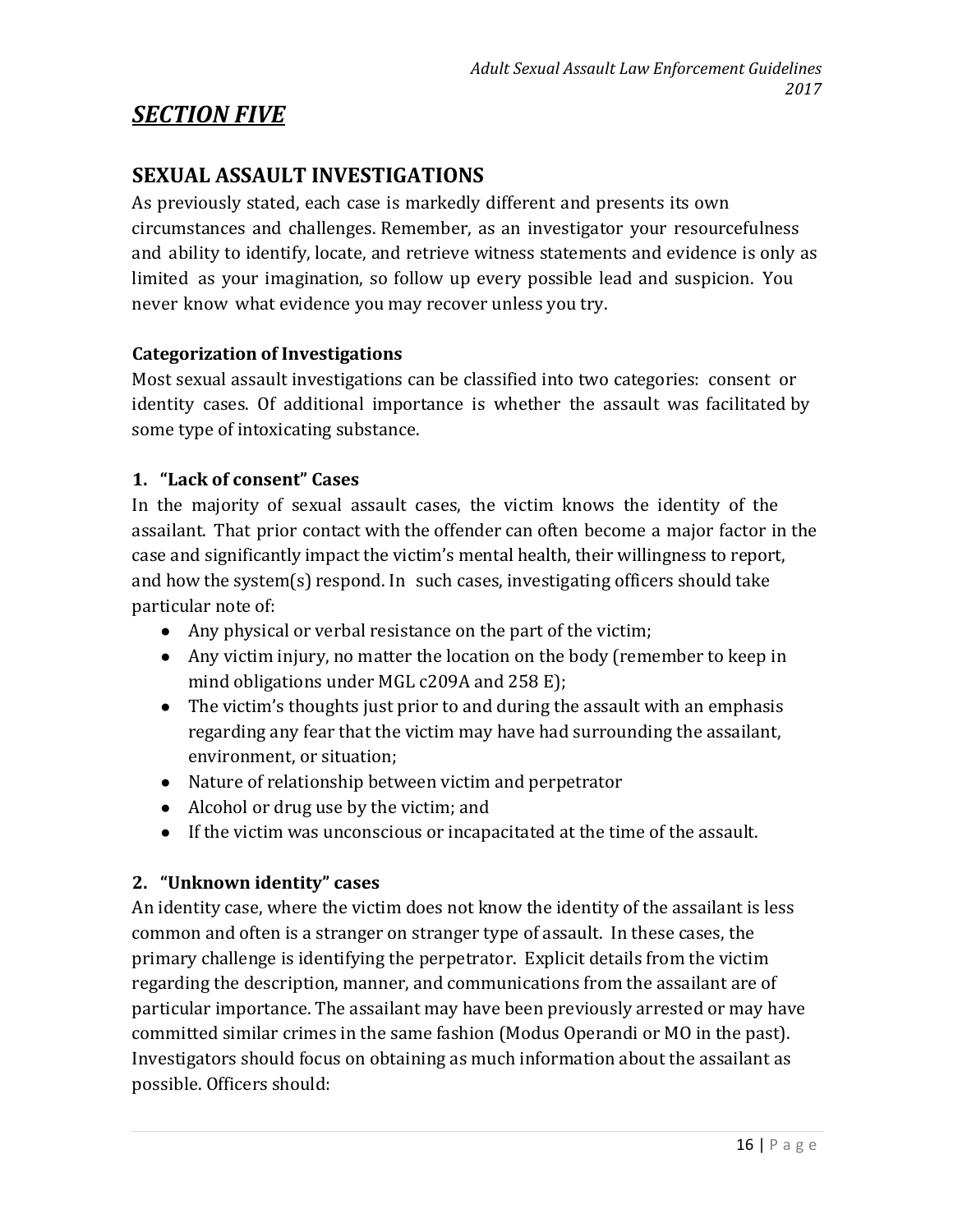- Obtain a detailed physical description of the offender including identifying marks such as tattoos, clothing, and any other distinctive characteristics (e.g. odors, tattoos, accents, teeth);
- Document the exact words used by assailant and assess the crime scene to determine if this particular assault is consistent with M.O. of a suspect previously arrested for a similar crime or an on-going series of assaults;
- Identify and collect any forensic evidence; and
- Utilize available DNA samples to identify suspects
- Vehicle description/ registration information

# **3. Substance Facilitated Sexual Assault (Consent)**

Research indicates that non-stranger offenders often target intoxicated victims and that a high percentage of victims are intoxicated on alcohol when they are assaulted. These types of cases have a high prevalence on college campuses. The use of drugs/alcohol does not mitigate criminal culpability nor should the victim's sobriety be used as a reason to disbelieve the victim's report of the sexual assault. Additionally, a victim's alcohol/drug use should not be used to discredit and discourage the victim from reporting the assault. The priority is to conduct a thorough investigation of the sexual assault rather than focusing on any misdemeanor, substance abuse violations by the victim.

Although alcohol remains the primary means used to lower victim's inhibitions various drugs can also be mixed with the alcohol or other beverages without the intended victim's knowledge, ultimately resulting in their incapacitation. Often, the narcotic substances used to subdue the victim are odorless, colorless, and tasteless making it difficult for the victim to detect the presence of the drug when covertly slipped into a drink. Although the drugs may be fairly short acting, they can provide a skilled perpetrator with more than sufficient time to persuade an already intoxicated victim to leave a public area for a more private location. Once at a private location, the unsuspecting and incapacitated target can easily fall victim to a sexual assault.

In addition to the alcohol and/or narcotics impacting the victim's ability to consent to the sexual act, often the effects of the drugs can induce what is known as retrograde amnesia. This condition often makes it difficult for a victim to recall the assault specifics, how or when the victim was drugged, or even that an assault occurred at all.

These cases tend to be challenging to investigate and prosecute because of:

- The victim's apparent lack of physical resistance to the assault;
- Sometimes inconsistent statements by the victim;
- Memory blackouts or no concrete memory of the assault at all ;
- The victim is unaware of their movement/ walking etc; and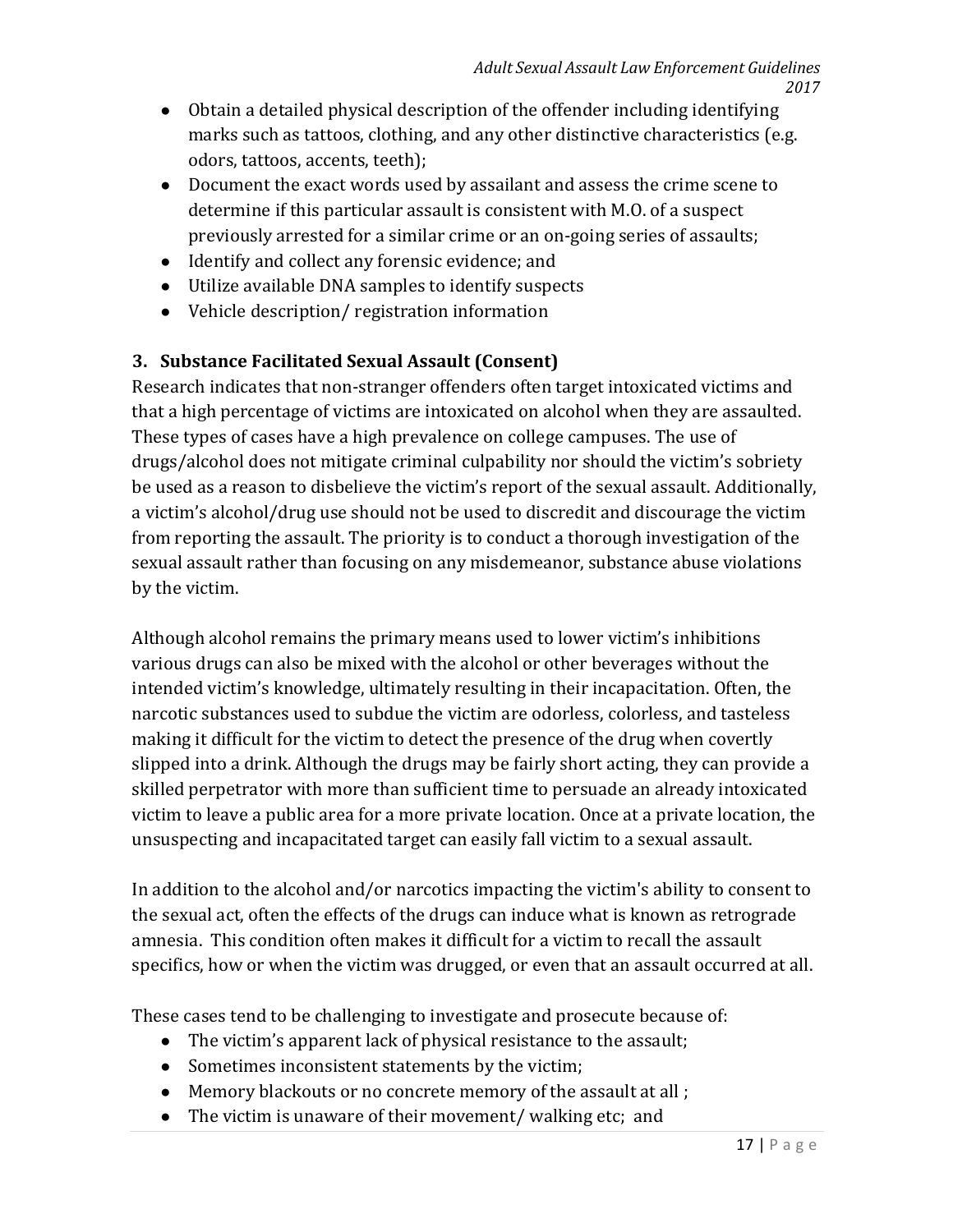● Possible delays in reporting.

In cases involving drug-facilitated assaults, prompt testing is required to determine and document the presence of narcotics – since degradation of those substances occurs rapidly.

# **Reporting Challenges**

As with many crimes, the successful prosecution of a sexual assault is often predicated on the victim's willingness to report the crime to provide enough detailed information for the case to be fully investigated. This detailed information about the offense establishes the foundation and framework for the investigation.

One crucial obstacle to overcome is the ability to get detailed information while minimizing trauma to the victim. Often times, subjecting victims to duplicative detailed interviews may be necessary during the investigation. However, this must be balanced with the knowledge that multiple interviews may exacerbate victims' insecurities about being believed, potentially re-traumatize them, and may result in conflicting or inconsistent statements which could potentially undermine the victim's credibility in the ensuing prosecution. It is important that investigators are mindful of the dynamics of sexual violence as well as the systemic, cultural, and social barriers that may discourage a victim from reporting or continuing involvement with an investigation following a report.

Even with a relatively straightforward allegation of sexual assault, investigators may face some challenges including:

- Gender Bias;
- Anonymous reporting:
- Recanting;
- Unfounded reports
- False reports;
- Immigration status;
- Military personnel; or
- Jurisdictional Issues

#### **Gender Bias:**

Gender bias, both internally and externally, is a form of discrimination which may result in Law Enforcement agencies providing less protection to certain victims on the basis of gender, failing to respond to crime that disproportionally harm a particular gender, or offering less robust services due to gender stereotypes.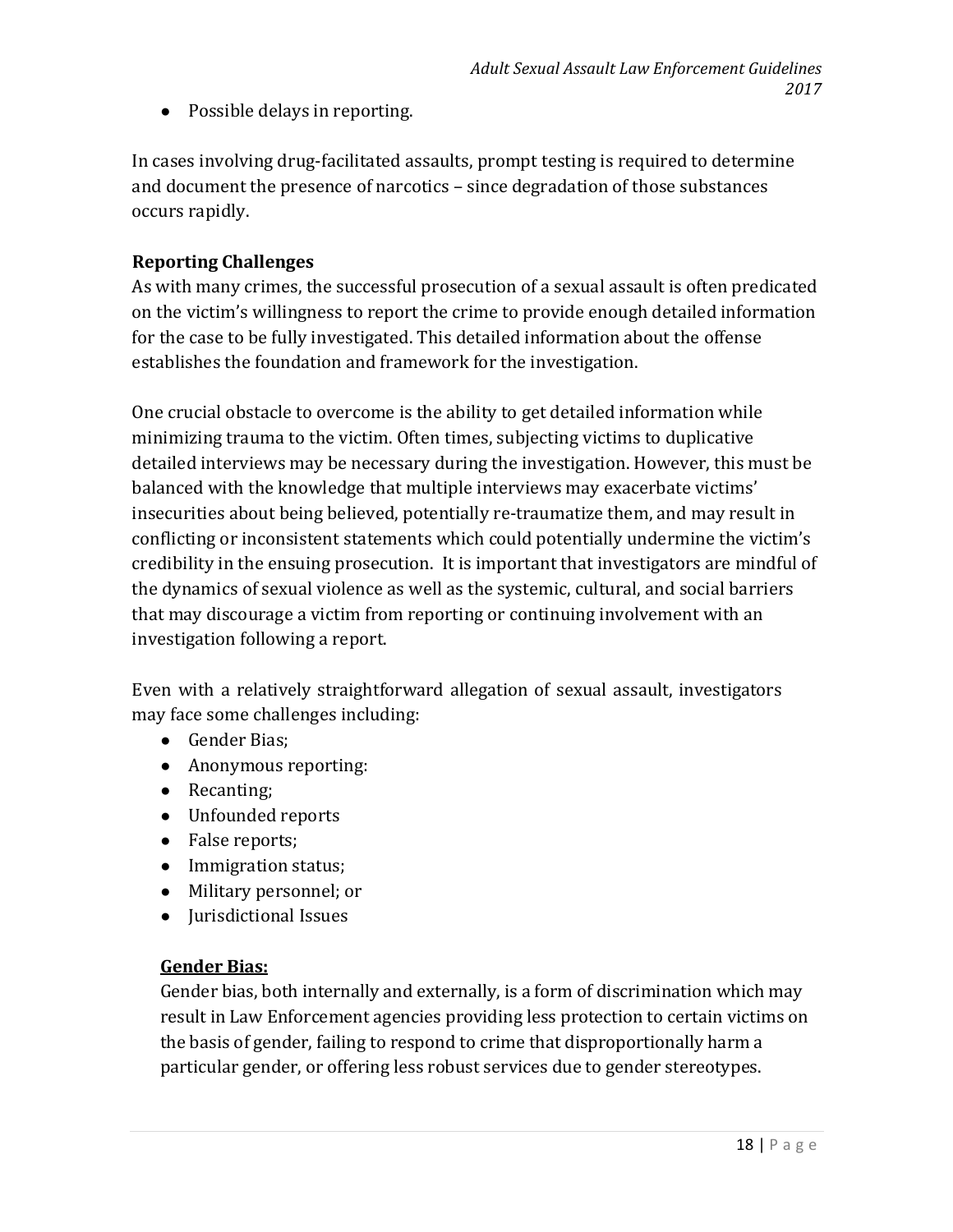In December, 2015, the Department of Justice produced new guidance to help Law Enforcement agencies better address gender bias in their response to sexual assault and domestic violence. They identified eight key principles to lessen gender bias by law enforcement and the agencies they represent.

### EIGHT KEY PRINCIPLES:

- 1) Recognize and address biases, assumptions and stereotypes about victims.
- 2) Treat all victims with respect, and employ interviewing tactics that encourage a victim to participate and provide facts about the incident.
- 3) Investigate sexual assault or domestic violence complaints thoroughly and effectively.
- 4) Appropriately classify reports of sexual assault or domestic violence.
- 5) Refer victims to appropriate services.
- 6) Properly identify the assailant in domestic violence incidents.
- 7) Hold officers who commit sexual assault or domestic violence accountable.
- 8) Maintain, review and act upon data regarding sexual assault and domestic violence.

#### **Anonymous Reporting:**

The decision by a victim not to report a sexual assault, or to file an anonymous report with law enforcement, may occur for a variety of reasons.

Pursuant to MGL c112, § 12A½, regardless of the victim's decision to report the assault to law enforcement, when a victim seeks medical treatment, the hospital is required to report the assault to the law enforcement entity of the jurisdiction using a Provider Sexual Crime Report (PSCR) *without reference to the patient's name or address*.

#### **Victim Recantation:**

Recantations include a retraction or withdrawal of a reported sexual assault. They are routinely used by victims to disengage the criminal justice system response and are therefore not, by themselves, indicative of a false report. Victims may not realize the toll that a criminal investigation and trial will take on them mentally, emotionally, physically, and financially. As a result they may want their involvement in the process to end. Moreover, since most cases of sexual assault are committed by someone known to the victim, pressure from the offender or concern for the offender's well-being may also be a factor.

Even in situations where the decision is made not to pursue a criminal complaint, victim referrals for medical and emotional services should be made and/or recommended. In many instances, an officer with insight, awareness and sensitivity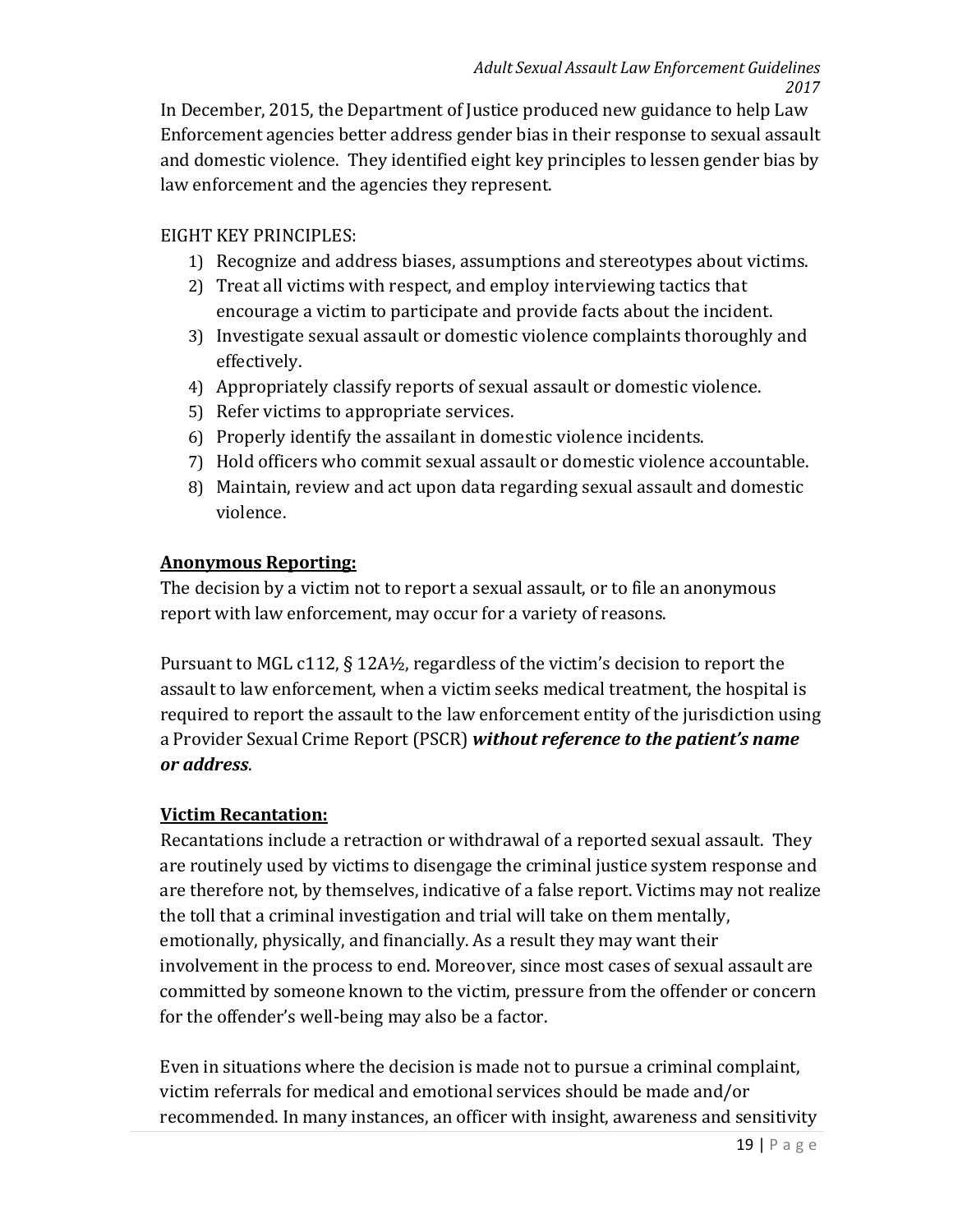can uncover the catalyst for the victim's recantation and assist the victim in deciding whether or not to go forward with the case.

As stated above, if the only indication that the victim may not have been truthful is that their story has been recanted, the investigator should not automatically conclude that the initial report was false. Recantation does not mean that the allegations made in the initial disclosure never occurred. There may be numerous reasons a victim recants their original statement.

# **Unfounded or baseless report:**

One in which a reported sexual assault does not meet the elements of the crime. It is critical to recognize that a report determined to be unfounded is not synonymous with a false allegation or report. This is often an error of law meaning that the reporter believed that they were the victim of a crime but, based on the elements of the statue, they were not.

### **False Reports:**

The prevalence of false reporting of sexual assault is between 2% and 10%. This statistic is comparable to other major crime reports. Investigators must always conduct a thorough, evidence based investigation. Only when sufficient evidence is established that a sexual assault did not happen should a report be determined to be false.

This is consistent with guidance provided by the FBI Uniform Crime Report (UCR) on methods for clearing cases. Specifically, the UCR Handbook<sup>3</sup> states that a case can only be unfounded if it is "determined through investigation to be false or baseless. In other words, no crime occurred".4

If a situation does arise where all parties involved; police, prosecutor, and victim witness advocate, agree that sufficient evidence exists to judge the report as unfounded or false, the reporting party should be informed of the outcome of the investigation in a manner consistent with department protocol.

# **Immigration Implications:**

A survivor of sexual assault who has unstable immigration status faces additional barriers to reporting. Perpetrators of sexual assault prey on a variety of vulnerabilities of a victim including unstable immigration status -- often by making threats to have the victim turned over to immigration authorities should the victim report the crime to law enforcement. Additionally, shame surrounding the victimization and/or fear of rejection by a cultural community coupled with realities in a victim's home country where reports of sexual assault or domestic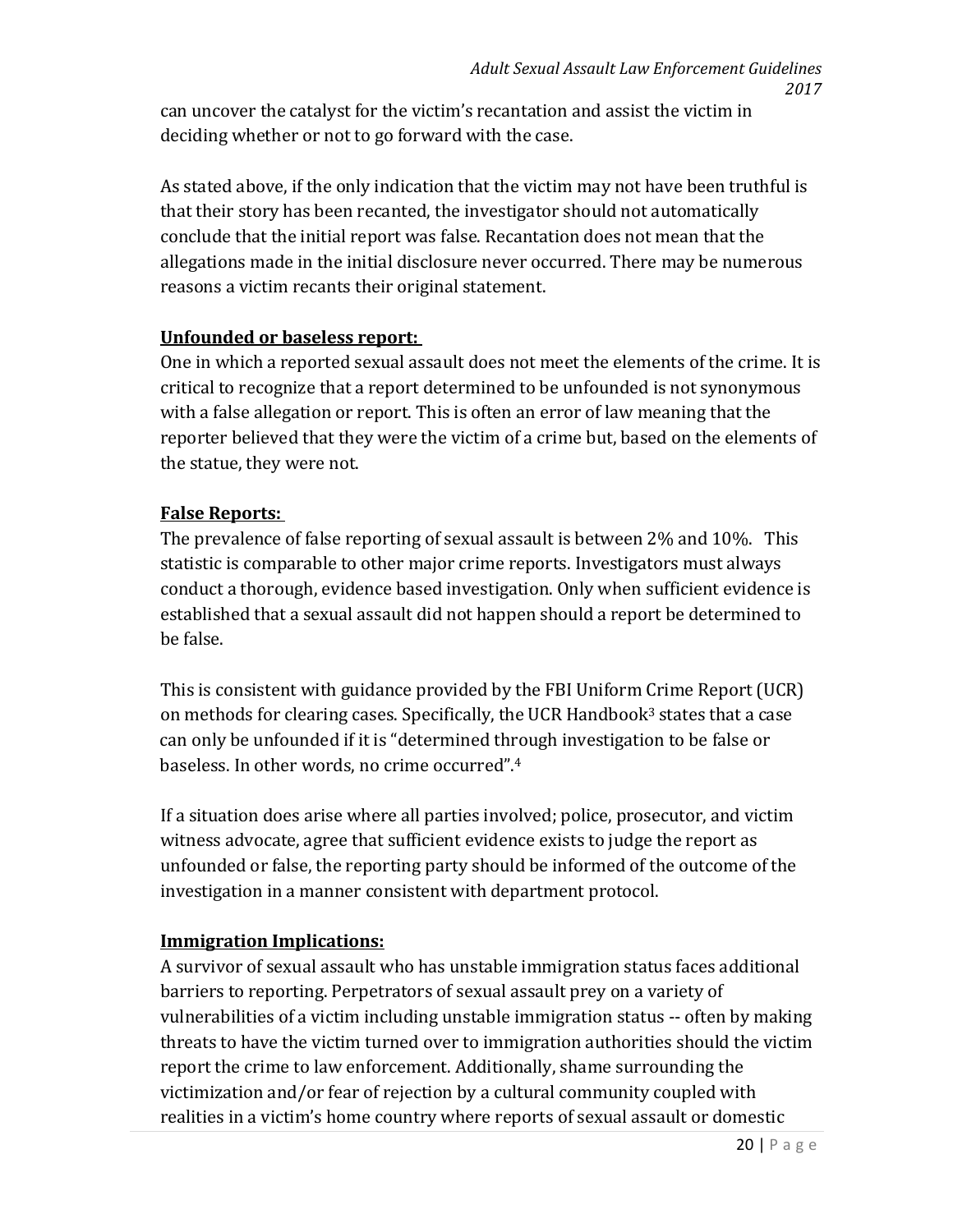violence may not be taken seriously all exacerbate a victim's reluctance to report.

Victims who are undocumented overwhelmingly report the strong fear of deportation as a primary barrier to reporting crimes. Reassuring a victim that reporting to law enforcement will not trigger adverse immigration enforcement can alleviate this barrier. Officers should be aware of appropriate protocols for interviewing and assisting non-English-speaking victims. Undocumented victims of crimes may have relief available to them under immigration law.

# **Military Personnel:**

If, during the course of your investigation, it becomes apparent that the victim is a member of any branch of the military, it is recommended that you provide the victim with the contact information for the Department of Defense's Safe Helpline (1-877-995-5247 or <https://www.safehelpline.org/> . If, during the course of your investigation, it becomes apparent that the subject is a member of any branch of the military, it is recommended that his or her Sexual Assault Response Coordinator or Judge Advocate General be informed. Sexual Assault is a punishable offense in the military and, in addition to being held accountable by the civilian law enforcement system, offenders may be subject to penalties enforced by the Department of Defense.

# **Jurisdictional Issues/Courtesy Reports**

As with any reported crime, one of the first facts an investigator must determine is if the reporting party is in the correct jurisdiction. If it becomes apparent to the investigator that the sexual assault occurred outside their jurisdiction, the receiving department should take the initial report (minimal facts interview) and assess the victim's safety. The officer should also offer the victim all the support services and referrals afforded to any victim that would be reporting an assault in their own respective jurisdiction. After taking the initial report, the investigating officer should notify and make a soft hand-off to the department of jurisdiction and help coordinate the transition to the other jurisdiction.

# *SECTION SIX*

# **INVESTIGATION DOCUMENTATION**

No one portion of any investigation can stand on its own. Investigations are dynamic, interactive, compilations of information and evidence. However, without proper documentation, your hard work will never take form and provide a concrete picture of what occurred. Your ability to communicate the facts, circumstances, and events of the investigation can be the difference between a successful or failed prosecution.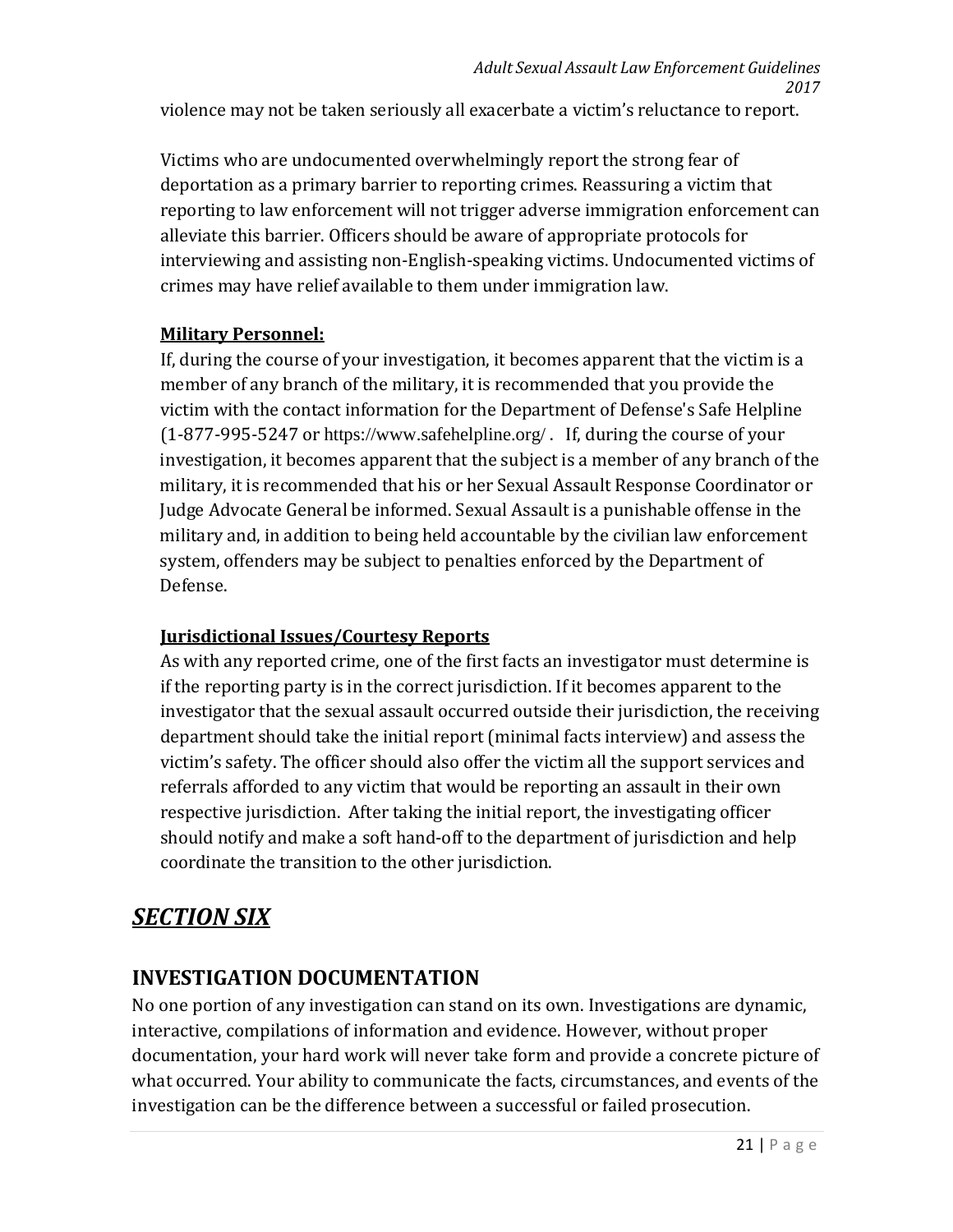The importance of documenting your investigation cannot be overstated. The documentation produced will serve several purposes, as it will:

- Create a record of the facts and circumstances while they are fresh in victim/witnesses mind;
- Serve as a mechanism to refresh the police officer's and witnesses recollection of events;
- Potentially serve as the foundation for criminal complaints and legal action (e.g. search warrants); and
- Become adopted as testimonial evidence at trial should a witness become incapacitated or legally unavailable to testify at a future date.

### **Methods of Documentation**

Although the written report is often the primary format used in most investigations, officers need to consider other forms of documenting the investigation, especially in cases where you may need to document crime scenes, evidence, and victim injuries.

### **Written Reports**

Reports should be written to communicate the facts to the reader in a clear and concise manner. A detailed, chronological accounting of events is the most effective way to write a report and facilitates the reader's ability to follow what occurred and what investigative steps were taken.

The content documented in the witness statements should be as close to verbatim as possible, especially for the victim and suspect statements. This practice accomplishes two objectives. First, by documenting the actual words used, a pattern of behavior by the offender may be revealed or it may link an offender to multiple cases. Second, using the exact words rather than paraphrasing better communicates what the victim and/or offender was thinking or feeling at the time of the assault.

Also of significant importance is documenting a detailed and precise description of the victim's demeanor and state of mind. For example, if the victim is "visibly shaking and crying" then document it as such versus stating the victim was "upset." It may be months or years from the date of report to trial, and details are important. Do not rely on memory alone.

It is also important to document the environment in which an interview occurs. For example, document the number of officers present, the tone of the interview, how the officers were dressed, who was seated where, if breaks/ refreshments were afforded the suspect (e.g. drink, bathroom). By creating a separate and distinct report which communicates the tone and environment in which the suspect is interviewed,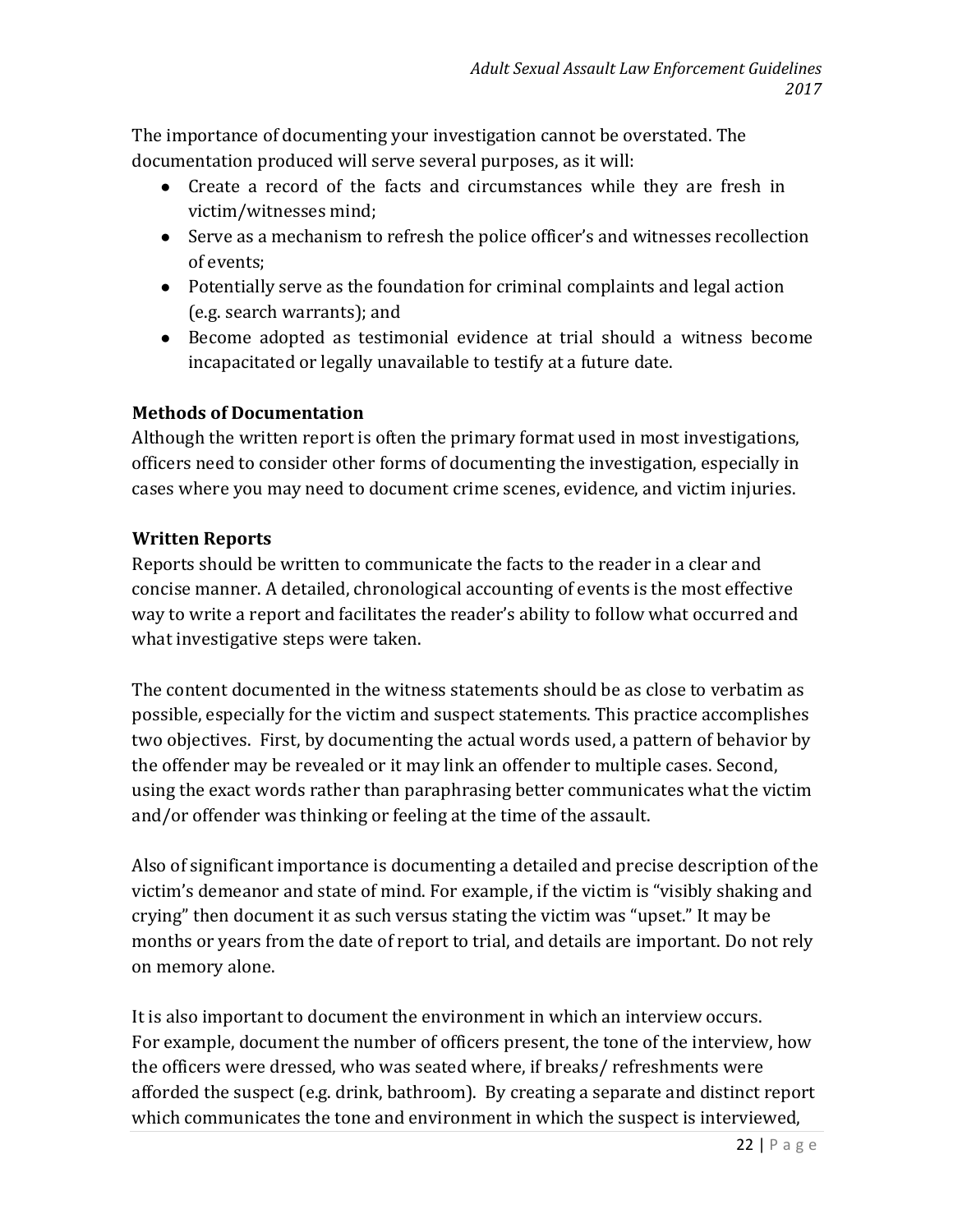several potential bases for motions to suppress the defendant's statement can be avoided while simultaneously demonstrating a complete and comprehensive investigation.

You should always follow your departmental protocols; however, written reports should not contain any speculation, opinion, or include an officer's thought process. Reports should be free from spelling, punctuation and grammatical errors. All reports should be proof read prior to submission. Presentation is very important and can impact the perception of the officer's thoroughness, competency, and professionalism. Reports should not contain police jargon and slang should be kept to a minimum. This will assist readers who are non-law enforcement professionals to better understand the content of the report.

### **Audio Recordings**

As a police officer, you should familiarize yourself with the expected practices and legal requirements for recording interviews by consulting your supervisor and/or the district attorney's office of jurisdiction.

The use of audio recordings should be limited to suspect interviews. Recording witnesses or victims should not be a standard practice – and only done after consultation with the district attorney's office.

The use of audio recordings allows the interviewer to keep an even flow to the interview without asking the suspect to repeat themselves or slow down. In addition, by recording the interview you ensure that all the information provided by the individual is captured. This protects officers against allegations of omitting details and conversely documents details which, at the time of the interview, may not have seemed important.

If a suspect refuses to have their statement recorded, the officer should record the refusal (if practical) and document it on a refusal form.

Once being recorded, the officer should:

- Identify themselves and the interviewee, state the date, time, and location the interview is being conducted. Inform the suspect of any applicable rights (such as Miranda).
- Document that the person knows that they are being recorded and agree to same.

When audio recording statements, there are a few important points to remember. If the individual physically demonstrates information, the interviewer needs to verbally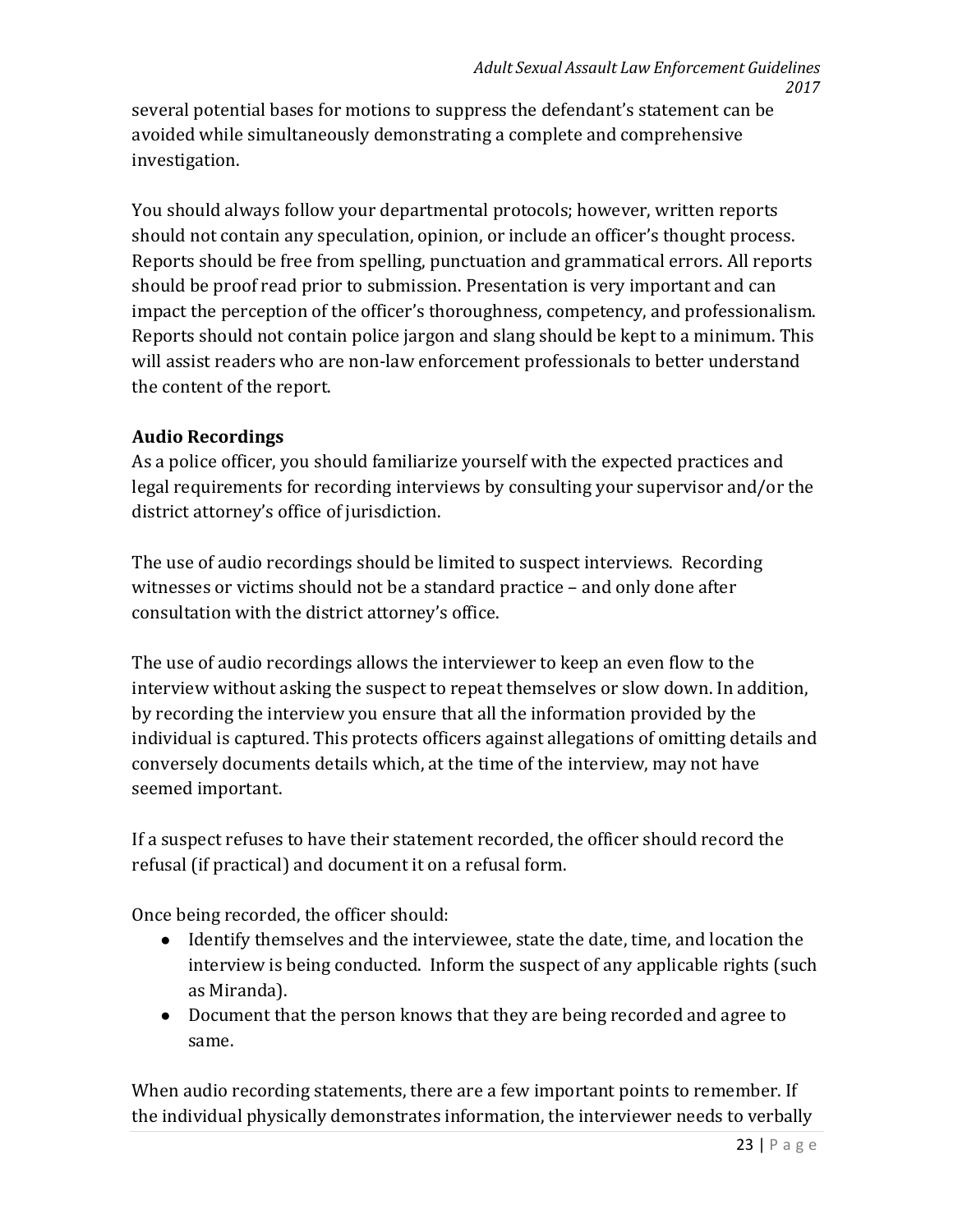explain what is being demonstrated. For example, if a suspect demonstrates the length of the knife using their hands, be sure to put on record that "the suspect showed a distance of approximately six inches."

Additional considerations include making sure that you have good, working equipment, having enough privacy so that the recording will not be constantly interrupted, and ensuring you make a working copy of the original and secure the original into evidence.

### **Photographic Documentation**

Photographically documenting a crime scene, evidence, or injury is critical in criminal investigations, especially sexual assault cases. Photos bring the scene to life for jurors and the corroborative element can help alleviate the burden on the victim. In addition, photographing the scene and evidence prior to recovery demonstrates thoroughness by the police and helps eliminate challenges to the integrity of the investigation.

If you have access to a crime scene unit, it is recommended that it be utilized. This will ensure items are photographed according to scale and captured in a manner which provides context to the entire scene. In addition, if photographing injuries, there may be certain lighting and technology which capture different conditions better. Time aged photos may also be relevant.

When documenting evidence through photographs, be sure to take an overall photo, a mid-range photo, and a close up photo. This provides a contextual basis for the evidence being displayed. In addition, include a ruler or some mechanism of measure to provide a basis of size of the item being displayed.

If the victim needs to be photographed, be sure to explain to the victim why photographing them is important. Conduct yourself in a professional manner at all times affording the victim the utmost privacy and dignity.

# **Video Recordings**

Video recordings are much like photographic documentation but can be more effective at capturing the big picture. This is especially true when trying to capture such things as distances, location of objects, spatial relationships, and paths of entry or egress.

#### **Sketches/Diagrams**

Sketching a scene is helpful when there is no access to photographic equipment or when documenting outside scenes. Using sketches and triangulation will assist in pinpointing the exact location of a recovery site at a later date.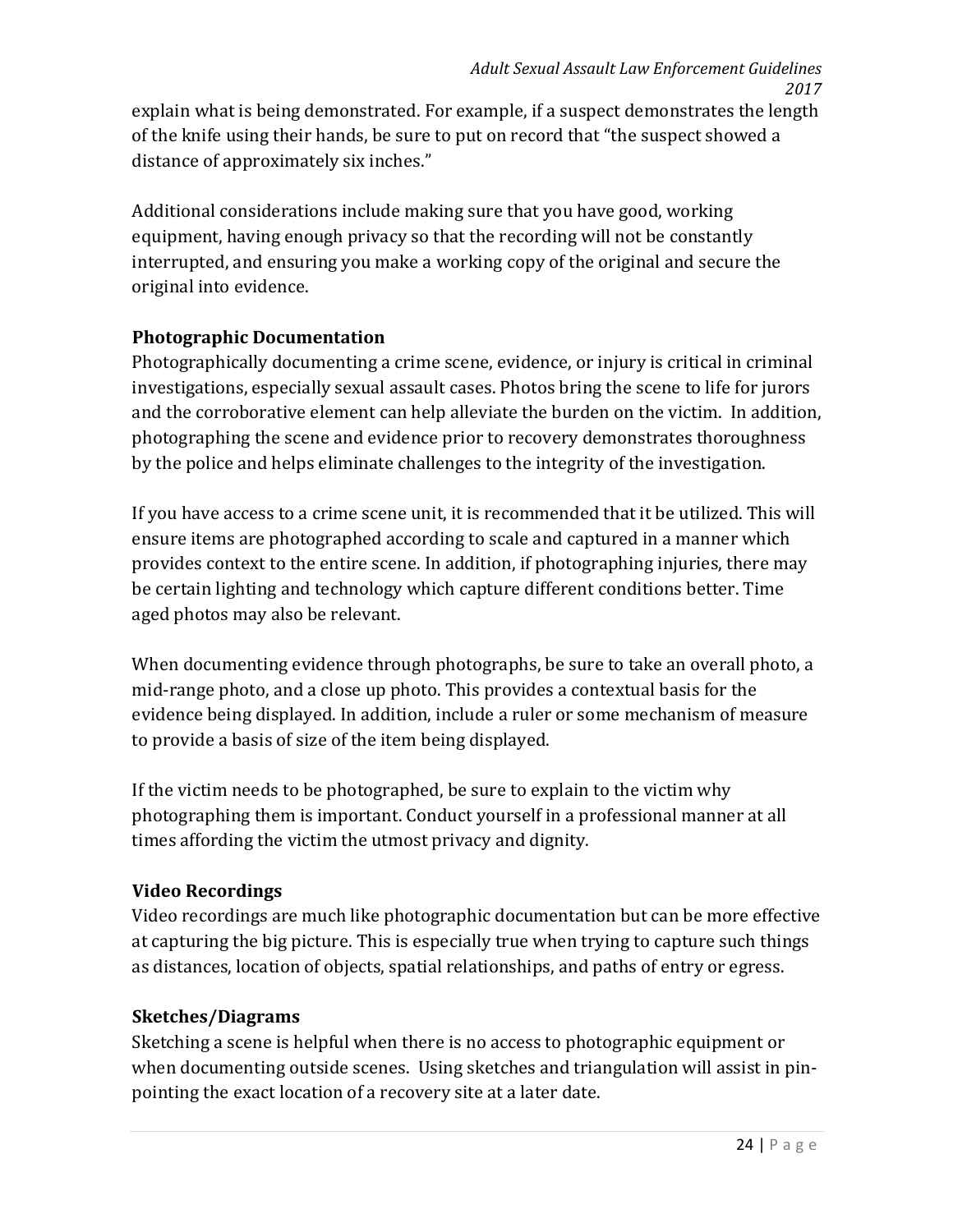# *SECTION SEVEN*

# **INITIAL LAW ENFORCEMENT RESPONSE**

Reports of sexual assaults can come from numerous sources and through multiple channels. Most reported sexual assault will be delayed reports; days to years. Regardless of the reporting mechanism or the time between the assault and the report, individuals taking the report should react calmly and with purpose.

Remember that you represent your police department and the law enforcement profession. The first interaction the reporting party has with the "system" will set the tone and potentially impact his or her willingness to participate in the remainder of the investigation. Responding professionals should be compassionate and nonjudgmental, encouraging the victim to participate in sharing facts about the incident. Each and every report should be taken seriously and must be thoroughly investigated until it reaches its natural conclusion.

If the reported case is determined to be an "active" scene and requires an immediate response, the initial considerations should include first and foremost:

- The safety of the victim and the public;
- The safety of the responding police and emergency personnel; and
- The preservation of the scene(s) and any physical evidence that may exist.

Again, most reports will be delayed disclosures but in either scenario (immediate or delayed) the following information applies:

# **Dispatch**

Communications personnel or the initial call taker plays a critical role in obtaining important information from the reporting party. The information obtained is pivotal in determining the initial police response and ensuring the appropriate personnel are dispatched. The dispatcher should respond in a calm and supportive manner while simultaneously obtaining, at minimum, the following information:

- Name, address, and telephone number of the reporting party;
- If reporting party is not the victim, obtain the name, address and phone number of the victim, his/her current location, and status (safe, injured, alone, etc);
- Identify caller's relationship to victim and the caller's basis of knowledge;
- Dispatch immediate medical assistance if needed;
- If it's determined to be an "active" scene, promptly dispatch patrol officers to the victim's location and to the crime scene (if different);
- If, in the dispatcher's assessment, the victim is in imminent danger,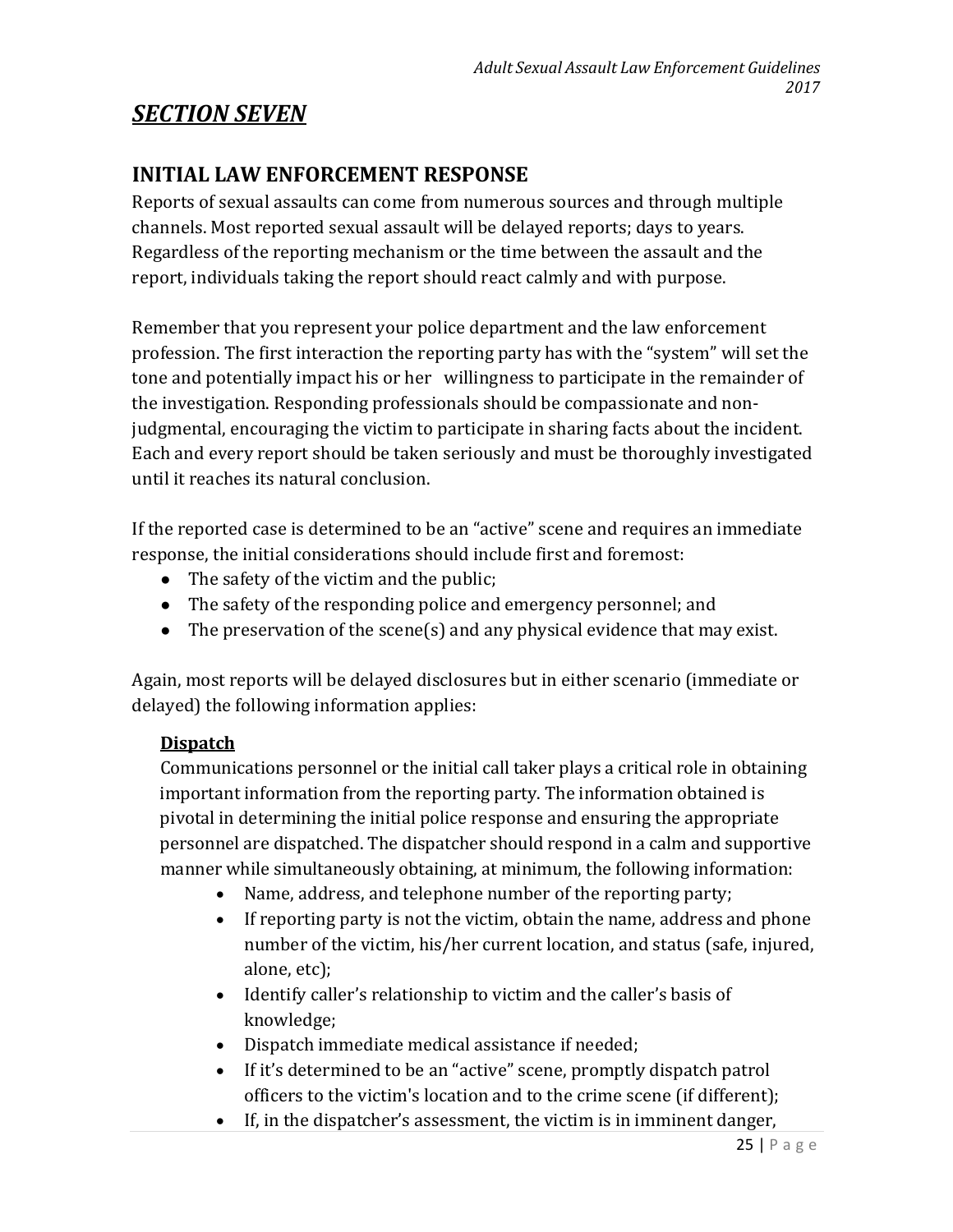advise the victim to move to a safe location (e.g. to the home of a neighbor or family friend, a police station, a church) as long as relocating can be accomplished with minimal risk;

- Determine if a weapon was used during assault. If yes, what type;
- Determine the suspect's current location and status (safety issues, aware of police involvement, etc);
- Obtain detailed information regarding the identity and/or description of the suspect (e.g. name, gender, physical description, clothing, vehicle description);
- If the assailant has fled the scene, broadcast as much identifying information as quickly as possible;
- Determine the relationship between suspect and victim (if any);
- Furnish the responding officers with any available information with special consideration given to:
	- o dangerousness of the offender;
	- o specifics about the incident;
	- o past domestic violence events and/or assaultive behaviors (prior criminal history, other relevant sources); and
	- o if in possession of a firearms license.
- If possible, remain on the line with the victim until patrol officers arrive on scene;
- If for some reason communications cannot be maintained, the victim should also be tactfully advised against bathing, douching, eating, drinking, changing clothes, or touching anything at the scene. The victim of the assault is now analogous with a crime scene;
- If the victim has changed clothes, advise them not to wash the clothes and to leave them as they are;
- **Do NOT** cancel a law enforcement response to a complaint of sexual assault, regardless of a request to cancel;
- If a request to cancel is made during the initial response, advise the responding officers of this request; and
- Record and preserve the victim's "excited utterances" and 911 tapes for evidentiary purposes.

# **First Responding Law Enforcement Officer**

What occurs during the initial stages of an investigation is critical to the success of the investigation and cannot be overstated. The first responding officer sets the tone of the investigation which can directly impact the victim (positively or negatively) and the likelihood of an arrest and conviction.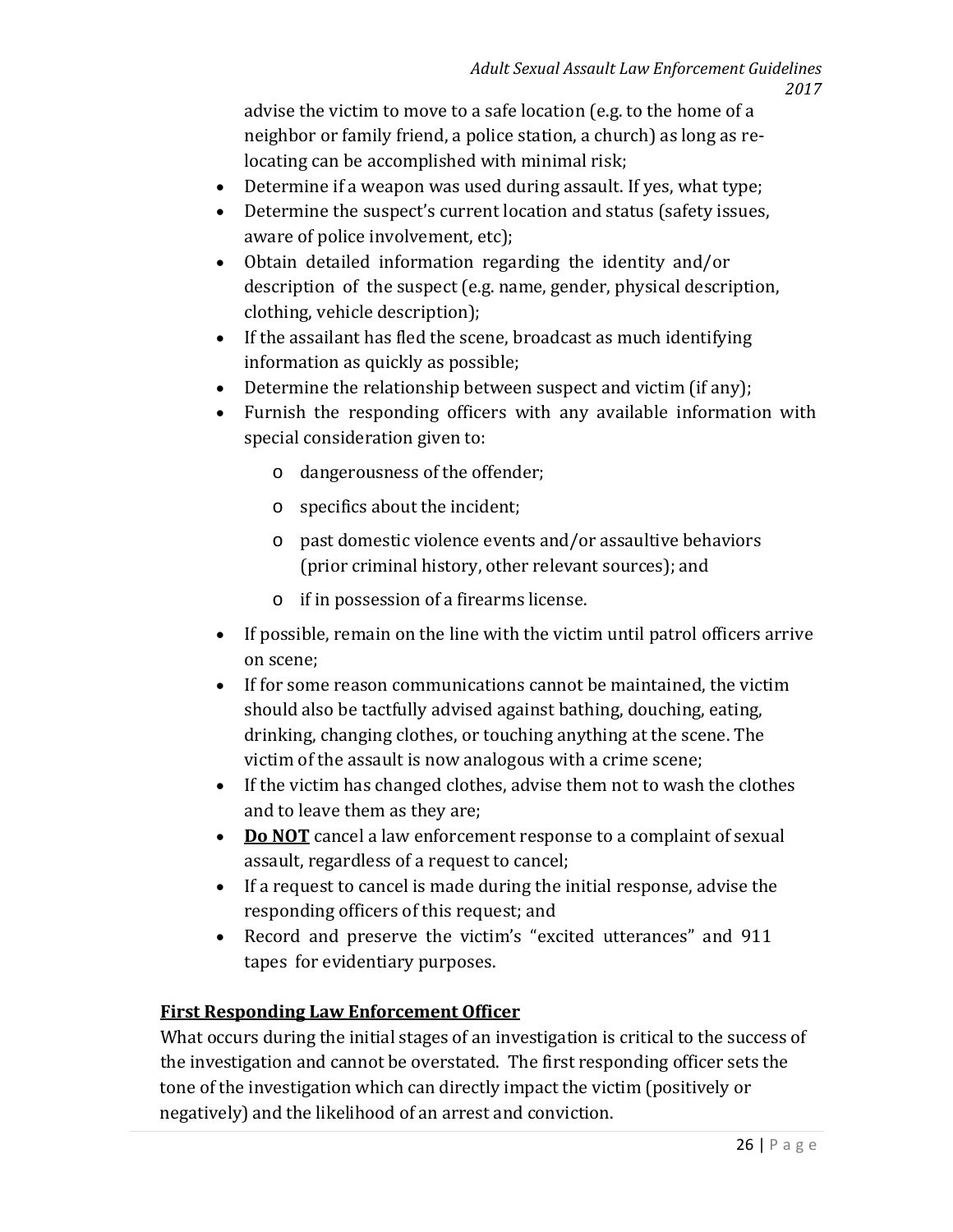The initial officer needs to be thorough but prepared, in all likelihood, to pass off the investigation to a certified sexual assault officer. The initial responder's primary areas of responsibilities are:

- Victim/witness safety;
- Crime scene preservation;
- Minimal facts interview;
- Identifying and locating witnesses and suspects;
- Documentation of initial response and observations; and
- Support service notification.

The medical treatment and well-being of the victim should be the first priority. The lapse of time between the sexual assault and the report of the sexual assault will potentially impact the likelihood, type and quality of evidence recovery from the body of the victim and/or perpetrator. If the assault occurred within five days (120 hours) of the report, then an evidence collection kit should be conducted. In addition, depending on the facts of the assault, there may be additional evidence which can be obtained.

In keeping with a trauma-informed approach, be professional and empathetic when interacting with the victim. Remember that sexual assaults, whether by a stranger or a known assailant, are the most personal type of violation a victim can suffer. Be patient with the victim and aware that all victims exhibit or react differently so do not judge or dismiss the victim's credibility based on the external behaviors and emotions exhibited. Be cognizant that a victim may not be ready to speak with law enforcement about the incident. This is especially prevalent in cases where a 3rd party has reported the incident to the police (i.e. parent, friend). Good rapport built at this stage may impact the victim's willingness to report at a later time.

If the victim is alone, inquire if there are family, friends, or a rape crisis counselor/advocate they want contacted. If the victim's clothing needs to be seized as evidence, attempt to arrange for a fresh set of the victim's own clothes to be made available.

# **Victim/Witness Safety**

As part of the emergency response, officers shall:

- Request an ambulance for transport to a hospital if there is observable injury to the victim or if the victim is complaining of injury;
- Strongly encourage a sexual assault exam be conducted by a Sexual Assault Nurse Examiner (SANE) and advise the victim of their rights under MGL c 209A and 258 E if appropriate (see Domestic Violence Law Enforcement Guidelines 2017);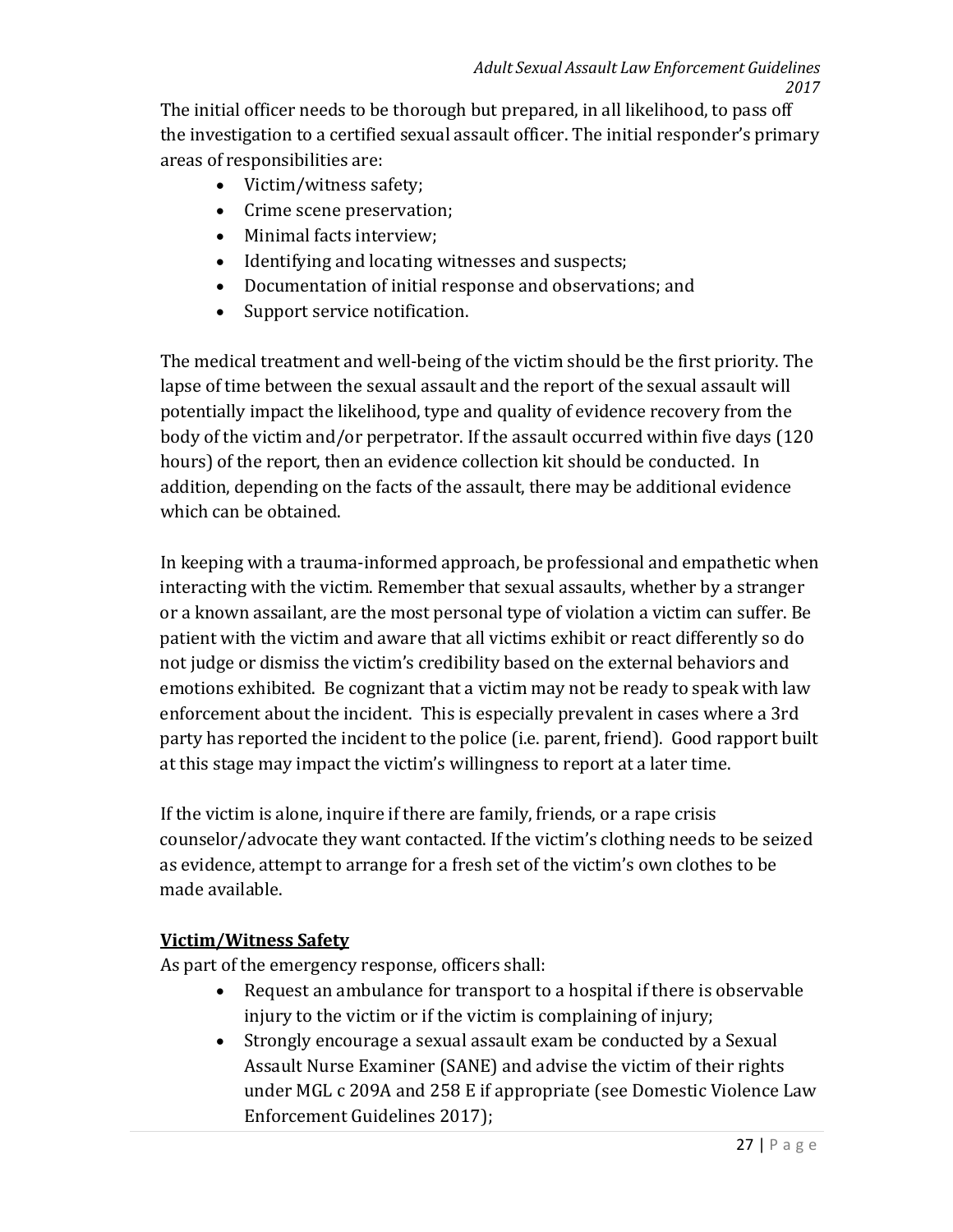- Conduct medical exams, if possible, at an identified SANE site Show understanding, patience and respect for the victim's dignity and attempt to establish trust and rapport;
- Evaluate the scene for suspects, vehicles, or objects involved, as well as for possible threats;
- Initiate a search for the suspect when appropriate;
- Be cognizant of the victim's concerns for safety/threats and be reassuring and comforting;
- Communicate all vital information to the Patrol Supervisor and other responding officers, including any possible communication barriers or special circumstances; and
- Notify appropriate protective service agency (DCF, DPPC, Elder Affairs, DPH) if abuse is suspected.

# **Minimal Facts Interview**

Sexual assault investigations involving adult victims will typically include, at the minimum a preliminary interview and a subsequent, in-depth interview. The primary purpose of the preliminary interview is to establish whether a crime has occurred. The interviewing officer should conduct a minimal facts interview and obtain basic information similar to investigating any other offense (e.g. who, what, where, when, how).

During the initial interview with adult victims, the first responding officers should:

- Ensure victim's safety and provide appropriate referrals (e.g. rape crisis/medical services);
- Establish the elements of the crime(s);
- Identify any and all witnesses and suspect(s);
- Identify possible locations of evidence and crime scene(s);
- Identify additional interviews to be conducted; and
- Advise a supervisor of additional resources and/or personnel needed (e.g. crime scene services, crime lab, etc).

A victim of a sexual assault may bond with the responding officer. If the responding officer intends to request assistance from a sexual assault investigator (as directed by departmental protocol) the officer should explain their role as the first responding officer to the victim. It is important for the initial officer to further explain what the victim may expect from the responding investigative team and to assist with that transition.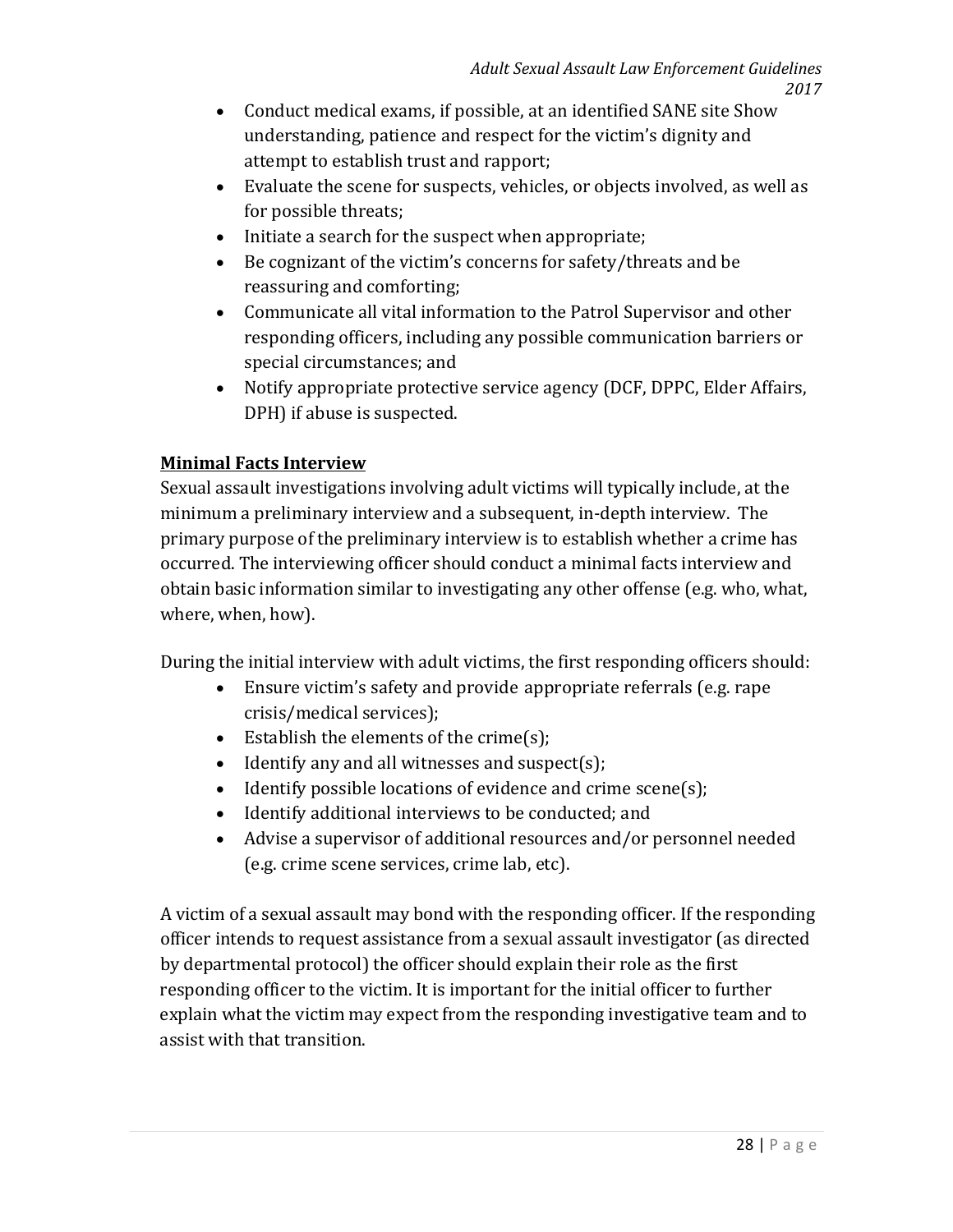# **Crime Scene Preservation**

First responding officers should assume the existence of multiple crime scenes. It is the responsibility of the responding officer to elicit information from the victim as to the location of the primary, secondary, and possible tertiary crime scenes. Once identified, this information should be communicated to a supervisor to ensure that any additional crime scenes are secured and steps are taken to prevent evidence from being lost, altered, destroyed, or contaminated.

Also of significant importance is identifying the first person ("first complainant") the victim told about the sexual assault. This person will eventually need to be contacted and interviewed by the officer in charge of the investigation.

# **Identifying and Locating Witnesses and Suspects**

Questioning the victim about the assault, the description of the suspect(s), and the details regarding the assault should be limited. First responding officers should only question the victim enough to obtain a complete description of the suspect, whether or not a weapon was used, vehicles used, direction of flight, and names, addresses and telephone numbers of other potential victims/ witnesses.

# **Language/Communication Barriers**

If the family does not speak English, avoid using children or other interested parties as interpreters unless there is an emergency. Officers can call **QWEST**, a multilingual communications network for use by police departments at **888- 892- 2850** for interpretive language services 24 hours a day.

# **Documentation of Initial Response**

Proper documentation of the initial police response, the information communicated by witnesses, who processed the scene(s), and who seized evidence, are all critical to a successful prosecution.

During the initial documentation of witness statements, specifically the victim's statements, attempt to conduct a minimal facts interview but if the victim begins to provide details of the assault, it is strongly recommended that you capture the exact words used by the victim to describe the assault. Also, specify the sexual acts which occurred and with which body parts or objects. This is extremely important because it provides a roadmap for potential evidence and/or crime scenes and is critical in establishing what crimes were committed. It may also help provide insight into the dynamics of the assault itself.

When there is no opportunity to interview witnesses, contact information should be obtained so the witness can be contacted and interviewed at a later date. Consider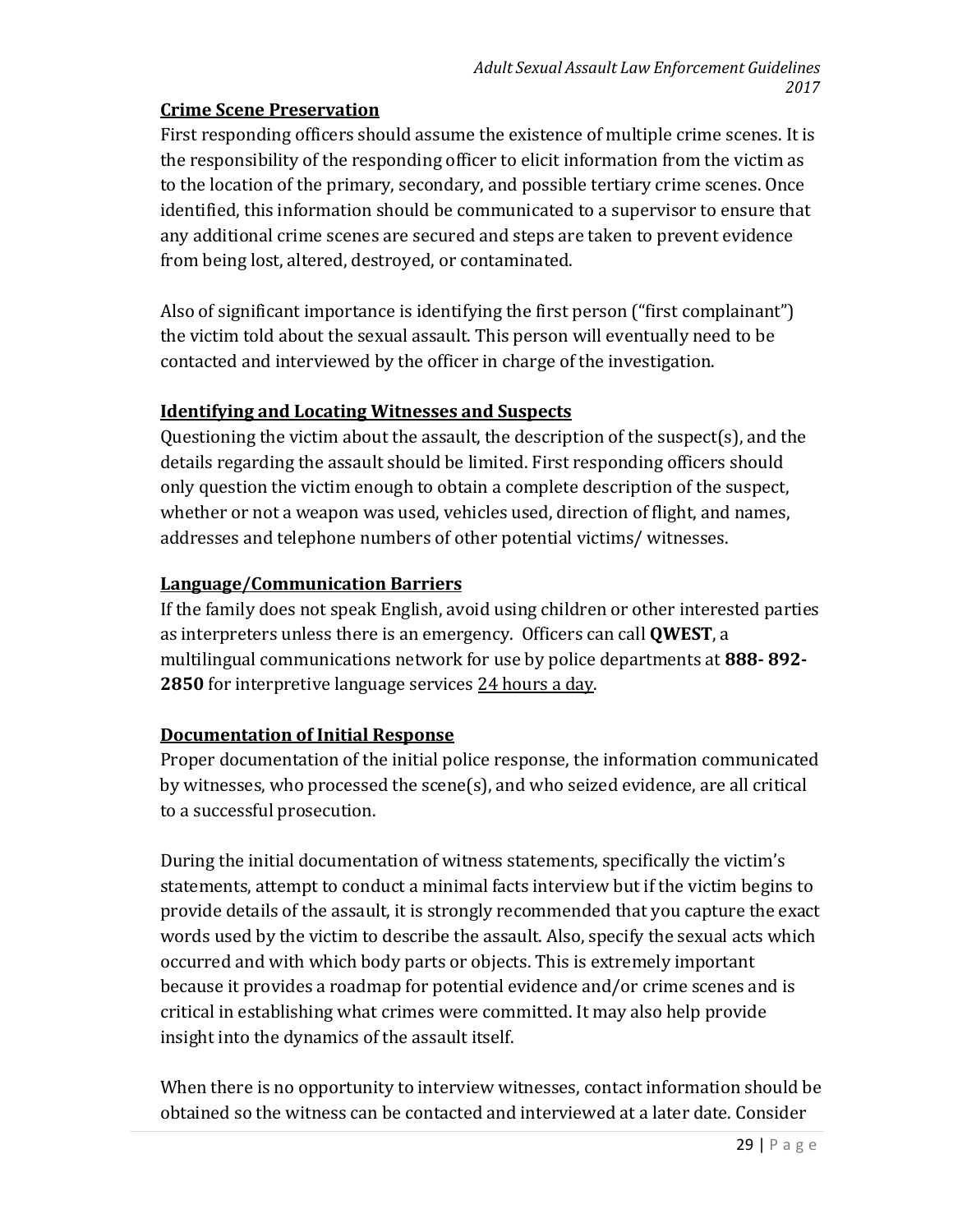audio recording the interview(s); however, audio recorded statements should be in accordance with your departmental policy and the District Attorney's Office of jurisdiction. Having witness write out their statement is strongly discouraged.

Be sure to consider and preserve all forms of evidence that you may not directly elicit from a statement such as 911 calls, public video surveillance systems, spontaneous utterances, etc.

### **Investigation Support Services**

Once the responding officer has assessed the victim's safety, preserved the scene(s), transmitted any relevant information for immediate broadcast, conducted a preliminary interview, established that a crime has been committed, identified other victim/witness or possible suspects, and identified the potential crime scenes, the responding officer must then ensure that the proper personnel are requested to process any potential crime scenes.

It is recommended that your own department's crime scene personnel or the State Police Crime Scene Services Section be contacted to assist in processing any potential crime scene.

#### **Additional Considerations of First Responding Officers**

As the first responding officer, in making the decision to arrest, the level of exigency and the probable cause to arrest should be assessed. Whenever possible, all officers are encouraged to consult with a representative of the District Attorney's Office prior to making felony arrests. Additionally, the officer should:

- Ensure that mandated reporters adhere to required protocol and file reports of suspected abuse when applicable. See Mandated Reporting (p56).
- Remember your obligations surrounding domestic violence and be sure to advise a victim of their rights under MGL c209A.
- For sexual assault committed by a non-intimate partner (i.e. classmate, coworker, neighbor) advise the victim of their rights under MGL c 258E;
- If necessary activate the Emergency Judicial Response System (EJRS); and
- If called to an emergency room, first consult with hospital staff to determine the victim's status, how the report came in, and other relevant information. If the victim traveled to the hospital by ambulance, obtain the names of the ambulance and staff in case future interviews are needed.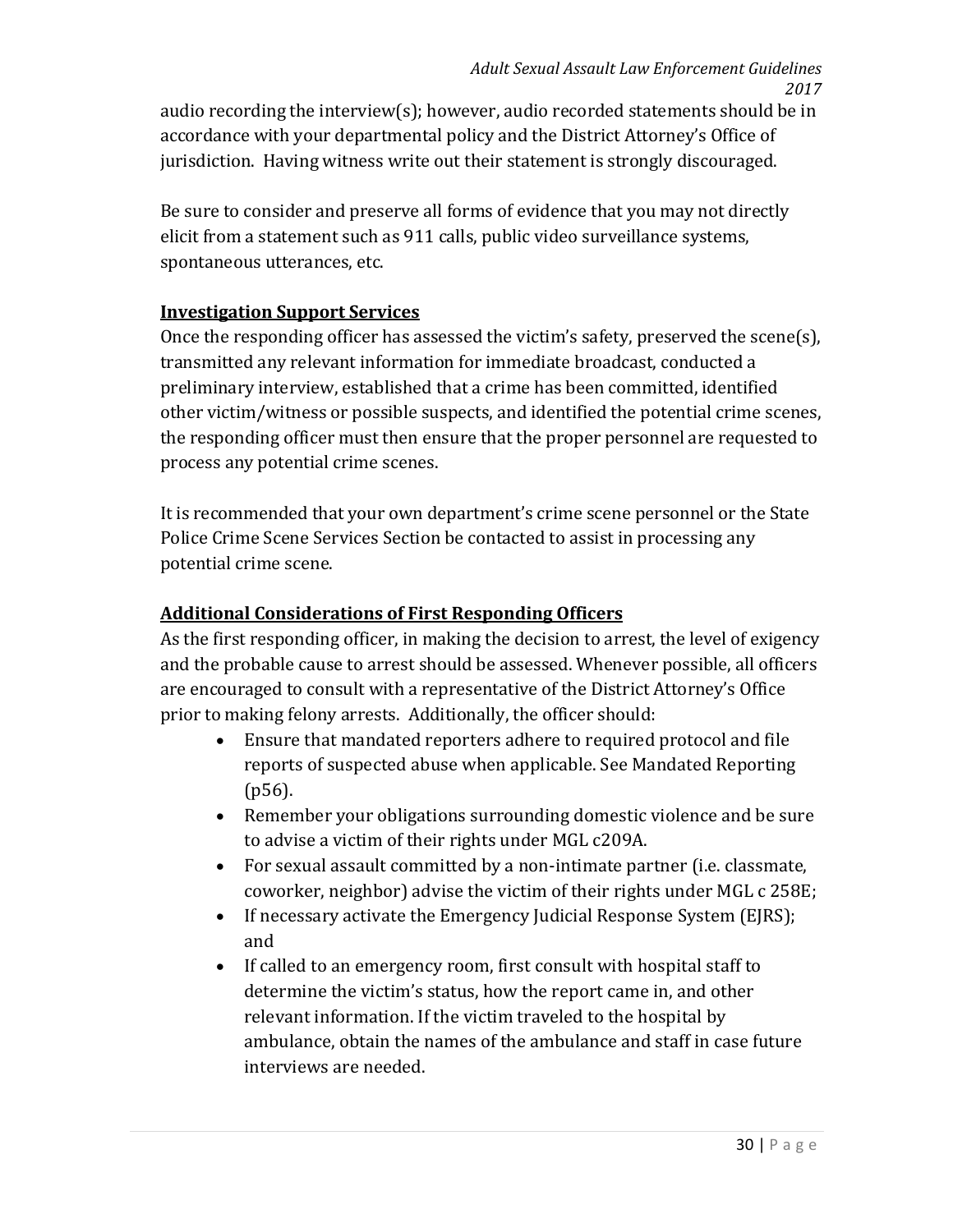# *SECTION EIGHT*

# **THE ROLE OF THE SEXUAL ASSAULT INVESTIGATOR**

Specific to sexual assault investigators, pursuant to MGL 41 s97B, officers conducting sexual assault investigations SHALL have completed a course of training as prescribed by the Municipal Police Training Committee. Whether you are the detective responding to the scene after an initial report of a sexual assault or you are assigned to investigate a sexual assault after a delayed disclosure, the following section is designed to provide direction and guidance during your investigation.

As the lead investigator, you will have primary control over the case and will be responsible for ensuring that a complete and comprehensive investigation is conducted. Upon being assigned the case, the lead investigator has initial considerations and responsibilities which include information as outlined in the previous section and to include but are not limited to:

- Speaking with the first responding officer(s) to obtain a baseline story and to determine what has been completed;
- If the victim has not yet received medical treatment, make appropriate arrangements as needed and assure appropriate support referrals have been made;
- Ensure steps have been taken to preserve any crime scenes and/or evidence;
- If there are unprocessed potential crime scenes, determine if a search warrant is needed prior to processing any crime scene;
- Coordinate the dispatch of support services such as crime scene services;
- Obtain the names and contact information of any possible witnesses;
- Ensure all interviews are conducted in a timely manner, including the suspect interview;
- Ensure proper documentation of the investigation is completed and that all reports are complete and free of judgment and opinion.

# **Victim Interview**

Police officers are often confronted with less than ideal circumstances and have to adapt to the conditions presented. In keeping with a trauma–informed approach, deliberate consideration and decisions about the practical aspects of the interview cannot be overstated. It is strongly discouraged that friends or family be present during the victim interview. The presence of an advocate should be determined on a case by case basis or as determined by the victim. Remember the hardest part of the interview will be building trust and rapport with your victim, however by developing both, you will make the person being interviewed more comfortable and the interview easier.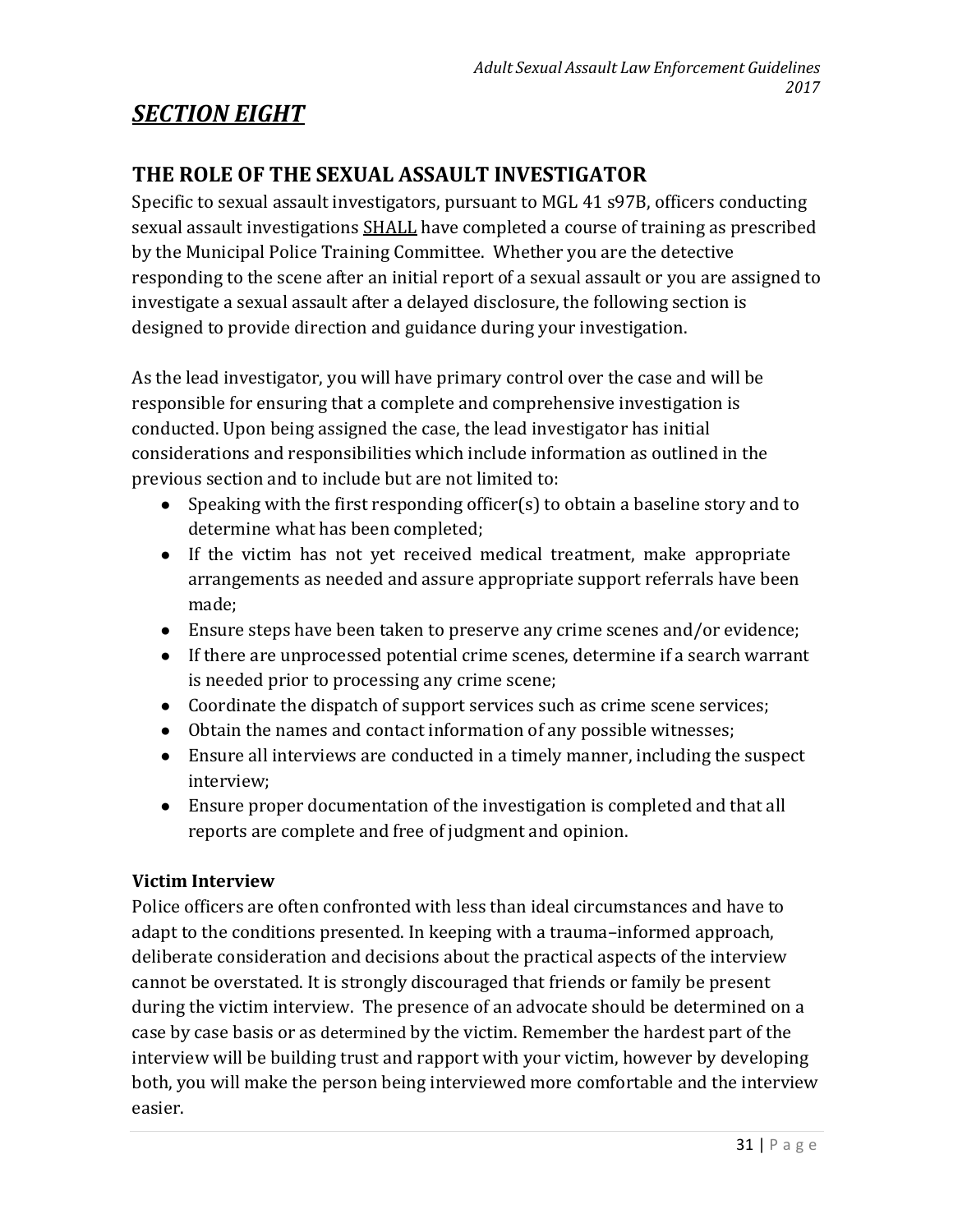# **Location of the Interview**

Ideally the interview should be conducted in a comfortable room where there will be minimal interruptions or distractions. If the ideal is not possible, you should attempt, at a minimum, to ensure the victim's comfort. This can be accomplished by the simplest means, such as providing reassurance, even in the worst physical surroundings.

# **Gender of Interviewer**

Take your cues from the victim. If the victim requests to speak with an interviewer of a different gender, every effort should be made to accommodate them and provide the requested gender interviewer. Do not assume a police officer who is the same gender as the victim is automatically the best person to conduct the interview.

# **Documenting the Victim Interview**

There is no "best" method of documenting the victim interview; however, there are certain considerations which should guide your decision. Factors influencing your decision include:

- The District Attorney's Office of jurisdiction and your police department's policy;
- The victim's preference (i.e. the victim may be uncomfortable with the statement being recorded); and
- Physical/linguistic/cultural limitations of victim.

It is recommended that the statement be documented by either the officer actively asking questions or the second officer in the room. You are strongly discouraged from having the victim manually write out their own statement as it may lead to statements which are generally insufficiently detailed and/or incomplete. If the victim does chose to write out their own statement, the interviewing officer should review the statement with the victim to assure accuracy of detail and resolve any inconsistencies or unanswered questions.

# **Conducting the Interview**

The ideal number of police officers conducting the interview is two. One is less than preferable for a variety of reasons, the least of which is officer protection. More than two is strongly discouraged. Asking the victim to recount details of an assault is difficult enough but to ask them to do so in front of numerous people will only act as an inhibitor and detract from the interview.

The tone of the interview should be reassuring and poised. Be aware of your body language and how it can impact the comfort level of a victim (e.g. an exposed weapon may create discomfort for the victim).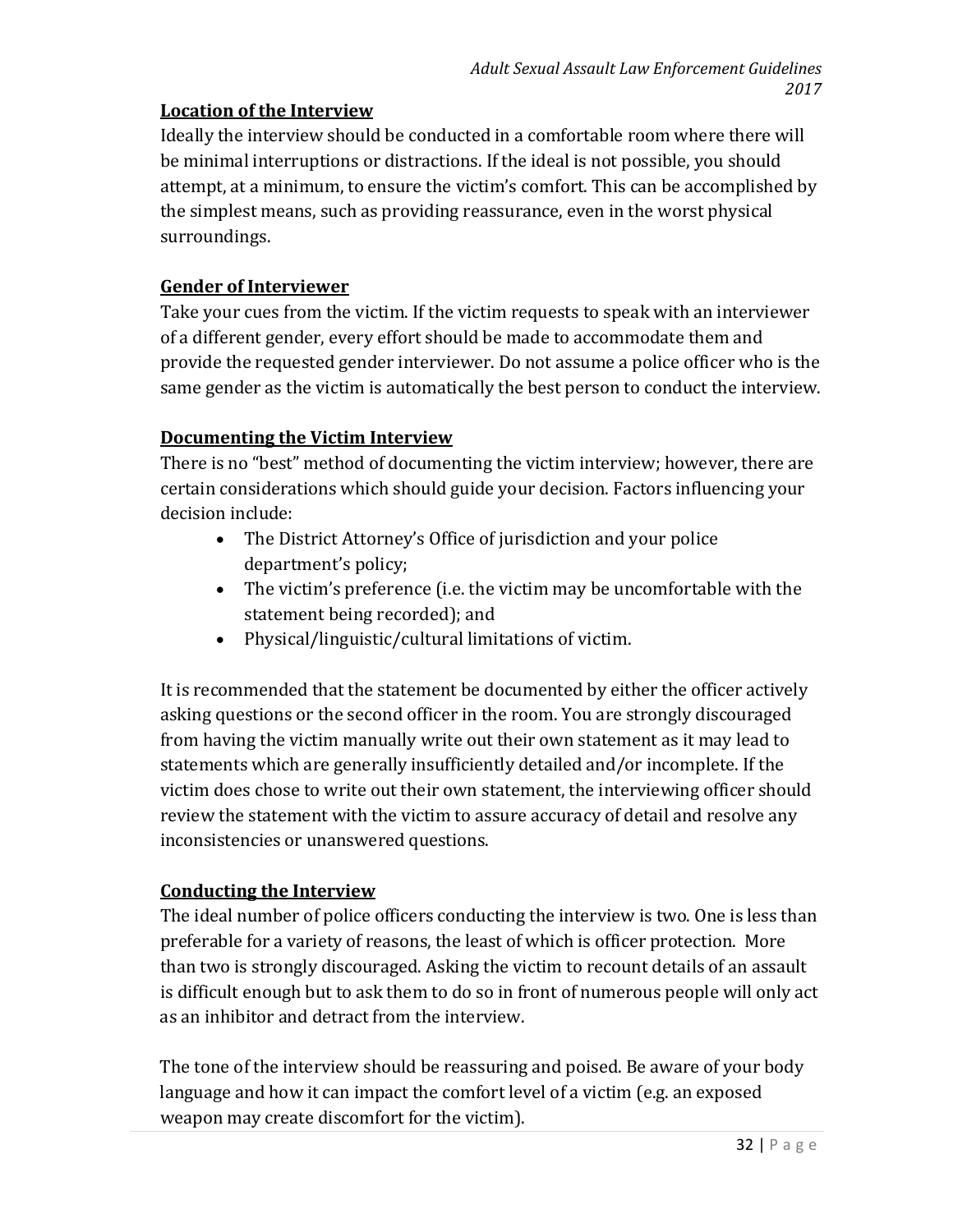Officers conducting the interview should take an inventory of any personal bias, nervousness, or barriers they may have which might inhibit their ability to conduct the interview. If a bias is recognized, discuss the issue or concerns with a supervisor for resolution.

When conducting an interview of a victim, the manner of questioning should be in an open-ended format as much as possible. The information sought should include questions regarding the following:

- Name, date, time of interview;
- Description offense (details);
	- o When the offense occurred (establish time line-- details of dates, months or significant events);
	- o Details of the sexual assault and acts (use quotations, victim's own words/language);
	- o Physical description of offender including identifying body marks, freckles, tattoos, scars, birth marks;
	- o Smells such as cigarettes, cologne, body odor, something else;
	- o Did the victim describe the "feelings" they experienced during the sexual assault (pain, worry, sadness, scared, nothing or something else);
	- o Manner used to complete the crime (hand, fingers, penis, mouth, object, something else);
	- o Information about how the assault ended and what caused it to end;
	- o Any conversation, communication, or statements by the perpetrator either before, after, or during the assault;
	- o The degree of force, threat, coercion if any used to effect the assault; Weapons used (describe weapon, brought to scene or picked up there); Manner which weapon was used during the sexual assault;
	- o What the victim and offender did after the assault
- Relationship between the victim and suspect if any (in detail; may explain a delay in disclosure);
- Identify any and all witnesses and suspect(s);
- Identify additional interviews to be conducted as the investigation develops; and
- Other relevant information that might assist in bolstering the victim's veracity.
- Be cognizant of the framework in which the questions are asked. The "why" types of questions, although sometimes important, may feel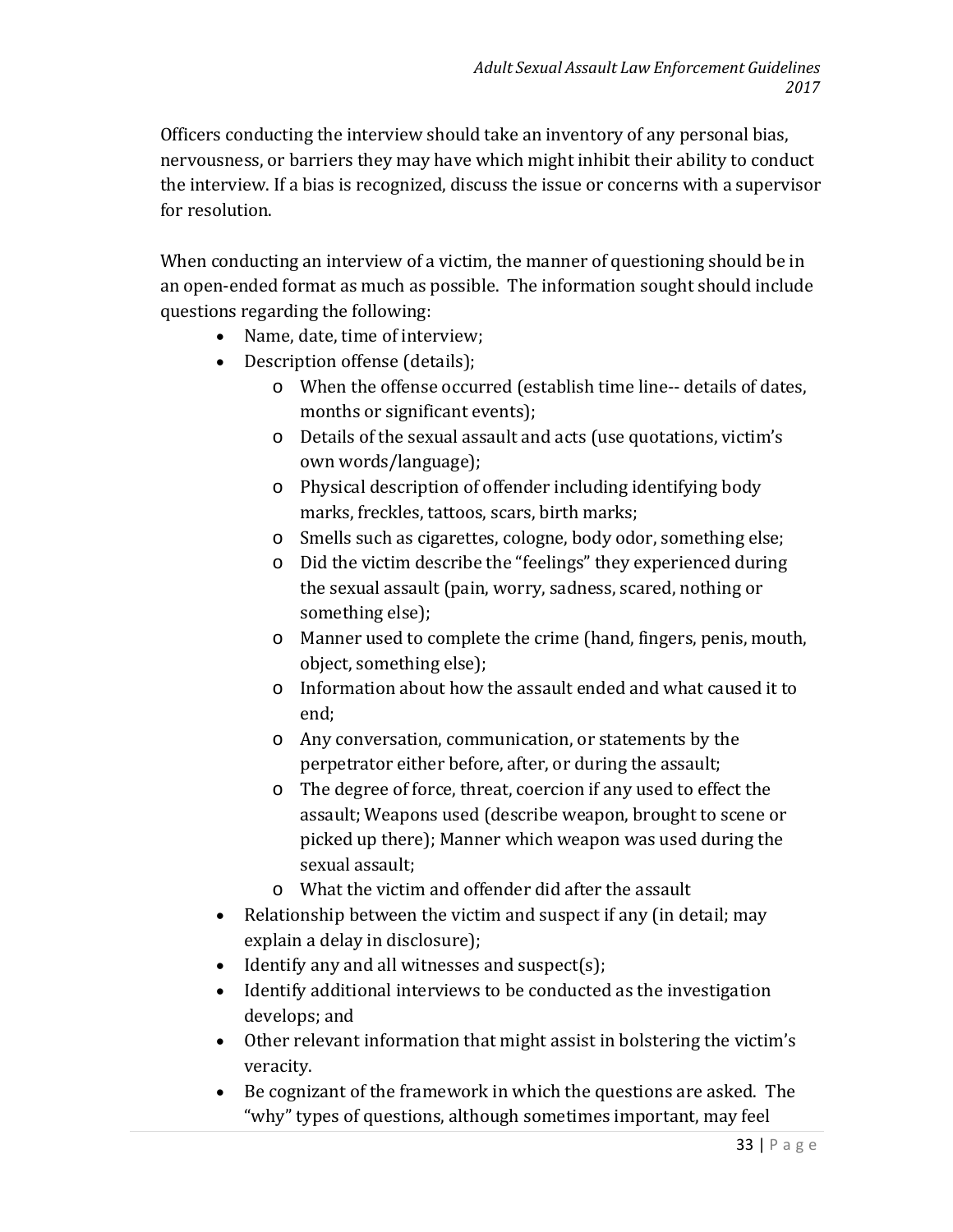judgmental to the victim. Either consider rephrasing the question or explain to the victim the need to ask the questions and why you are seeking that specific information.

# **Safety, Legal and Other Considerations**

During the interview process, be aware of safety considerations for the victim, any children, or potential secondary victims/witnesses.

In addition to safety considerations there are circumstances which may legally require law enforcement officers to act. These may include:

- Advising the victim of their rights pursuant to (MGL c 209A and MGL c 258E); and
- Mandatory referrals. See section on Mandated Reporting (p.56).

It is important to make the victim aware of the community based services, rape crisis centers, and court services which may be available to the victim.

#### **Concluding the Interview**

Once the victim's safety is assured, the interview is concluded, and support services have been recommended and/or obtained, your final interaction with the victim is extremely important. Explain to the victim what they can expect next from the criminal justice system. Be honest about the court process, potential police action, and what the victim's needed participation may be in the future.

Explain to the victim that if, after the interview, they remember something, it is perfectly normal and okay. Provide the victim with a mechanism to contact you with future information or questions. You should also ensure that the victim has someone available for support. If you are knowledgeable enough, explain to the victim about the role of the victim/witness advocate and how they can assist the victim, as well as potential victim compensation resources available through the Attorney General's Office.

# **Added Barriers to Reporting**

Sexual assault is prevalent in all communities but is a crime that often goes unreported. In addition to the shame and stigma which prevents many victims from reporting, some victims face extraordinary barriers that officers should be aware of. Individual factors and circumstance such as age, gender, culture/ethnicity, disability, sexual orientation, immigration status, and prior criminal involvement are only some potential unique obstacles.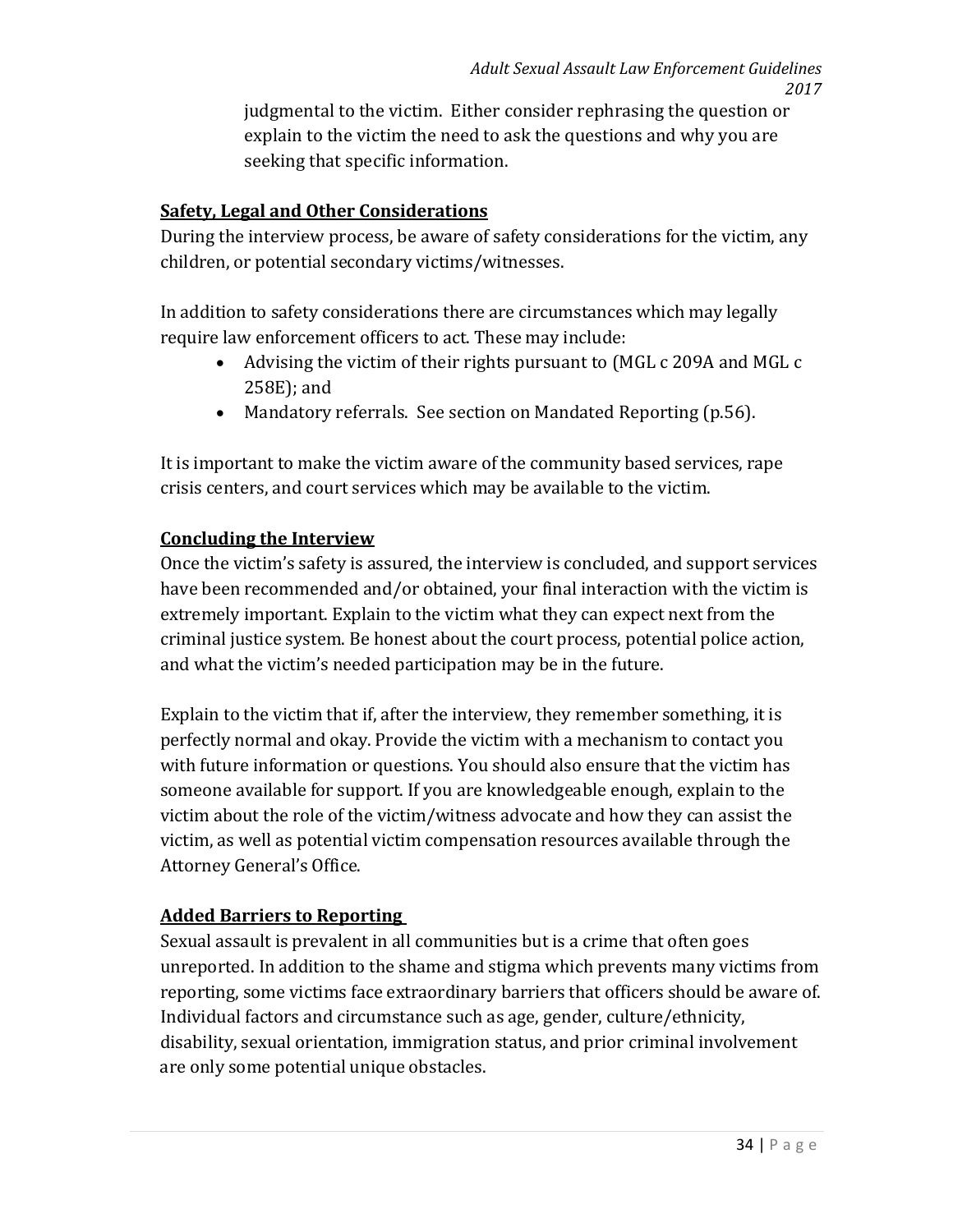Special sensitivity to victims who need to overcome added barriers when reporting sexual assaults will set a positive foundation for all subsequent law enforcement interactions.

# *SECTION NINE*

# **IDENTIFYING AND INTERVIEWING WITNESSES**

# **Witness Interview- Overview**

Upon arriving on scene, it is important to obtain the names and contact information of potential witnesses. Although this is a sexual assault case, you can rely on your training and experience from other types of investigations and apply it to sexual assault investigations. Take detailed, concise statements which capture basic information. If at all possible, the statement should be in either a written report or audio/video recorded. This decision should be guided by your own department's protocols or those of the District Attorney's Office of jurisdiction.

As with victim statements, it is recommended that the witness NOT be left to write out their own statement. If the witness does write out their own statement, the officer conducting the interview should review the statement with the witness to assure accuracy of detail, resolve any inconsistencies, or unanswered questions. Any witness statements should be signed and dated by the witness providing the statement.

In concluding your interview with the witness, explain to them that, if after the interview, they remember something that it is perfectly normal and okay. Provide the witness with a mechanism to contact you with future information or questions.

# **First Complaint Witness**

One unique element in dealing with witnesses in sexual assault cases is the ability to use the testimony of "first complaint" witnesses. In Commonwealth v. King, 445 Mass 217 (2005), the Massachusetts Supreme Judicial Court revamped and renamed "fresh complaint" to the doctrine of "first complaint." This decision has resulted in a profound change in the way sexual assaults are investigated. Under the new "first complaint" doctrine, a witness to a sexual assault victim's "first complaint" of the crime may testify about:

- The facts of the first complaint;
- The details of the crime; and
- The circumstances surrounding the disclosure of the first complaint.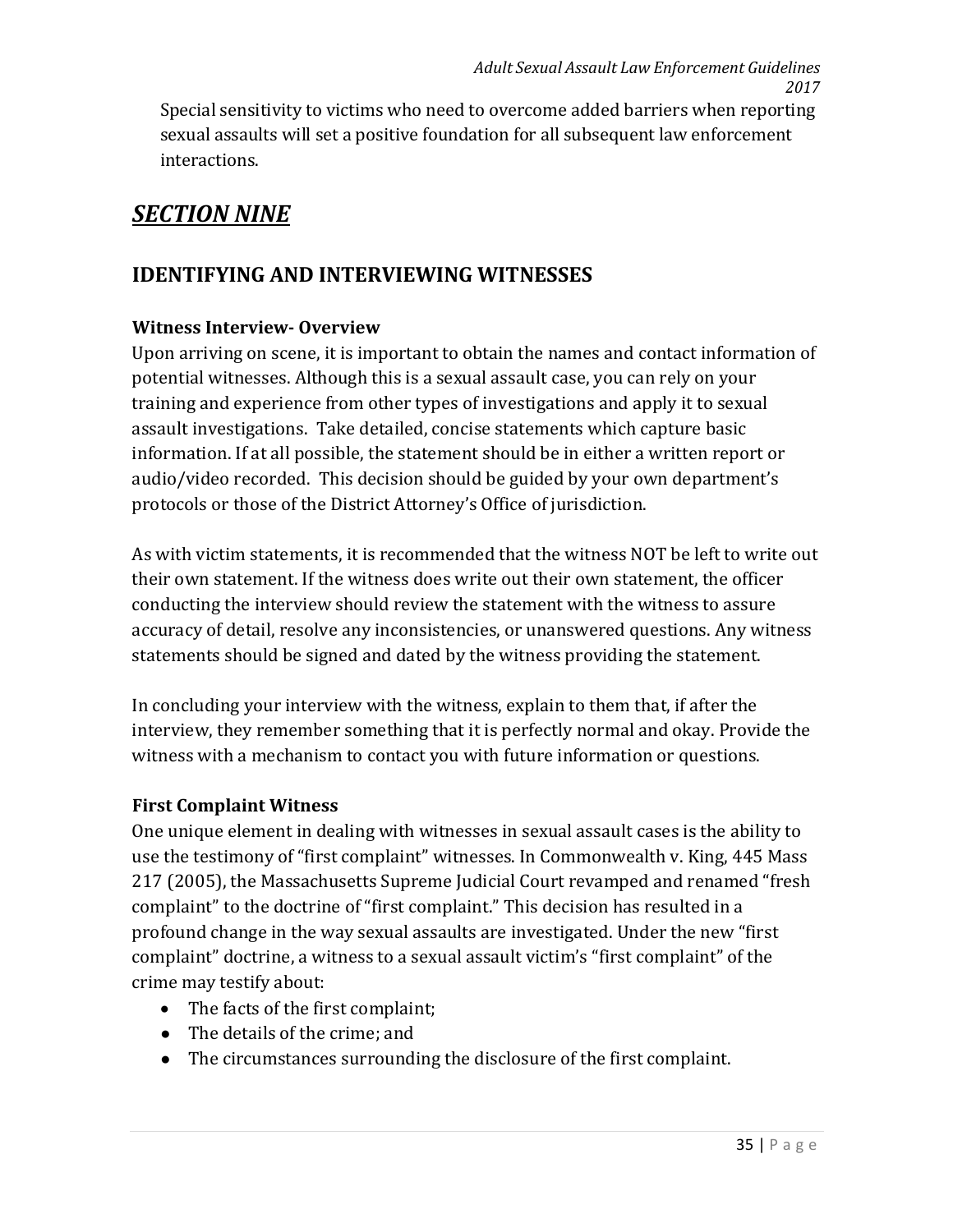First complaint testimony may only be used for a limited purpose to assist the jury in assessing and determining the victim's credibility about the alleged sexual assault. The testimony may not be used to prove the truth of the allegations.

Law enforcement officials, investigators, medical personnel, social workers, dispatchers and civilians may all qualify as "first complaint" witnesses if they are the first person the victim told about the assault.

An officer should not discount other witness statements which fail to meet the legal definition of a "first complaint" witness. Their information may be equally relevant and useful during the investigation and/or at trial in another capacity. There are a number of exceptions which may permit someone other than the "first complaint" witness to testify including:

- Original first complaint witness is unavailable;
- First person told is incompetent;
- First person told is too young to testify meaningfully;
- First encounter that the victim has with the first person does not amount to a complaint; and
- There is a complaint, but the listener has an obvious bias or motive to minimize or distort the victim's remarks.

When speaking with a first complaint witness, attempt to video and /or audio record the interview. Be sure to include the following:

- Name, date, time of interview;
- Circumstances under which the complainant first reported the sexual offense;
- Events/conversations that culminated into disclosure;
- Other potential witnesses or persons present during the offense (details);
- Description of where offense occurred (details);
- When the offense occurred (establish time line-- details of dates, months or significant events);
- Details of the sexual assault and acts (use quotations, if applicable);
- Describe the demeanor of the victim during their disclosure/recounting of the event (tone, emotions etc.);
- Did the victim describe the "feelings" they experienced during the sexual assault (pain, worry, sadness, scared, nothing or something else);
- Manner used to complete the crime (hand, fingers, genitals, mouth, object, something else);
- Information about how the assault ended and what caused it to end;
- What the victim and offender did afterwards and why;
- Any conversation or communication which occurred between the victim and the perpetrator either before, after or during the assault;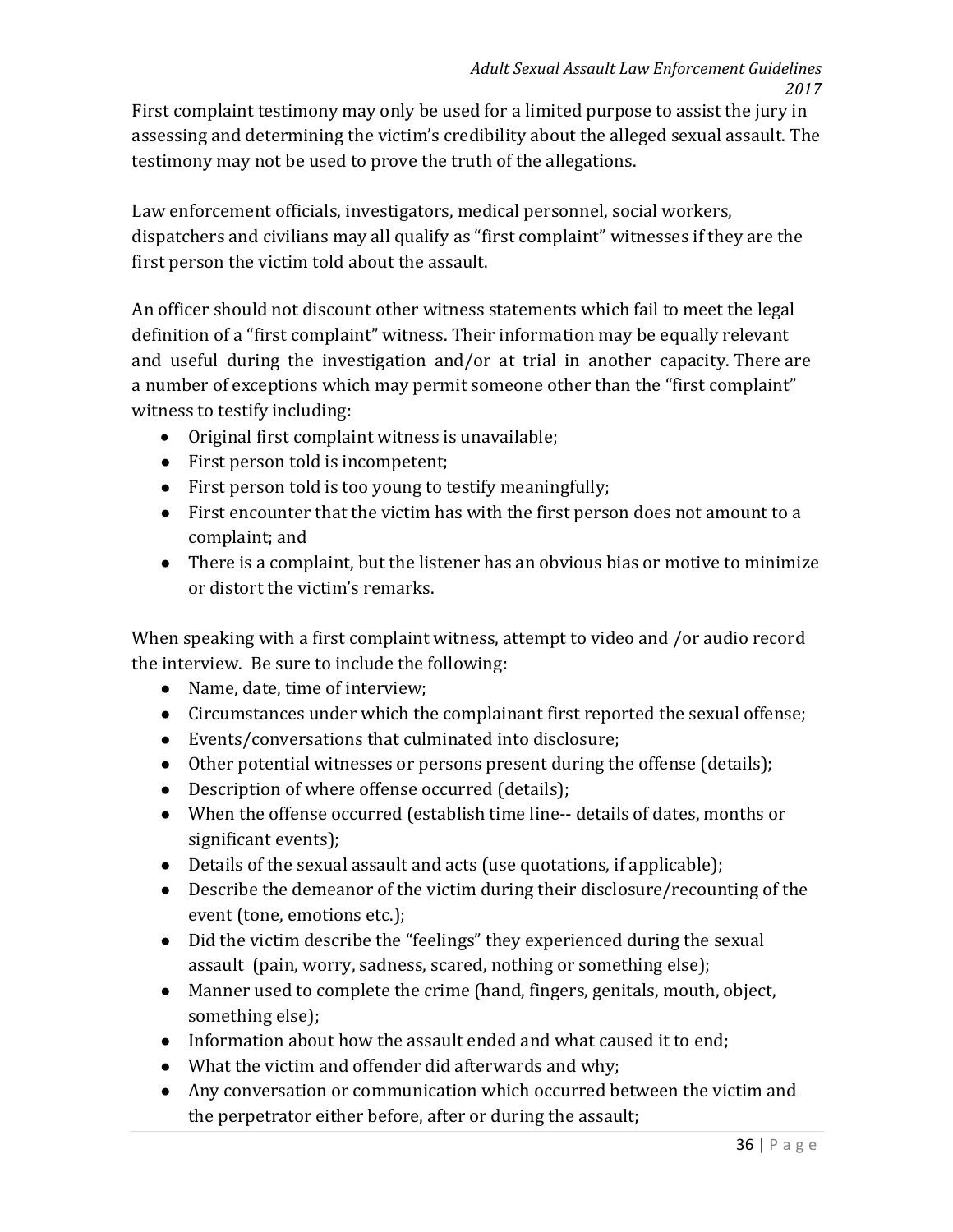- Weapons used (describe weapon, brought to scene or picked up there);
- Manner which weapon was used during the sexual assault;
- The degree of force, threat, coercion if any used to effect the assault;
- Relationship between the victim and suspect if any (nature in detail; may explain a delay in disclosure);
- Circumstances in which the first complaint was made;
- Other relevant information that might assist in bolstering the victim's veracity; and
- Information on why the victim decided to tell the person, at that time and place.

Documenting the exact words spoken by the victim to the first complaint witness communicating the assault is critical. Remember, what may seem to be inconsequential information at the time of the interview may prove to be crucial information at a later time and help portray a full and complete picture. It is also recommended that when possible, videotape and /or audio tape the interview.

### **Child Witness**

Sexual assaults are very personal and can often involve other family members as direct or indirect witnesses. Do not dismiss or overlook the child witness when investigating sexual assaults. Not only can the child witness be an important source of information but there may be other safety and well-being needs that should be considered.

The preferred method of interviewing a child witness is at a Child Advocacy Center (CAC) by a forensic interviewer. However, if circumstances don't allow for that arrangement, the following protocols should be adhered to:

- Conduct a "minimal facts" interview to determine P/C or safety issues
- Avoid using a child as an interpreter unless it is an emergency and no alternative exists.
- Provide referrals for appropriate services; and
- Make all necessary filings and referrals pursuant to MGL c119, § 51A, to the Department of Children and Families (DCF).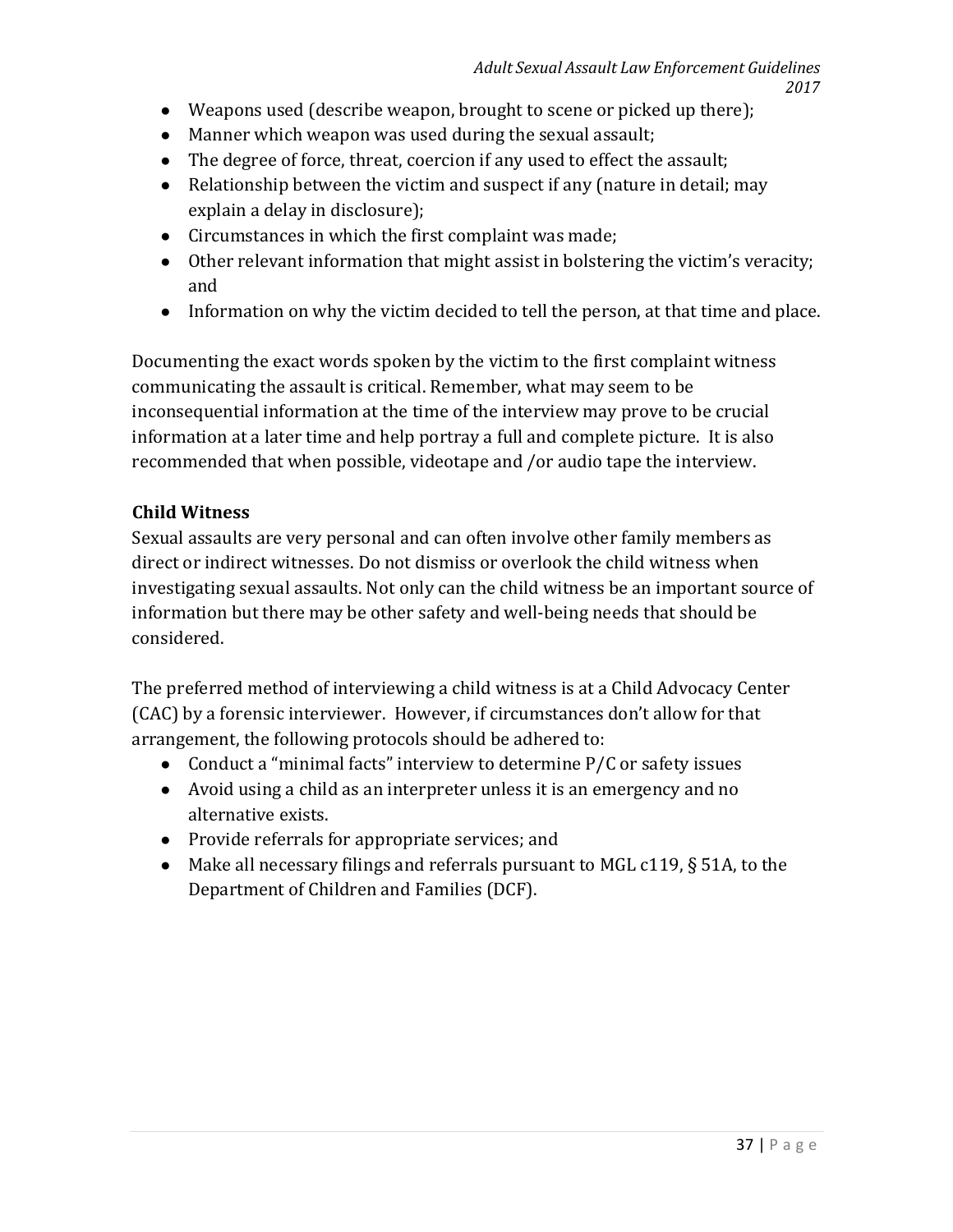## *SECTION TEN*

## **SUSPECT INTERACTION**

#### **Decision to arrest or not arrest**

The safety of the victim or other potential victims should be paramount in any decision to arrest. Additionally, officers should take into consideration the risk of flight by the suspect and the safety of officer(s), as well as any mandatory obligations required under the domestic violence guidelines and MGL c209A.

As in other types of criminal investigations, uncorroborated statements by a victim can constitute probable cause that a crime occurred. The decision to arrest must be based on whether probable cause exists that the crime occurred, not on whether the victim wishes to seek complaints or wishes to testify at a future date.

If the above issues are not present or manageable, do not feel obligated to rush or make an immediate arrest just because you have probable cause to do so. Look at the specific circumstances of the case and consider conducting a non-custodial interview of the suspect prior to any warrant or arrest.

#### **Interviewing the Suspect:**

ALWAYS attempt to interview a suspect even if you believe the suspect will not speak with you or will deny the allegations. Small corroborations of surrounding events can make a big difference.

When conducting any suspect interview, it is strongly recommended that two officers are present and that the interview is conducted in a setting where they will not be disturbed. The best practice and preferred method is to audio and/or video record the interview.

The goal of the interview should be to get at least a baseline statement from the suspect. Officers should let the suspect relate their entire statement before shifting to an interrogation style, if the shift occurs at all.

Prior to starting an interview, the first question the investigators should ask themselves is which, if any, legal requirements are mandated. This will help to ensure that statements made by the defendant are admissible in future legal proceedings. The most common legal requirements at this stage are correlated to whether there is a "custodial interrogation." There are many circumstances which may not initially appear to be custodial but, in fact, meet the legal definition and requirements of a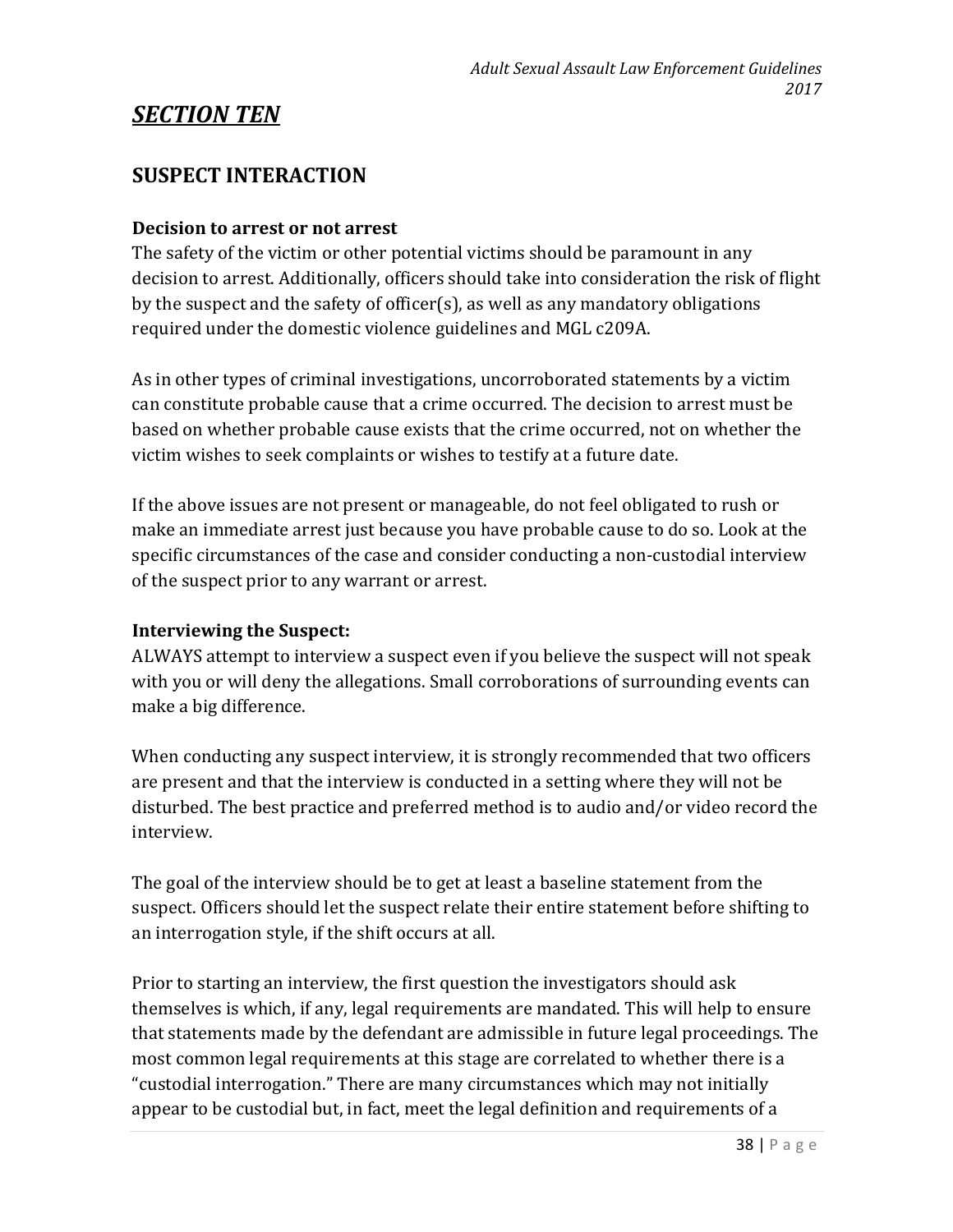"custodial interrogation."

In general, the following are examples of places/circumstances which may qualify as custodial:

- Police station;
- Jail/Prison; and
- Suspect's home if the suspect is under arrest, or if police are there to execute a search warrant.

It is important that the suspect's statement about the sexual assault and the circumstances surrounding the entire occurrence and relationship be obtained and documented carefully. Very often the criminal prosecution of a sexual assault hinges on the victim's word against the suspect's word. The tipping point in successful prosecutions can often be the corroboration of the more benign details of the victim's statement which brings credibility and credence to their entire statement. Small corroborations often end in big results.

Each of the following legal requirements requires their own separate and distinct waiver. You are encouraged to consult with your District Attorney's Office of jurisdictions with any questions:

### **Miranda Warnings**

It is vital that law enforcement know how to determine when Miranda warnings are required. The consequences of failure to advise a suspect of these warnings can result in the suppression of any statements made by the suspect. See Miranda v. Arizona, 384 436 (1966).

There are two controlling factors as to whether Miranda warnings must be given. If one or the other is absent then Miranda is not legally required. They are as follows:

- The person is in formal "custody," or deprived of freedom of action in any significant way; or
- The police, or an agent of the police, are communicating with the suspect whether through direct questioning or its functional equivalent, to elicit testimonial evidence or information.

If the suspect invokes his right to remain silent and/or requests the presence of counsel at any time, the request must be honored and all questioning must immediately cease.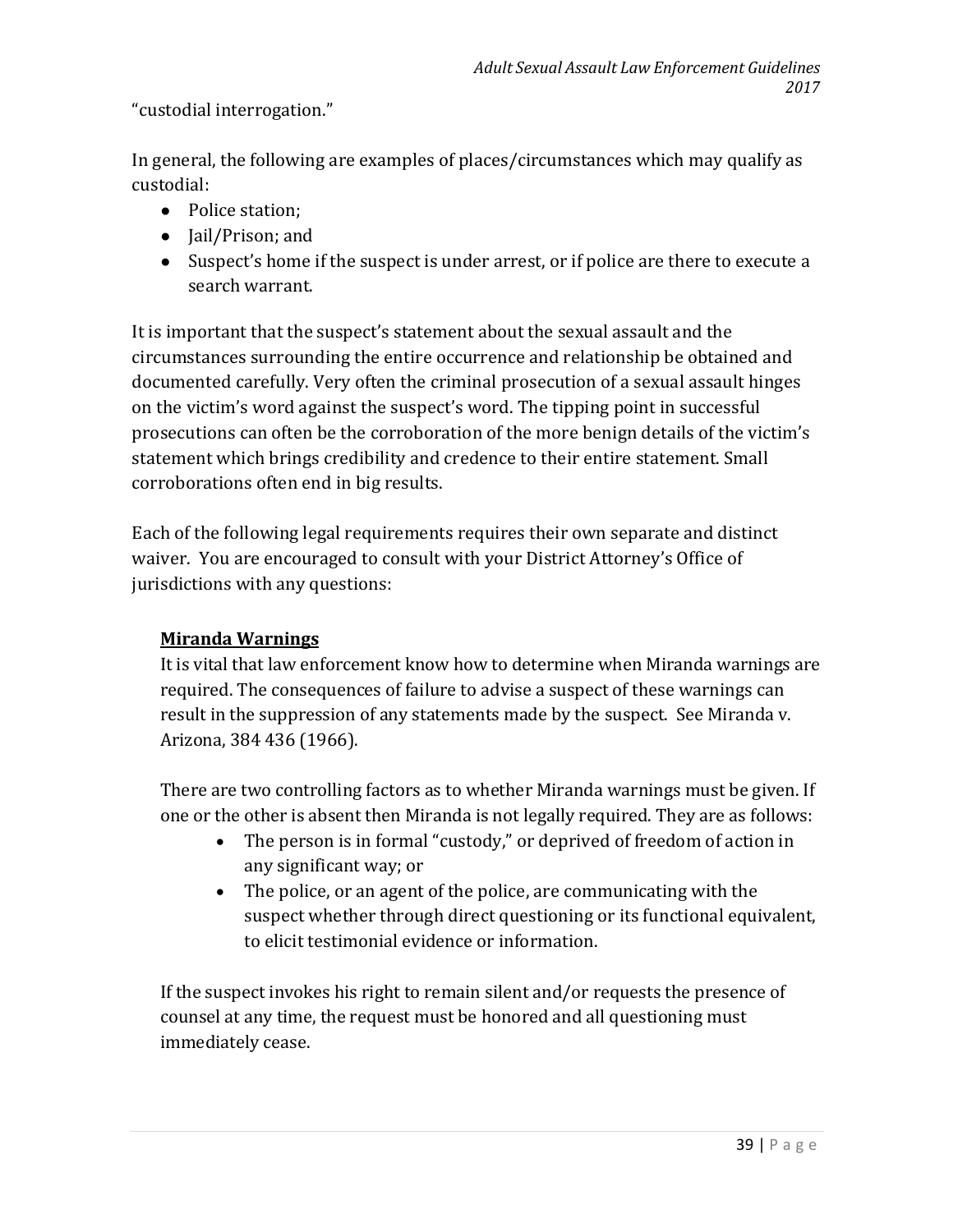#### **Six Hour Rule**

Under Commonwealth v. Rosario, 422 Mass 48 (1996), an otherwise admissible statement is not to be excluded as evidence on the ground of unreasonable delay in the defendant's arraignment, if the statement is made within six hours of the arrest (day or night), or if, at any time, the defendant makes an informed and voluntary written or recorded waiver of his right to be arraigned without unreasonable delay.

### **Electronic Recordings of Interviews/Interrogations**

In Commonwealth v. DiGiambattista, 422 Mass 423 (2004), the Supreme Judicial Court held that a statement or confession obtained by police during a custodial interrogation at a place of detention, whenever practical, should be electronically recorded. Failure to do so will not result in the suppression of the statement; however, it will most likely result in a strong jury instruction advising jurors to view the statement with "great care." See Audio Recordings. (p.23)

Regardless of the suspect's decision to be recorded or not, a waiver to record or not record should be provided to the suspect and his/her decision documented. This advisement and waiver is separate and distinct from the Miranda and Six-hour rule waivers.

In general, it is good practice to:

- Tape as early as possible, including any Miranda consent/refusal;
- Try to record unobtrusively;
- Record the complete interrogation; and
- Preserve the tape.

It is advisable to avoid starting and stopping the interview tape. If it is not feasible to leave the recording running, officers should make a record on the recording that explains interruptions, and, if possible, have the suspect confirm the nature of the interruption on the recording.

#### **Other Procedural Requirements**

As with any arrest, all individuals taken into custody should be afforded all rights according to standard booking procedures.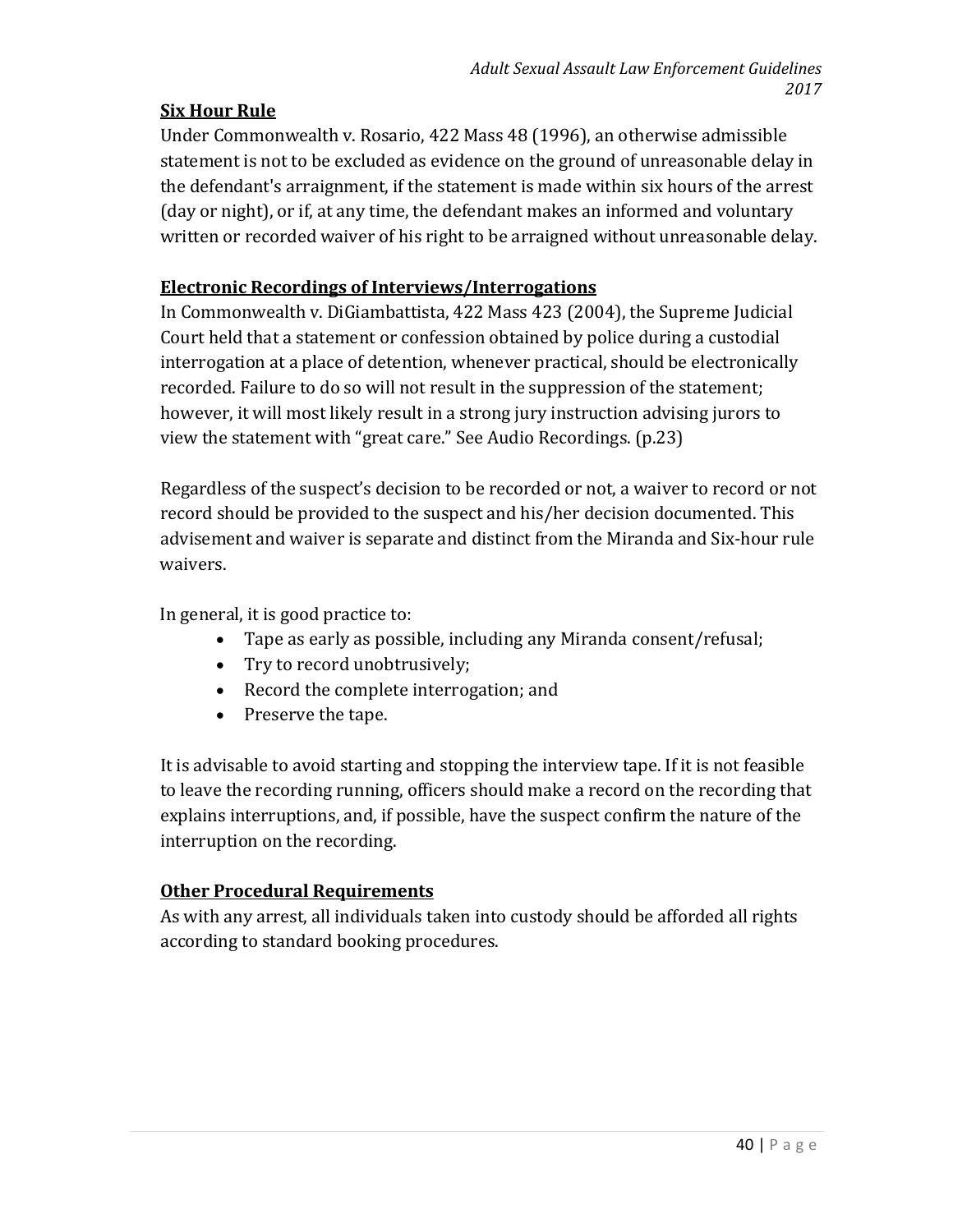## *SECTION ELEVEN*

## **CRIME SCENE MANAGEMENT AND EVIDENCE COLLECTION**

In many violent crimes, obtaining statements from the victim and witnesses is a critical first step in learning what occurred. An equally critical link that can provide irrefutable and corroborative evidence as to what occurred is the physical evidence obtained from the crime scenes.

When the identity of the assailant is unknown to the victim, the physical evidence becomes even more critical because it may provide investigators with both the identity of the offender and support the allegation that a sexual assault occurred.

Additionally, whether or not the victim knew the assailant, prosecutors often look to the forensic evidence to bolster their case by using it to not only help convince the jury that the victim did not give consent, but also to refute the defendant's version of events. Small corroborations often equal victim credibility.

Given the critical role physical evidence can play in any criminal investigation, especially sexual assault investigations, proper documentation, collection and preservation of physical evidence is essential. Police Departments are strongly encouraged to use a crime scene services unit or law enforcement officers who are specifically trained in evidence documentation and collection.

Two of the most critical steps in any criminal investigation are the management of the crime scene and the collection and preservation of physical evidence. To identify a starting point, investigators must rely on their own observations in conjunction with victim and witness statements. These sources serve as a road map to navigating the crime scene(s).

### **Crime Scene Management**

In reported sexual assaults, investigators must immediately consider the existence of, at a minimum, three crime scenes:

- The victim:
- The locations where the assault occurred; and
- The offender.

In addition, investigators must consider other possible locations where other types of evidence or "transfer evidence," may be found. This often results in additional locations being processed as crime scenes. Documentation of evidence and the crime scene can take on many forms but of critical importance is the written report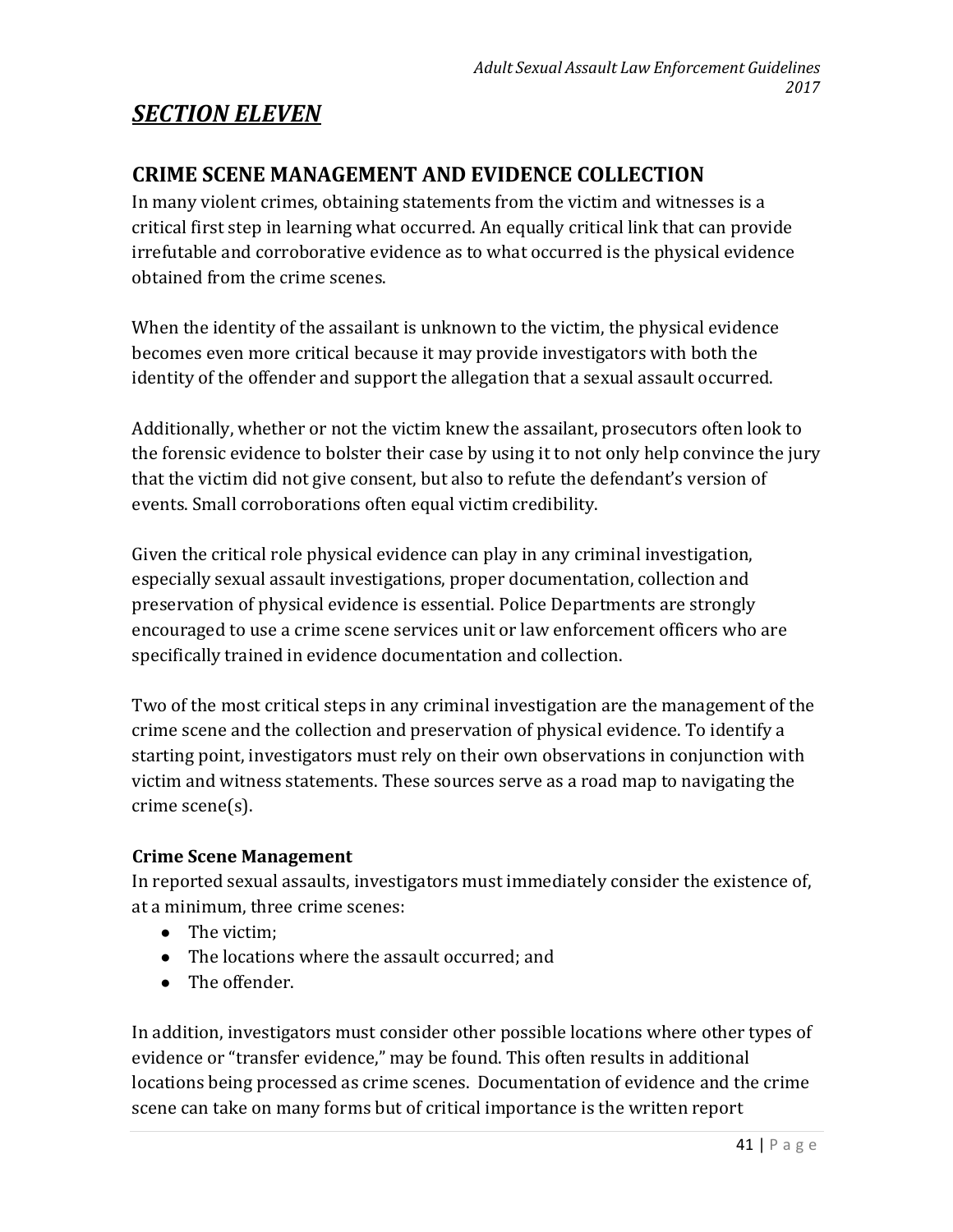describing the condition of the scene upon discovery. It should be noted if any items were moved or altered and by whom. For example, Emergency Medical Technicians may need to make an immediate entrance to render medical aid which results in the disturbance of the scene and evidence. Documenting the reason for the contamination and by who will help preserve the integrity of the remaining scene and any additional evidence that is located.

Once the crime scene(s) have been identified, they must be secured. This is an obvious but critical step. Not only does it preserve the integrity of the evidence, but it allows time for appropriate personnel to arrive on scene for processing. This is also the appropriate juncture for the Crime Scene Log to be started.

Crime scenes should be photographed and potentially diagramed as found and at the time of discovery, especially if there is risk of destruction or disturbance. Pictures bring an image and corroborative element to the case which can never be as effectively communicated by words alone.

Although many of the reported sexual assaults are delayed disclosures, investigators should never discount the possibility of recovering physical evidence. Sexual assault evidence, by its nature, has a higher likelihood of remaining intact for extended periods of time (e.g. fluids, DNA, etc).

### **Considerations before Processing the Scene**

There are a number of things to consider before processing a crime scene. These include:

- Is a search warrant/consent needed? If yes, be aware of the necessary language required to obtain appropriate forensic evidence.
- Is there an external exigency such as weather or rapid deterioration which requires immediate documentation/collection?
- Notification of crime scene and lab services.

Additionally, while processing the scene, protective gear should be worn to preserve the integrity of the evidence (e.g. booties, gloves). A single officer should be assigned to identify and record anyone who enters an active scene in a crime scene log.

### **Fundamentals of Processing a Crime Scene**

The manner in which evidence is collected, transferred and stored is critical to how well the forensic scientist can utilize the evidence to help reconstruct the crime: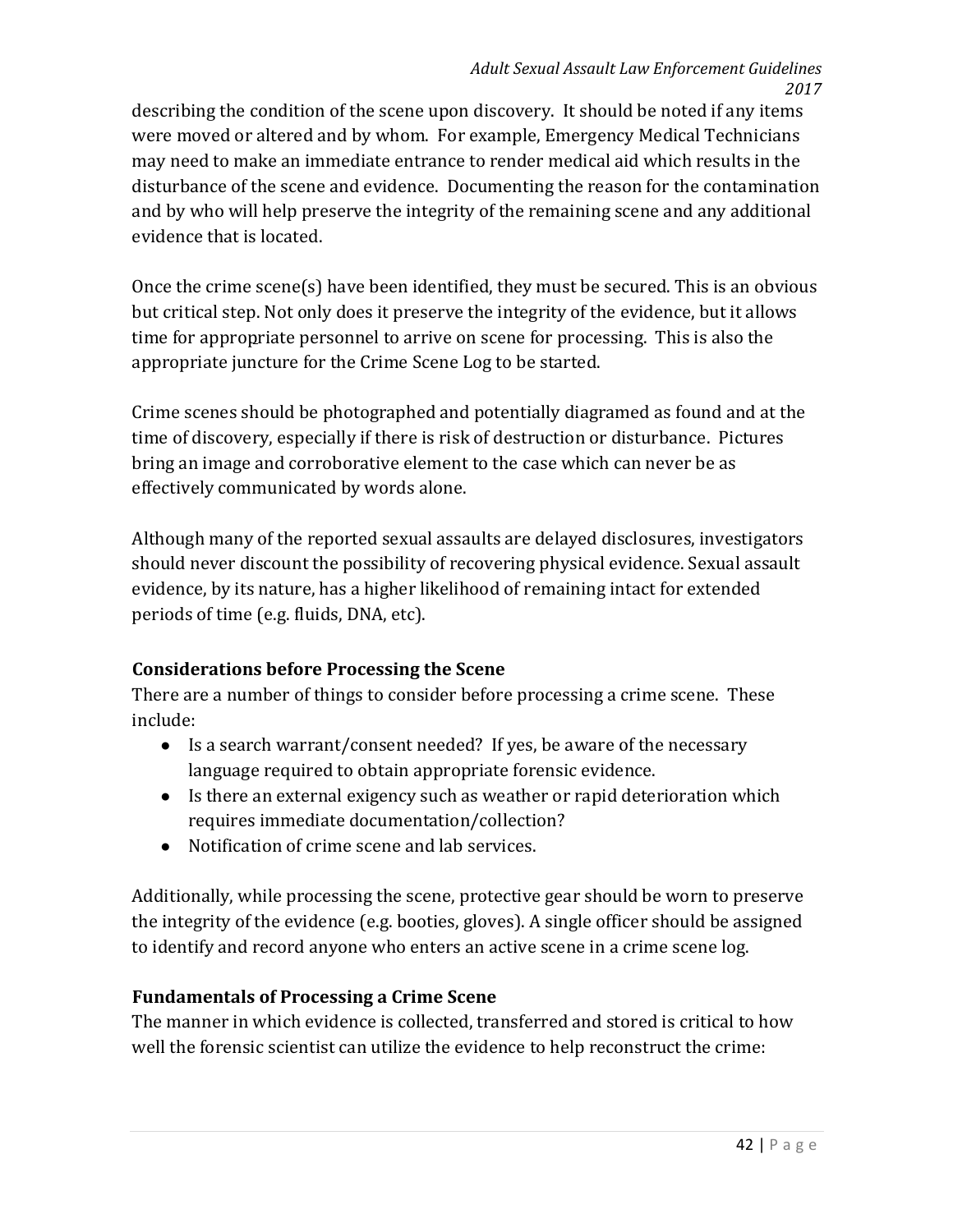### **Documentation of the Crime Scene**

The most effective method of documenting the crime scene as discovered is through photographs and video. An overall depiction of the scene should be documented prior to any evidence being tagged or removed. When photographing evidence be sure to include established points of reference, and some mechanism of measure, to give context to the observer of the photograph at a future date. Another method of providing context is to diagram evidence in accordance with fixed points of reference so the location can be recreated if necessary.

### **Types of Evidence – Considerations**

As stated earlier, the decision to seize items as evidence should be guided by the investigation, investigator's observations, legal authority and the victim/witness statements.

Because of the nuances and individualized facts of each case, it is impossible to provide a complete list of all possible evidentiary items. Though physical evidence, especially from sexual assault crime scenes can take many forms, the following list is provided to elicit thinking and expand the scope of items investigators might consider during the course of their investigations:

- Bedding/bath;
- Clothing/Material;
- Swabbings/fluids (vaginal, rectal, oral, digital, penile, etc.);
- Hairs/fibers;
- Fingerprints;
- Impressions (tire/footwear);
- Digital evidence
- Electronic communications including social media;
- Writings/recordings;
- Cell phones/communication devices;
- DNA reciprocals (drinking glasses, toilet, sinks, tissues, toothbrushes etc);
- Restraints/Inserted objects; and
- Condoms/Tampons.

### **Clothing/Material as Evidence**

The victim's and assailant's clothing and any bedding or items where the assault occurred can frequently contain important physical evidence since garments/materials are absorbent surfaces, or surfaces which traces of foreign matter may be deposited or cling. Items such as blood, semen, saliva, hairs, or textile fibers may be transferred to the victim during physical contact. While foreign matter can be washed or worn off the body of the victim, the same substances may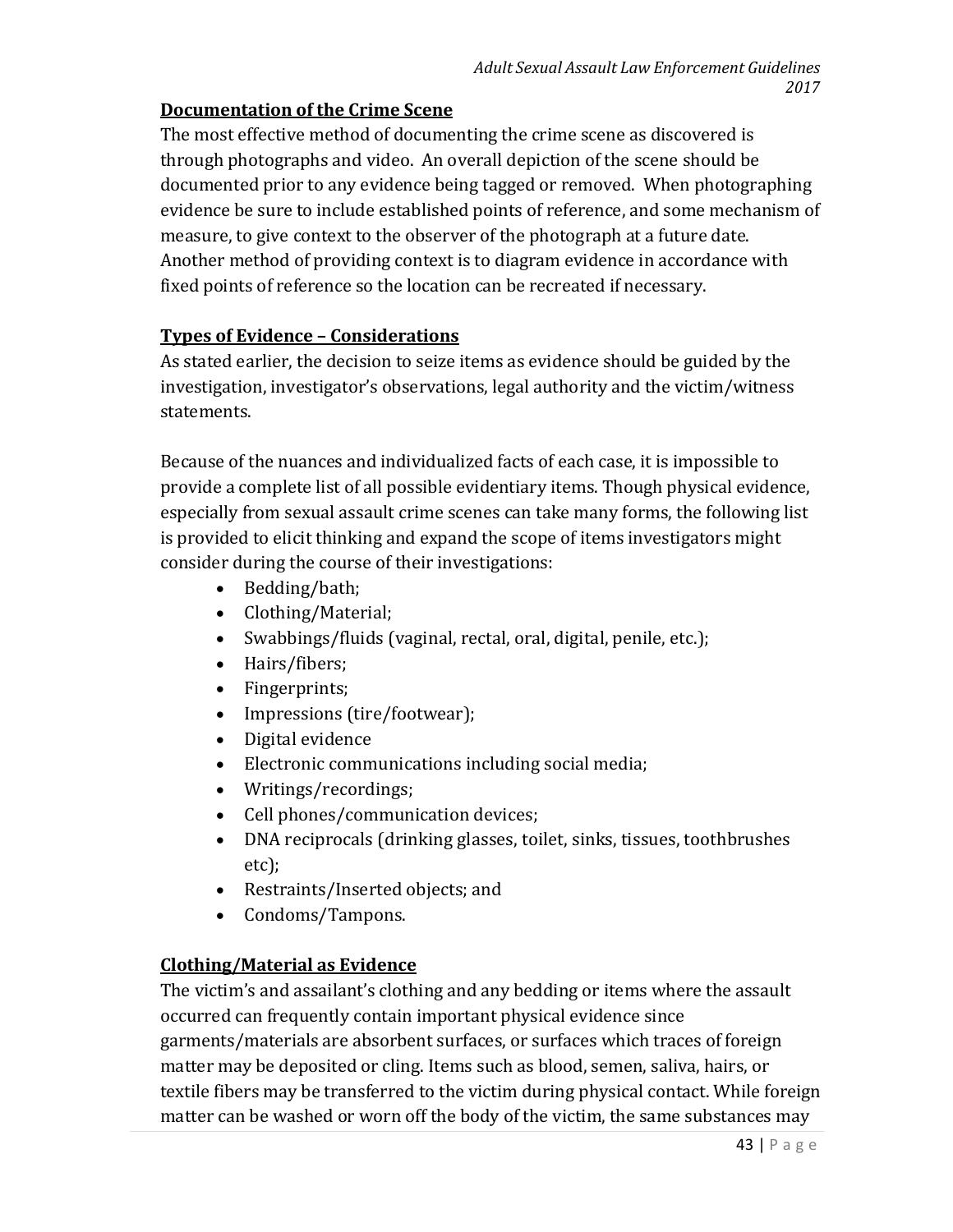be found intact on clothing or material for a considerable length of time following the assault.

Damage in the form of rips, tears, or other destructive characteristics to clothing/material may also be significant. Those items may be evidence of the use of force or resistance.

Finally, collected materials can also serve as a standard for comparing trace evidence retrieved from other evidentiary items, thereby connecting the suspect, victim and crime scenes.

### **Condom Trace Evidence**

Today's high-level awareness of the spread of various sexually transmitted diseases coupled with the media attention to the ever-improving use of DNA in identifying perpetrators of unsolved crimes has increased the use of condoms by sexual assault offenders. Just as a burglar often wears gloves to avoid leaving fingerprints at a crime scene, the sexual perpetrator may use a condom to avoid leaving DNA from semen on the body or clothing of the victim.

Although the use of condoms may significantly reduce the chance of retrieving seminal fluid, there are other types of equally important trace evidence that may be recovered. Condoms are made from a variety of synthetic and natural materials. Latex rubber is the most popular. Condom manufacturers add particulates (powders), lubricants, and spermicides to their products. Residues of those substances are referred to as condom trace evidence. Condom trace evidence can be recovered from sexual assault victims during the medical examination process.

The identification of condom trace evidence may assist investigators and prosecutors in proving penetration, even in the absence of seminal fluids. To assist the forensic laboratory in the analysis of condom trace evidence, investigators should make every effort to collect all condom-related evidence including, but not limited to:

- Used condoms;
- Unused condoms;
- Condom wrappers;
- Partial or empty boxes of condoms;
- Tissues from the trash;
- Lubricants; and
- Evidence inside/outside of condom.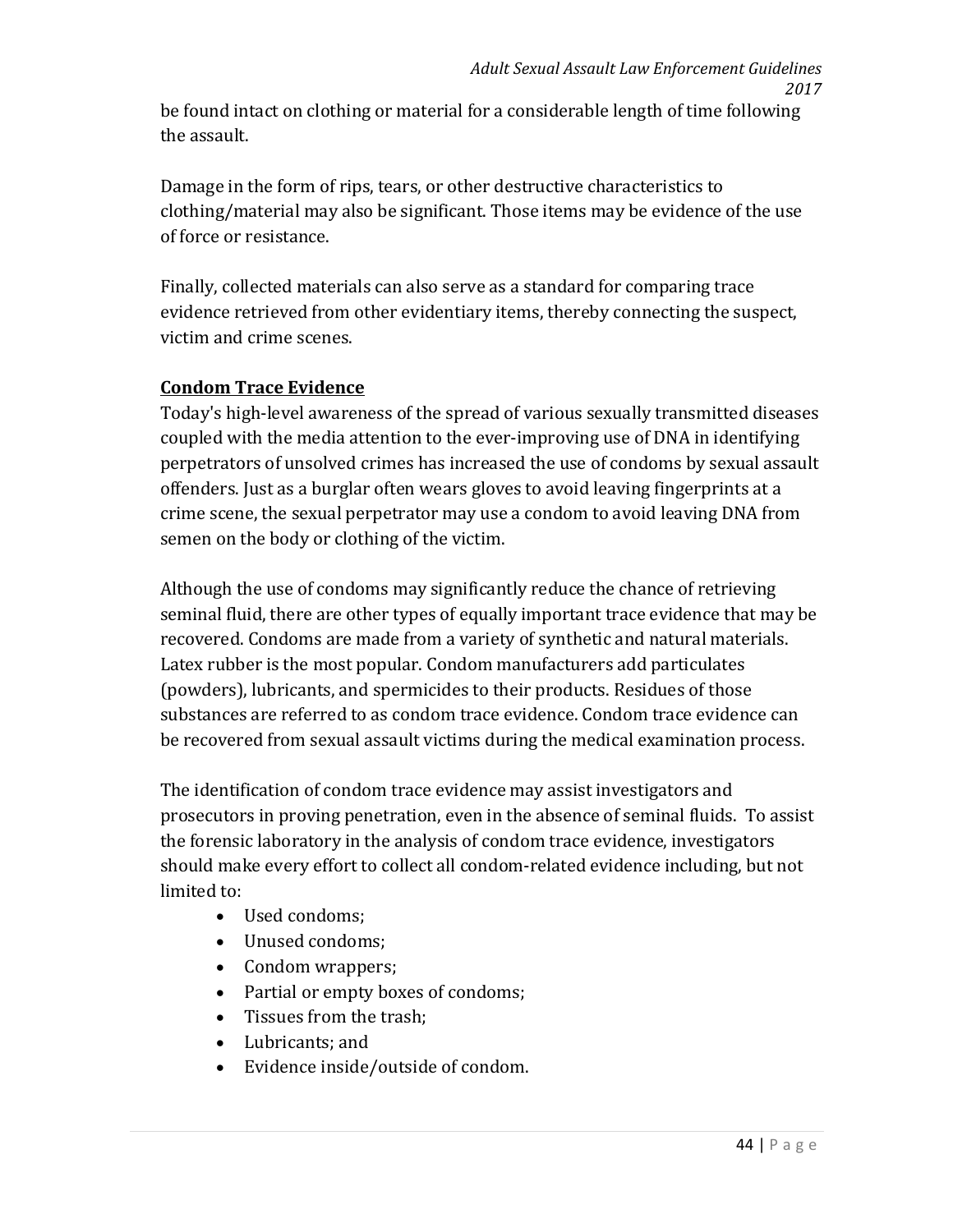### **Packaging**

The manner in which evidence is packaged is critical because it can directly affect the degradation or preservation of the evidence. If the evidence is not properly packaged and protected from contamination, it can be rendered virtually useless even if the best identification and collection practices have been adopted.

The following are some simple concepts to keep in mind when collecting evidence:

- Each item should be packaged separately;
- Hairs, fibers, or other trace evidence, should be placed in a paper envelope and sealed (without licking the seal); and
- Clothing and other evidence specimens must be sealed in paper or cardboard containers as the use of plastic could result in the destruction of evidence.
- All evidence packaging must be properly sealed with evidence tape.
- At a minimum, all evidence should be labeled identifying the content, date and time located, date collected and by whom, agency and case number.

If the clothing/material/tampons/condoms are wet, the items should be air dried before being packaged. When transporting such evidence to a secure, drying location, placing it temporarily in plastic bags is acceptable practice. The container or bag used to transport the wet evidence to the drying location, as well as the drop cloth placed under the wet evidence, should also be submitted for processing.

Careless packaging can result in one garment/item accidentally contaminating another potentially making it impossible for the examiner to accurately interpret the findings. For example, if semen in the female victim's underpants is inadvertently transferred to her shirt after collection, the detection of semen on the shirt may mistakenly appear to contradict the victim's account of what occurred. To prevent cross- contamination, each garment must be placed in a separate paper bag.

## **Chain of Custody**

It is critical to document the chain of custody of all evidence identified and collected. This is accomplished by completing an evidence log upon the collection of evidence and any time it is moved or it changes possession from the date and time of collection. The evidence log should contain, at a minimum, the date and time it was collected/transferred, the name of the person who both took and lost possession of the evidence, a description of the evidence and a department name and case number. This documentation practice must be adhered to each time the evidence is handled or it may result in loss of evidence at trial.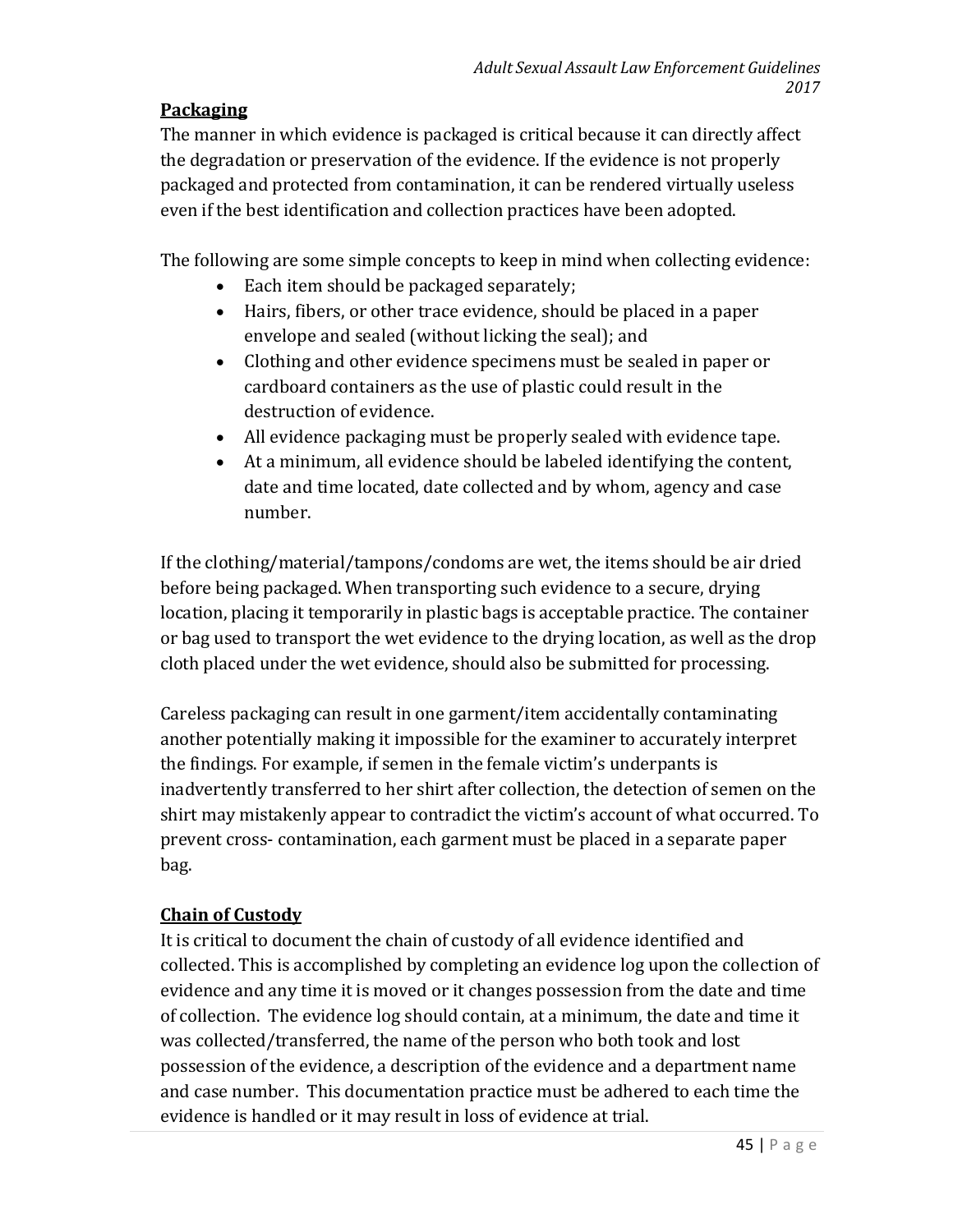## **Massachusetts Sexual Assaults Evidence Collection Kits (MSAECK) and the Sexual Assault Nurse Examiner (SANE)**

It is important to consider that the victim's body may have both observable and unobservable evidence. This critical evidence is best collected in a hospital by a Massachusetts Sexual Assault Nurse Examiner (SANE) utilizing the Massachusetts Sexual Assault Evidence Collection Kit (MSAECK).

SANEs undergo specialized training, providing them with advanced skills in sexual assault patient care, forensic exam assessment, and evidence collection. Although SANEs are not in every Massachusetts hospital, SANEs are positioned widely throughout the Commonwealth and usually work in high volume hospitals/medical centers.

Police officers should refer sexual assault victims to SANE sites to access specialized services whenever possible. SANEs are available 24 hours a day, seven days a week to designated SANE sites and will respond when a sexual assault patient presents at an emergency department within five days (120 hours) of the assault. All hospitals across the Commonwealth are given SANE Protocols to follow when collecting evidence in the event a SANE is not available.

If the victim seeks care at a SANE site before contacting the police, the SANE will ask the patient if they wish to make a police report. In these instances, the SANE may initiate police contact to facilitate the patient's report of the crime. SANEs specialized and unique training make them a valuable resource to the investigator and can often facilitate the victim's reporting of the assault within the emergency department. A best practice, if timing allows, is for the SANE and the investigating officer to obtain a history of the assault from the patient together. This practice will decrease the number of times a victim will have to recount their experience.

The average SANE exam will take approximately three to four hours and cannot be interrupted once the evidence collection is started. SANEs obtain written consent from victims for every step of the evidence collection process using six detailed MSAECK forms.

As of April 2015, there are 17 MSAECK steps to the evidence collection process. Comprehensive toxicology testing may take place if appropriate based on the case facts and circumstances of the case. Also completed is a physical assessment (including a pelvic exam), evidence collection, forensic photography, medication education and administration, and the coordination of discharge and follow-up care.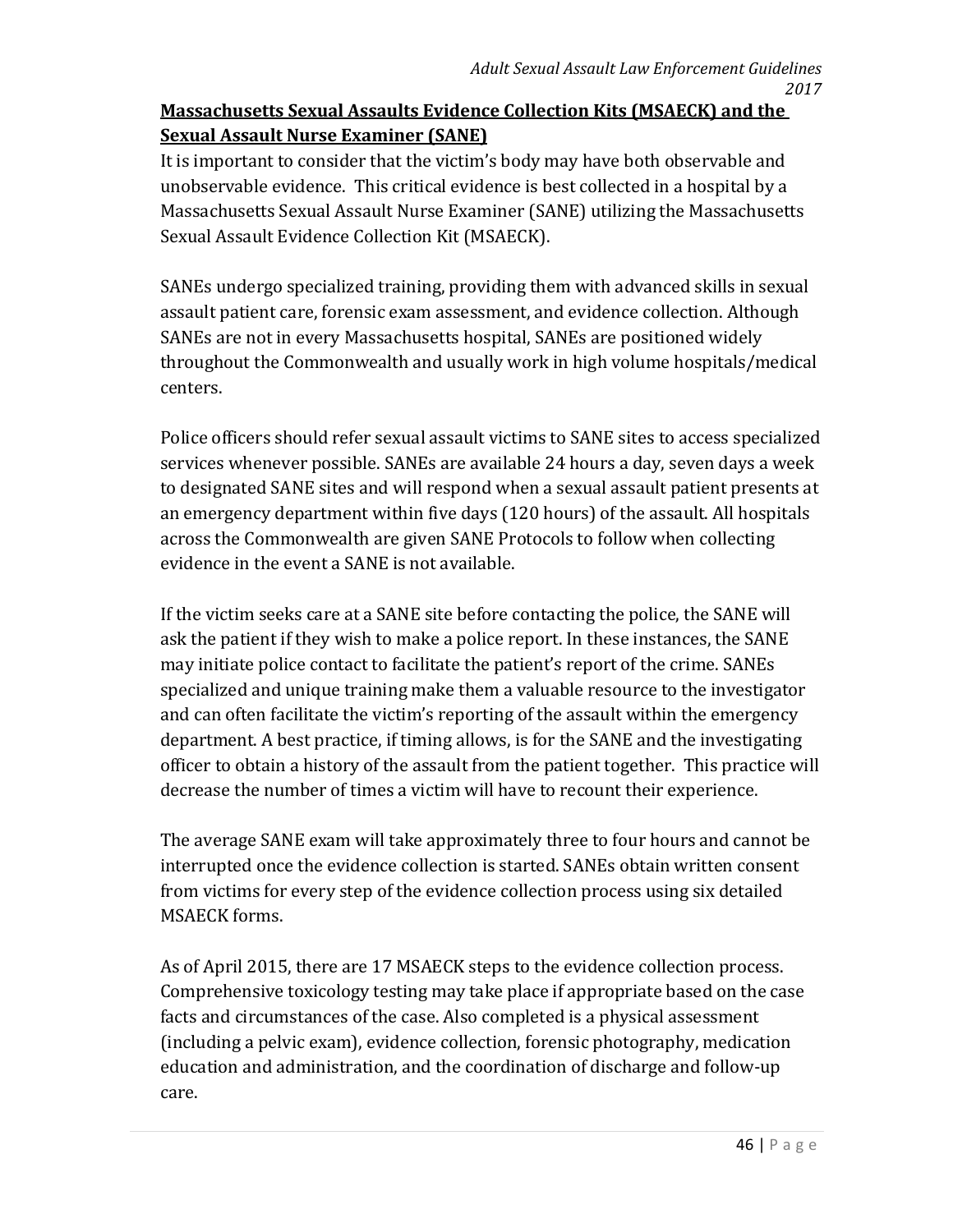Time is important in sexual assault evidence collection:

- Investigators should attempt to collect a known DNA standard from any consensual partners from the 5 days (120 hours) prior to collection of the MSAECK.
- Evidence on a patient age 12 years and older can be collected up to 5 days (120 hours) after the assault. Evidence can be collected even if the victim has bathed and or showered since the assault.

In addition to the Sexual Evidence Collection kit, toxicology samples are packaged in the Massachusetts Comprehensive Toxicology Kit and turned over to law enforcement with the MSAECK for transport to the Massachusetts State Police Crime Lab. It is imperative that kit pickup and transport occur as soon as possible to maintain evidence integrity.

If there is suspicion that a drug was used to facilitate the commission of a sexual assault, specific toxicology testing is available to victims, with their consent, within 96 hours of the assault. The collection of urine and/or blood through the use of a Comprehensive Toxicology Kit, as a part of the MSAECK, is available at most hospital emergency departments.

Victims can have toxicology testing completed even if they do not report the assault to the police. In these circumstances, toxicology results will be made available through a phone system which the victim is given access to at discharge. The victim can call the provided number to obtain the results approximately six weeks after collection. After receiving the results, the victim may then decide to initiate a police report.

In addition to the collection of valuable forensic evidence, victims may also be concerned about potential medical risks. Prompt medical attention provided in the emergency department is critical to the victim's health and wellbeing. Medications can be prescribed to prevent pregnancy, HIV, and other sexually transmitted illnesses from occurring.

## **Interviewing Medical Personnel**

Medical personnel and Sexual Assault Nurse Examiners (SANEs) may have important information to share related to the assault and medical assessment of the victim post examination. However, federal and state law may require the victim to provide explicit consent in order for the attending medical personnel/SANE to disclose any information.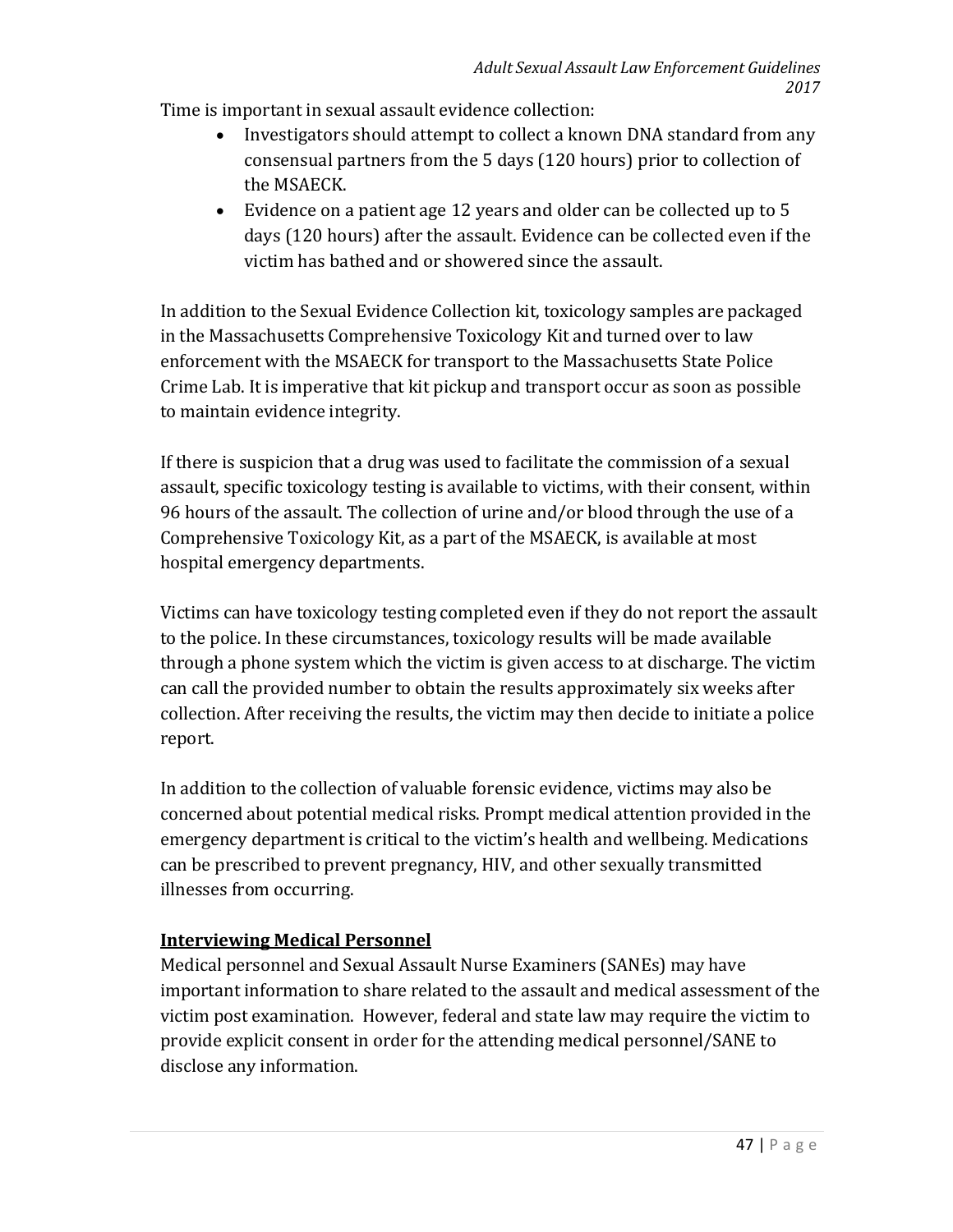The role of the medical provider/SANE conducting a forensic examination is to document the patient's account of the assault and any physical findings. This may also include photo-documentation of non-genital injuries.

Medical providers/SANEs collect forensic evidence by swabbing areas of the victim's body, often based on history as reported by the victim. Such evidence is often not visible to the naked eye. It important to recognize that for a variety of reasons, the majority of sexual assaults do not result in physical injury and the lack of observable trauma does not mean that an assault did not occur.

Furthermore, in assaults in which physical trauma is reported, injuries may not be observable to the medical personnel/SANE at the time of their examination. Victims who report their assault to law enforcement should be encouraged to notify law enforcement if injuries become visible in the following days. Follow-up photographs may be obtained by the appropriate LE photographer at that time. Medical providers/SANEs do not conduct forensic testing or analysis of any evidence collected.

If a victim is transported by ambulance, investigators are encouraged to obtain copies of the run sheets and interview ambulance personnel as appropriate.

#### **Evidence Identification**

All collected evidence from the MSAECK and Massachusetts Comprehensive Toxicology Kit is identified with one specific kit number whether the case is reported by the victim to the police or not. This kit number identifies the victim's evidence collection encounter and is how the evidence kit(s) are tracked. If the victim chooses to directly report the incident to the police, his/her name is noted on the kit. In cases when evidence is collected, but not reported to the police, a kit number will be the only identifier. In this circumstance, there should be no victim name on the kit. The victim is provided the kit number upon discharge and is instructed that the kit number identifies the kit and the evidence collected.

### **Disposition of the Massachusetts Sexual Assault Evidence Collection Kit**

Following the collection of medical evidence, the sealed MSAECK(s) are refrigerated and any clothing or other evidence is bagged and stored separately at the medical facility. The hospital will contact the police department of jurisdiction to facilitate the transfer of the kit and other evidence from the medical facility to the crime lab.

It is the responsibility of the investigator to deliver the kit and other evidence to the appropriate crime laboratory as soon as possible to avoid the destruction of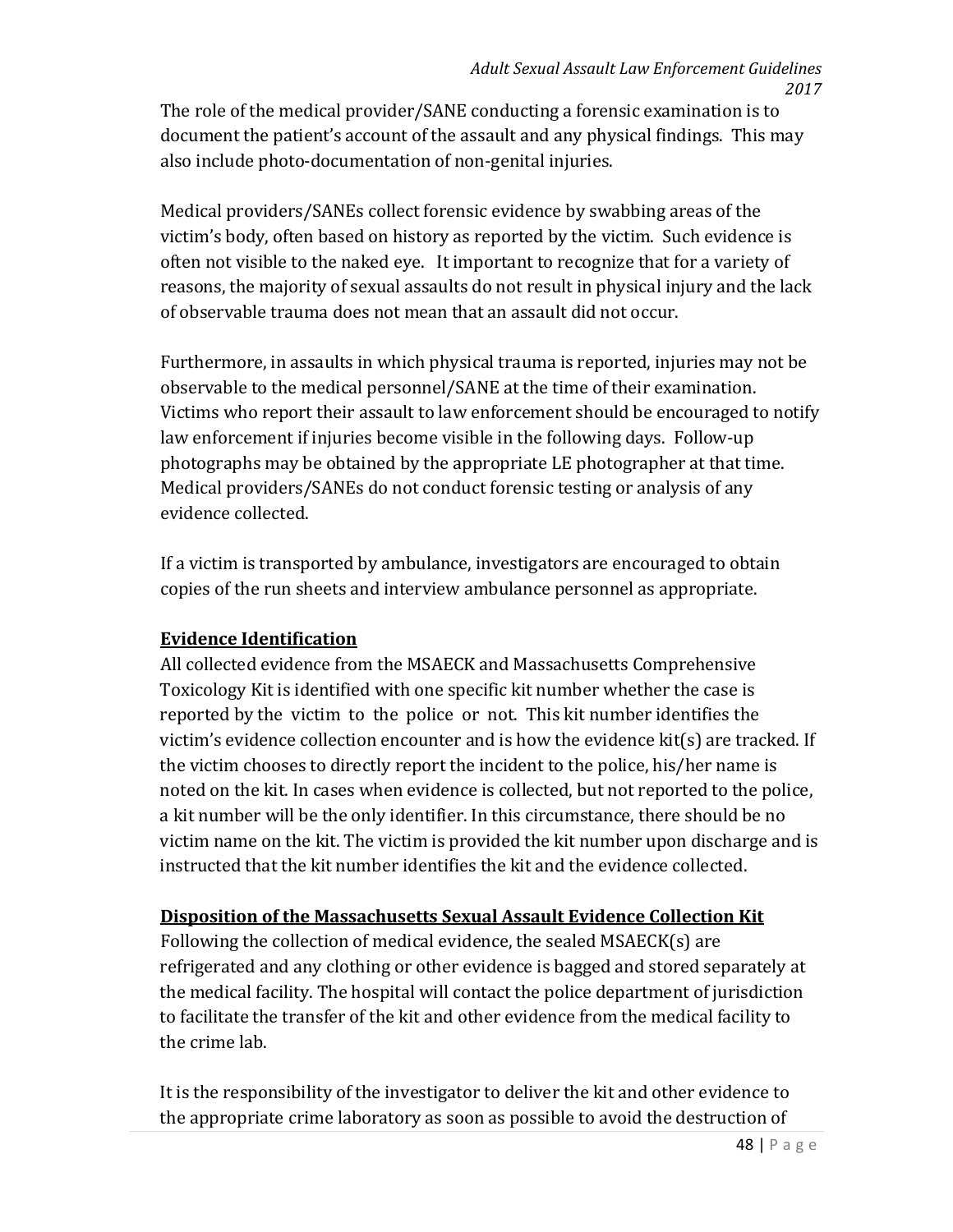vital evidence. In the case of an examination done when the alleged assault has occurred in Boston, the MSAECK will be transferred to the Boston Police Crime Laboratory. All other MSAECKs are taken to the nearest Massachusetts State Police Crime Laboratory. It is important to note that this differs from the protocol for toxicology kits, all of which are transferred to the Massachusetts State Police Crime Laboratory, regardless of the location of the alleged assault. The investigator must ensure that the kit is refrigerated and that the chain of custody is maintained.

- Both in Massachusetts and by Federal requirement, evidence is collected even if the patient decides not to report the sexual assault to the police.
- In Massachusetts it is the responsibility of the police department of jurisdiction where the assault occurred to pick up and transport the evidence to the crime lab, in a timely fashion, whether or not the case is reported at the time of the exam.
- If there are extenuating circumstances associated with the investigation or legitimate reasons the local police of jurisdiction cannot transport the sexual assault kit and/or evidence, the Massachusetts State Police should be contacted for the transport of evidence.
- Unreported cases may be reported at a later date. MSAECKs are retained for fifteen (15) years, during which time the victims may decide whether they want to report the assault to the police and have the evidence analyzed.
- In the event the alleged sexual assault occurs out of state but the forensic exam is performed in Massachusetts, the closest Massachusetts State Police barracks should be contacted for the transportation of the kit and any associated evidence to the crime lab.

### **Suspect Evidence Collection**

Through arrest, consent, or search warrant, investigators may have an opportunity to collect evidence and/or biological specimens from the suspect's body or clothing. If performed before the degradation of biological material, the examination may link the suspect to the crime. Through accurate documentation and collection of blood, hair, nails, wounds, body fluids or other evidence, examination of the suspect may corroborate the victim's account of the assault.

If the suspect voluntarily consents to a forensic examination, the appropriate consent forms should be signed. If the suspect does not voluntarily consent to such an examination, a search warrant/court order may be necessary and should specify all the evidence to be collected. A copy of the search warrant/court order needs to be present and submitted to the technician prior to the collection of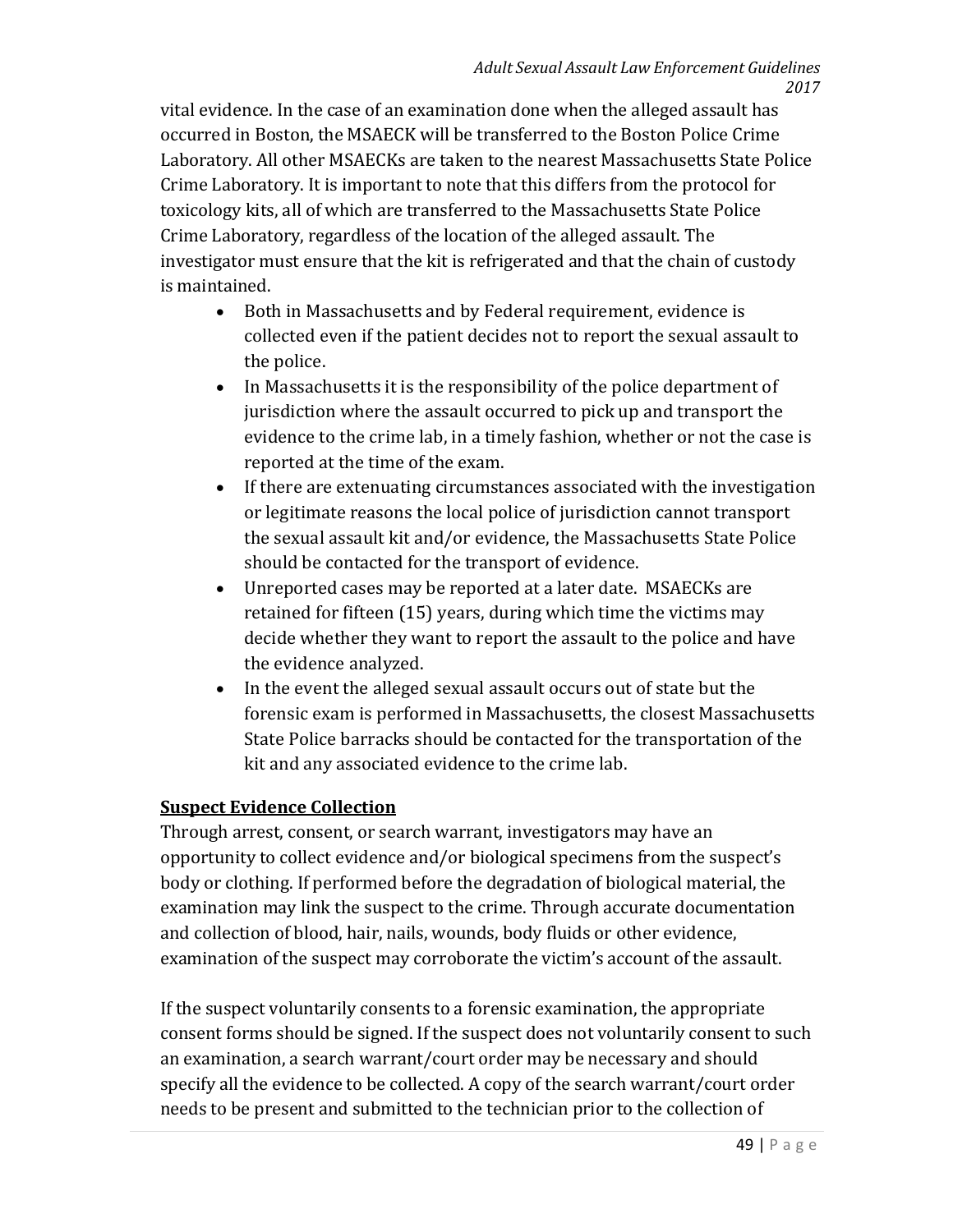evidence. A copy of the order/search warrant must be shown to the suspect at the time the search is conducted and the suspect should be given an opportunity to read it. It is recommended you consult with a supervisor and/or the District Attorney's Office of jurisdiction to ensure proper legal requirements have been met.

Genetic material from the victim detected on the suspect's body or clothing may also corroborate allegations that a sexual assault occurred. Additionally, a swabbing of the suspect's penis may retrieve secretions from the mouth, vagina or rectum of the victim. In cases involving digital penetration, swabbing of the suspect's fingers or scrapings/clippings of the suspect's fingernails may retrieve secretions originating from the various body cavities of the victim. In addition, don't overlook the possibility of swabbing less obvious areas of the body which may have been handled (e.g. legs, wrists, neck etc).

Photograph the suspect, naked if necessary. If seizing the suspect's clothing, be sure to first photograph him/her fully clothed then photograph each item of evidence separately once removed. Be respectful and provide the suspect with appropriate clothing or cover once done. The facts and circumstance of the case will impact which evidentiary items are relevant for seizure. Be sure to consider any legal restrictions and/or requirements prior to seizure of evidence to minimize the chance of suppression at trial. Ensure proper packaging and chain of custody procedures are adhered to.

Regardless of what facility is used for evidence collection, the suspect and victim should never encounter one another. The security and safety of the victim and potential medical technician/examiner should also be taken seriously. Law enforcement should be present during the suspect's entire examination and processing for evidence collection.

The officer should expect that only the evidence listed on the search warrant will be collected. In the event that additional evidence is identified during the course of the forensic evaluation, an additional search warrant may be required and then served prior to the collection of that evidence (e.g. not in plain view). In the event this occurs, you should contact the District Attorney's Office of jurisdiction for consultation; however, it may be permissible to detain the suspect while the second search warrant is obtained.

A Sexual Assault Evidence Collection Kit should never be used when collecting evidence from sexual assault suspects. The kits are for the collection of evidence from victims **ONLY** and do not provide for the collection of all the necessary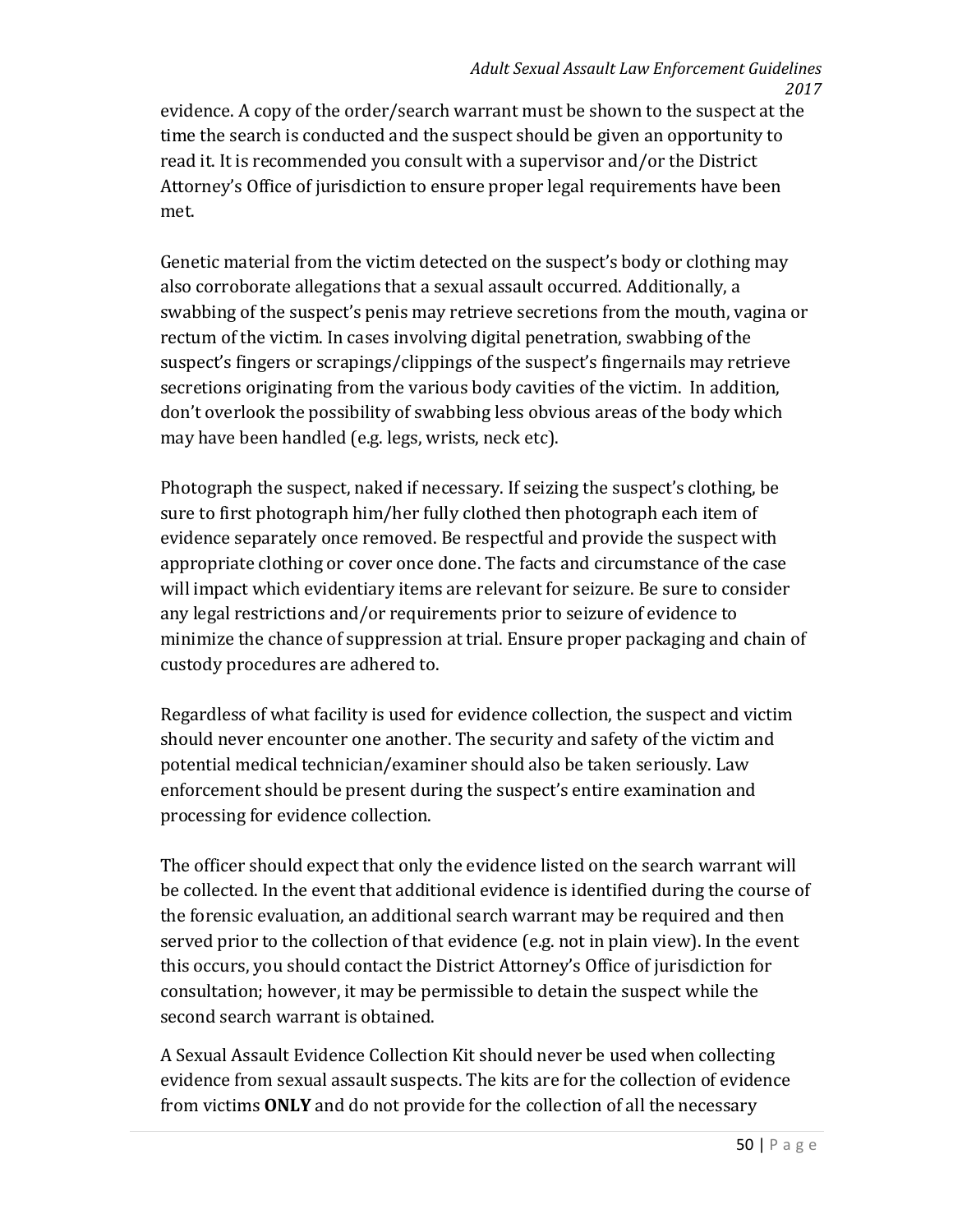specimens from sexual assault suspects.

It is the responsibility of the investigating law enforcement agency to ensure that the evidence is collected in a proper manner and that it's delivered to the crime laboratory in a timely fashion.

### **Chain of custody**

To prevent the loss, or misplacement of evidence at the time of kit pick-up, you should expect hospital emergency staff to ask for identification for documentation purposes. Police officers picking up evidence should be prepared to provide hospital staff with their name and identification/badge number. This practice is to protect the integrity of the chain of custody and is to comply with evidence transport guidelines.

### **Combined DNA Index System (CODIS)**

The nation-wide standardization of forensic DNA analysis provides the ideal platform for crime labs to share DNA information derived from evidence and sexual offenders. Using the Federal Bureau of Investigation's Combined DNA Index System (CODIS), DNA profiles obtained from body fluids, stains, or other evidentiary sources of DNA with unknown offenders may be linked to other cases or known offenders. This has allowed crime labs to scientifically document known sex offenders.

A DNA profile derived from evidence may lead investigators to the identity a single assailant, multiple offenders, or link multiple cases. The information obtained from a CODIS report serves as an invaluable investigative tool lead helping direct investigator to potential offenders.

• DNA profiles must meet eligibility requirements before being submitted to CODIS.

## *SECTION TWELVE*

## **ADDITIONAL INVESTIGATIVE TOOLS AND RESOURCES**

Below are some additional considerations which may assist in corroborating the statements and facts you gather throughout the course of your investigation.

#### **Electronic Evidence**

The use of technology, particularly cell phones, in our daily lives has expanded immensely over the last ten years. Cell phones and other devices such as tablets and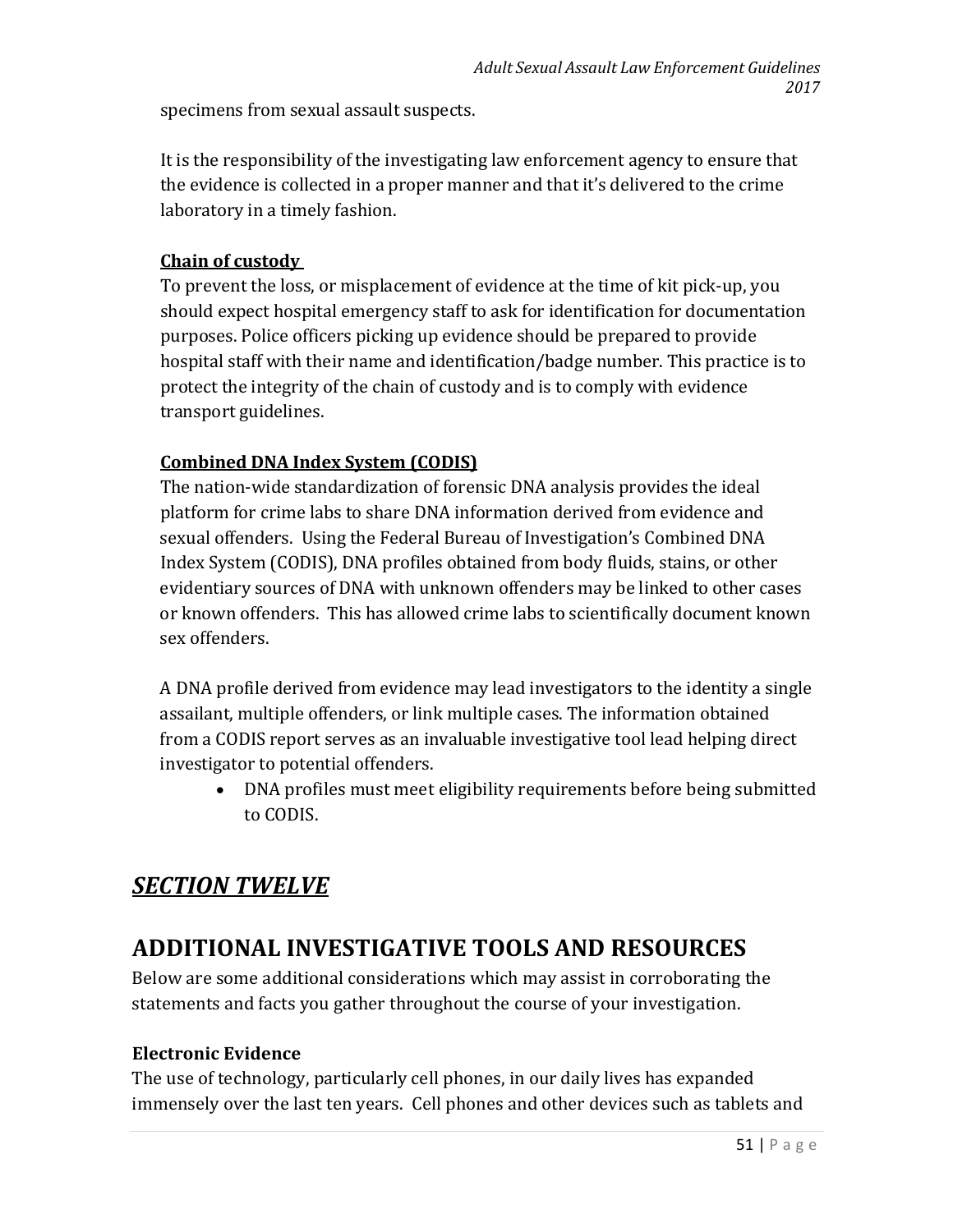laptops have become a primary method of communication between people. In addition to both verbal and written communications, people also use these devices daily to capture and store images, post information about their activities and whereabouts on social media, and keep lists of contacts and acquaintances. These devices hold a great deal of information which, if obtained and recovered properly, may prove to be relevant and powerful evidence in your investigation.

In any investigation, investigators must consider all electronic media and storage devices as potential sources of evidence and insight into the circumstances of the case. In doing so, the investigator should consider the following:

- Is digital evidence potentially involved in the crime?
	- o Survey the scene for digital evidence, including phones, cameras, computers, thumb drives and other external storage devices.
	- o If there a question as to the location of the suspect or victim at the time of the crime, and they routinely carry their cell phone on their person, cell site location information (CLSI) can be gained with a search warrant.
	- o Interview victim/witnesses as to the use of these devices. Text or social media communication between victim and suspect, before and after the crime has occurred, can carry evidentiary value.
- Identify all locations of potential digital evidence:
	- o On-scene (e.g. phones, computers, data storage devices)
	- o On-line (e.g. Internet Service Providers, "cloud" storage services)
	- o Other locations (e.g. in possession of victim or suspect)
- Determine search authority:
	- o Consent, plain view, search warrant, exigency, etc.
	- o Electronic Communication Privacy Act (ECPA)
- The digital crime scene may include information stored by service provider and may require a Preservation Order followed by a search warrant.
- Always be cognizant of the fact that some devices can be erased or otherwise tampered with from remote locations. Care should be taken to protect devices from any incoming signals (e.g. use of a Faraday bag or switching of the device to "airplane mode").

There can often be technological nuances and search warrant requirements associated with electronic storage devices and evidence recovery. Therefore, it is strongly recommended that prior to handling or seizing such evidence, you consult with a computer forensic unit and/or the District Attorney's Office of jurisdiction.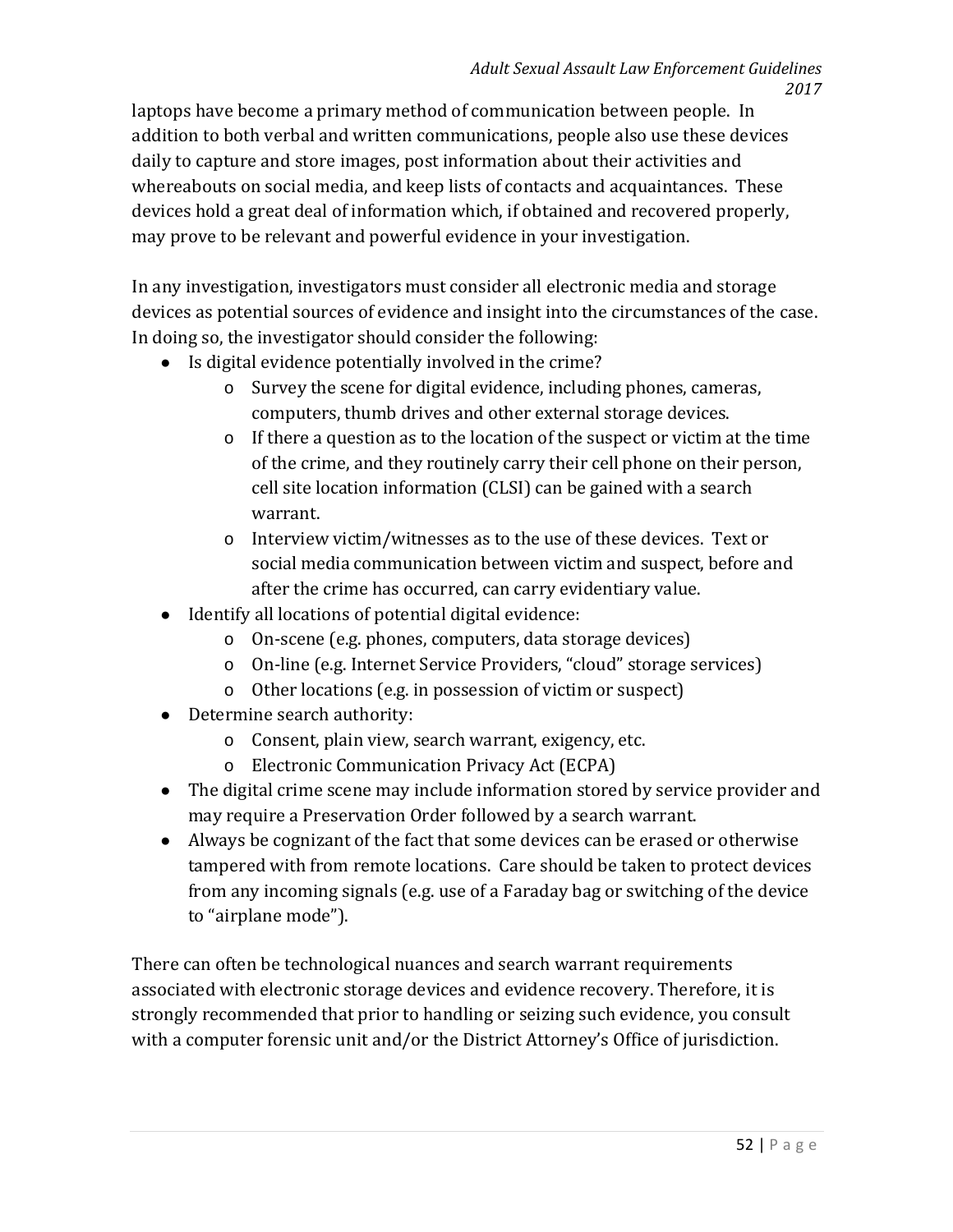### **Electronic Monitoring - Probation**

The Massachusetts Probation Service Electronic Monitoring (ELMO) provides a critical level of services designed as an alternative to incarceration. ELMO uses technology as a tool for monitoring probationers, parolees, and litigants. This 24 hour/7 day a week operation provides structure, accountability, and monitoring of the participants – with the goal of changing behavior, ensuring compliance of court orders, and enhancing public safety in the community.

Law Enforcement agencies may request ELMO information, by submitting a written request to [Elmo.Inforequests@jud.state.ma.us](mailto:Elmo.Inforequests@jud.state.ma.us) from a verifiable Law Enforcement agency email address. Probation typically responds within 24 to 48 hours. Please note that ELMO will supply GPS information "For Investigative Purposes Only".

### **Immediate Need**

In the interest of public safety, if a Law Enforcement agency makes an urgent request (i.e. AMBER Alerts, Major/Catastrophic events, and requests for real time locations of specific monitored offenders for the purpose of serving a warrant or effectuating an arrest) and provides verifiable credentials (such as the main phone number of the requesting agency, the officer's badge number, contact information, and that the Officer is currently assigned to investigate the matter at hand) information for investigative purposes may be provided immediately.

If an agency is requesting a point tracking search (Crime Correlation) for a particular location, this request should include a defined period of time and should disclose for what purpose the request is being made. All requests should be sent to [Elmo.Inforequests@jud.state.ma.us](mailto:Elmo.Inforequests@jud.state.ma.us). Law enforcement may also contact ELMO directly at 978-365-2970 for assistance.

## **Court Orders/ Grand Jury Subpoenas**

In certain circumstances such as obtaining financials, phone records, medical records, or other documentation, court orders and/or grand jury subpoenas may be necessary. These requests must be coordinated with the District Attorney's Office of jurisdiction.

## **Photo Arrays**

If you have an identification case, be sure to conduct identifications either through photo arrays, line-ups, or show-ups. All three methods have strict legal requirements which should be adhered to in order to ensure admissibility in court. If you are unsure of the proper identification protocols, consult with a supervisor or with the District Attorney's Office of jurisdiction for specific department guidelines for photo array protocol.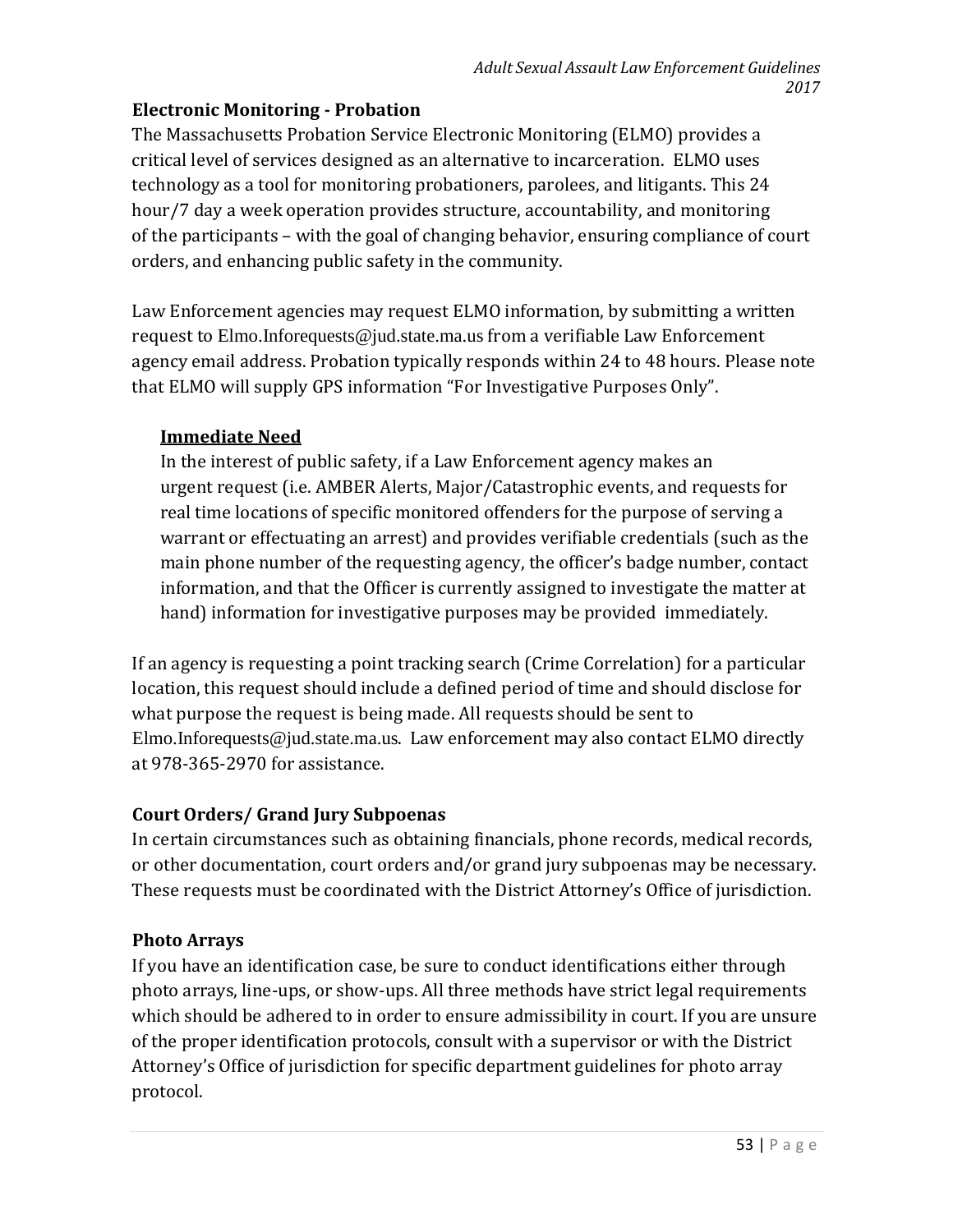### **Polygraph Examinations**

The use of polygraph examinations can be an effective and reliable tool to include or exclude an individual as a suspect in criminal investigations. The use of polygraph examinations for victims is strongly discouraged except in cases where there is a reasonable basis to believe the victim is making a false claim or report. In addition, the use of or the suggested use of a polygraph examination should not be used as a condition of proceeding with an investigation, charge, or prosecution of an offense.

In Massachusetts, the results of polygraph exams are inadmissible in criminal trials and may not be used for any purpose or in any capacity for criminal prosecution. In addition, the submission to, or failure to submit to, a polygraph examination is inadmissible in court.

### **Sex Offender Registry Board (SORB)**

The mission of the Sex Offender Registry Board is to promote public safety through educating and informing the public in order to prevent further victimization. This is accomplished through registering and classifying convicted sex offenders by risk of re-offense and degree of danger, and making identifying information of those offenders who live work and/or attend institutions of higher learning in the communities of the Commonwealth available to the public.

The SORB is the state agency responsible for compiling and maintaining a database of convicted sex offenders and classifying each offender. The SORB is an important partner with local law enforcement to ensure sex offender registration and compliance enforcement. The SORB is also an excellent resource for law enforcement offering investigative support. They have access to records and information regarding offender histories which may not be available through traditional data base searches (e.g. Triple III, BOP etc.).

### **Outside Documentation**

The use of outside agency documents and reports can be powerful circumstantial evidence to corroborate your investigation. Consider checking the following sources for information regarding your suspect or possible suspects:

- Board of Probation record (BOP);
- Interstate Identification Index (III) (federal Criminal History Record Information);
- Incident reports from other arrests and/or law enforcement involvements;
- Field interrogations reports (FIO reports);
- Employment records;
- Military records;
- Educational documents;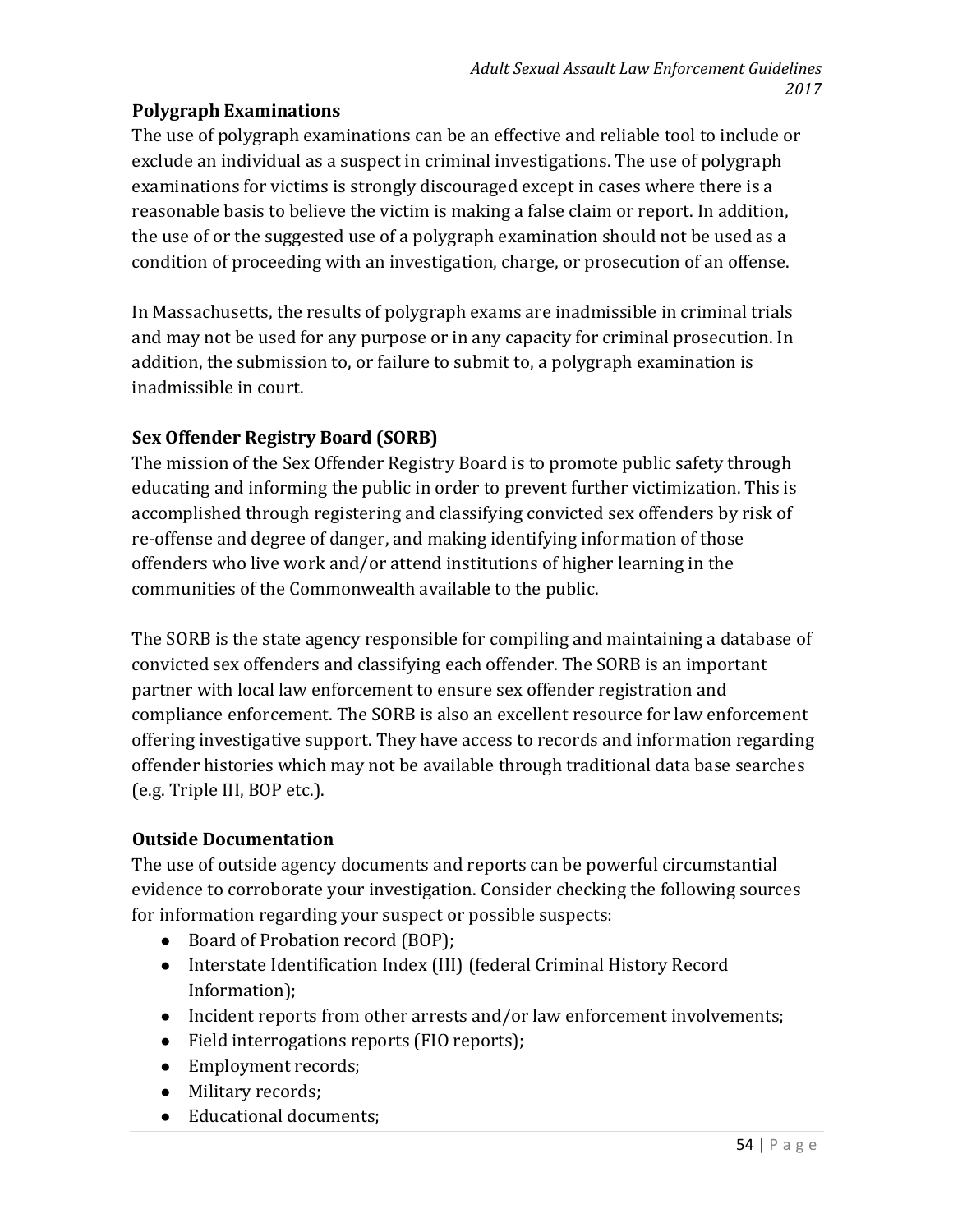- Passports and travel documents;
- Probation/Parole records;
- Financial records;
- 911/Turret tapes;
- Outside video;
- Professional boards (e.g. medicine, education);
- Department of Transitional Assistance;
- Department of Children and Families;
- Disabled Persons Protection Commission;
- Rental information; and
- GPS, and electronic monitoring transponders.

The above is not an exhaustive list. The limits and constraints of investigative tools and resources are only as limited as your imagination, so utilize all available resources. Assemble as comprehensive and professional investigative package as possible. If you are unsure of the proper protocols to obtain any of the above information, you should consult with a supervisor or with the District Attorney's Office of jurisdiction.

## *SECTION THIRTEEN*

## **OTHER INVESTIGATIVE CONSIDERATIONS**

### **High Profile Investigations**

Sexual assault investigations cross all social, economic, and professional boundaries. Because of these intersections, you may be placed in delicate or difficult situations. Examples include investigating police officers, public officials, or individuals who hold positions of power. Your job is to investigate and report the facts as you find them. Your ability to be impartial and ensure the victim is treated fairly and with dignity is paramount. If an investigation creates a real or perceived conflict, the best practice may be to have the case handled by an independent and detached party. Consult departmental policy, your supervisor, and/or the District Attorney's Office of jurisdiction when such situations arise.

### **Media Relations and Interaction**

When addressing the media regarding any criminal investigation or pending criminal case, it is recommended that you consult your department guidelines and ensure that the information contained in the log is appropriate for public dissemination. Coordinate any press releases with your District Attorney's Office of jurisdiction where warranted or as prescribed by departmental policy.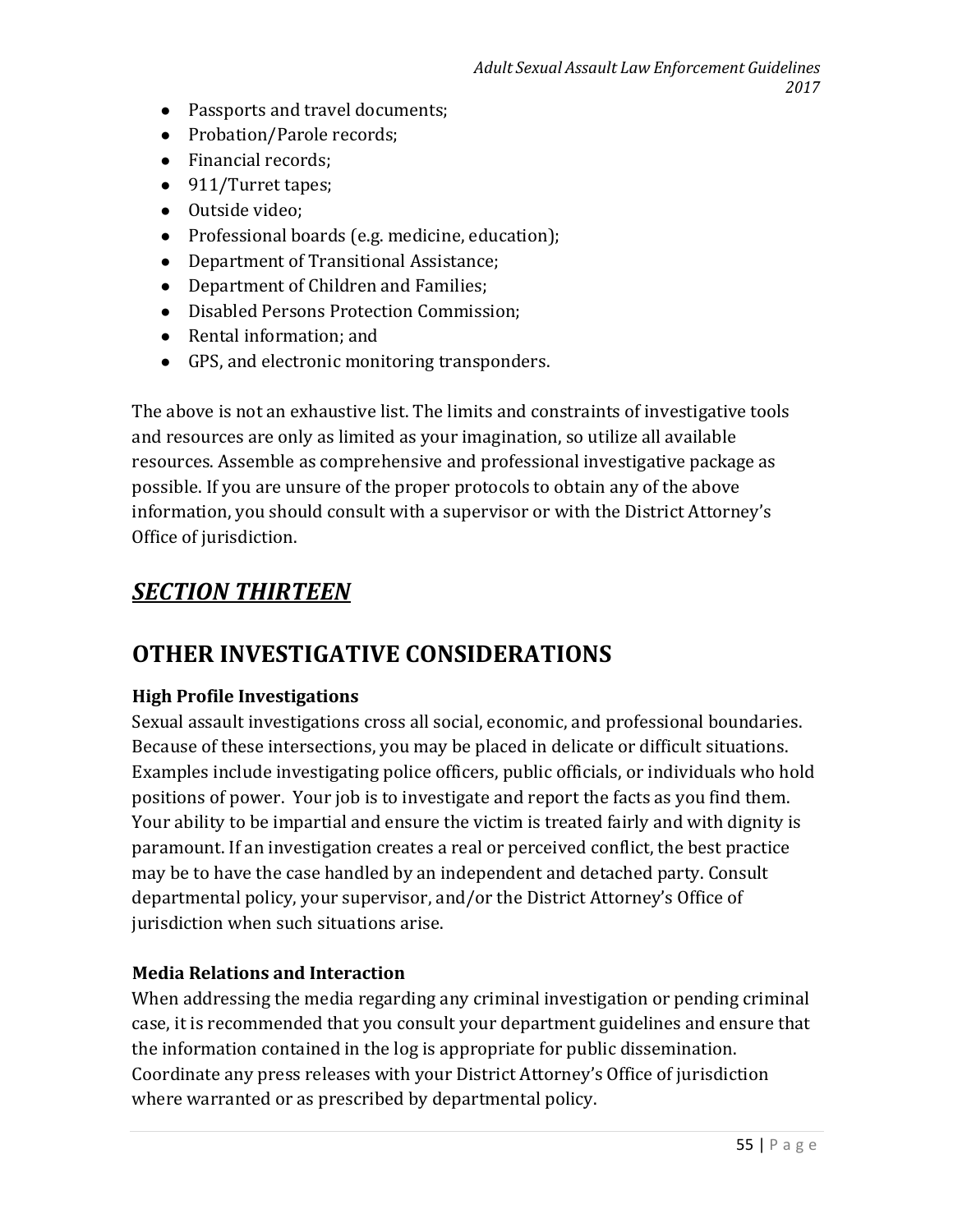Aside from the legal restrictions that prohibit the release of information regarding victims of sexual assault, there are often a myriad of other issues and concerns which may be present for the victim. These include the ongoing threat of and/or risk of continued domestic and sexual violence or retaliation. Safety risks may require additional layers of protection and precaution by law enforcement to protect the identity and location of the victim.

There are several Massachusetts General Laws which impact public dissemination and media disclosure. The primary statute which affects law enforcement is MGL c 265, § 24C. This statute states that the portion of records of any court or any police department in the Commonwealth or any or their political subdivisions which contain the name of a victim in an arrest, investigation, or complaint for rape or assault with intent to rape, shall be withheld from public inspection, except with consent of a justice of such court where the complaint or indictment would be prosecuted. Said portion of the court record or police record shall not be deemed to be a public record.

In addition to the above, it is also important to be cognizant of the added legal restrictions surrounding the release of information regarding juveniles.

#### **Mandated Reporting**

Mandated reporters are individuals who, when acting in their professional capacity, learn about abuse and/or neglect or suspect abuse/neglect and are by law, required to report their suspicions to the appropriate protection agency. Oral reports should be immediately filed and a written report should follow within 48 hours. Police officers are mandated reporters.

**Vulnerable Populations:** There are four agencies charged with the protection of certain vulnerable groups of individuals under Massachusetts law. These agencies are:

- **Department of Children and Families (DCF)** which acts to protect children under the age of 18;
- **Disabled Persons Protection Commission (DPPC)** which acts to protect persons with disabilities between the ages of 18 to 59 years old who as a result of the disability is wholly or partially dependent on others to meet his/her daily living needs;
- **Executive Office of Elder Affairs (EOEA)** which acts to protect elders age 60 and older; and
- **Department of Public Health (DPH)** which acts to protect individuals of all ages residing in hospitals and long term care facilities.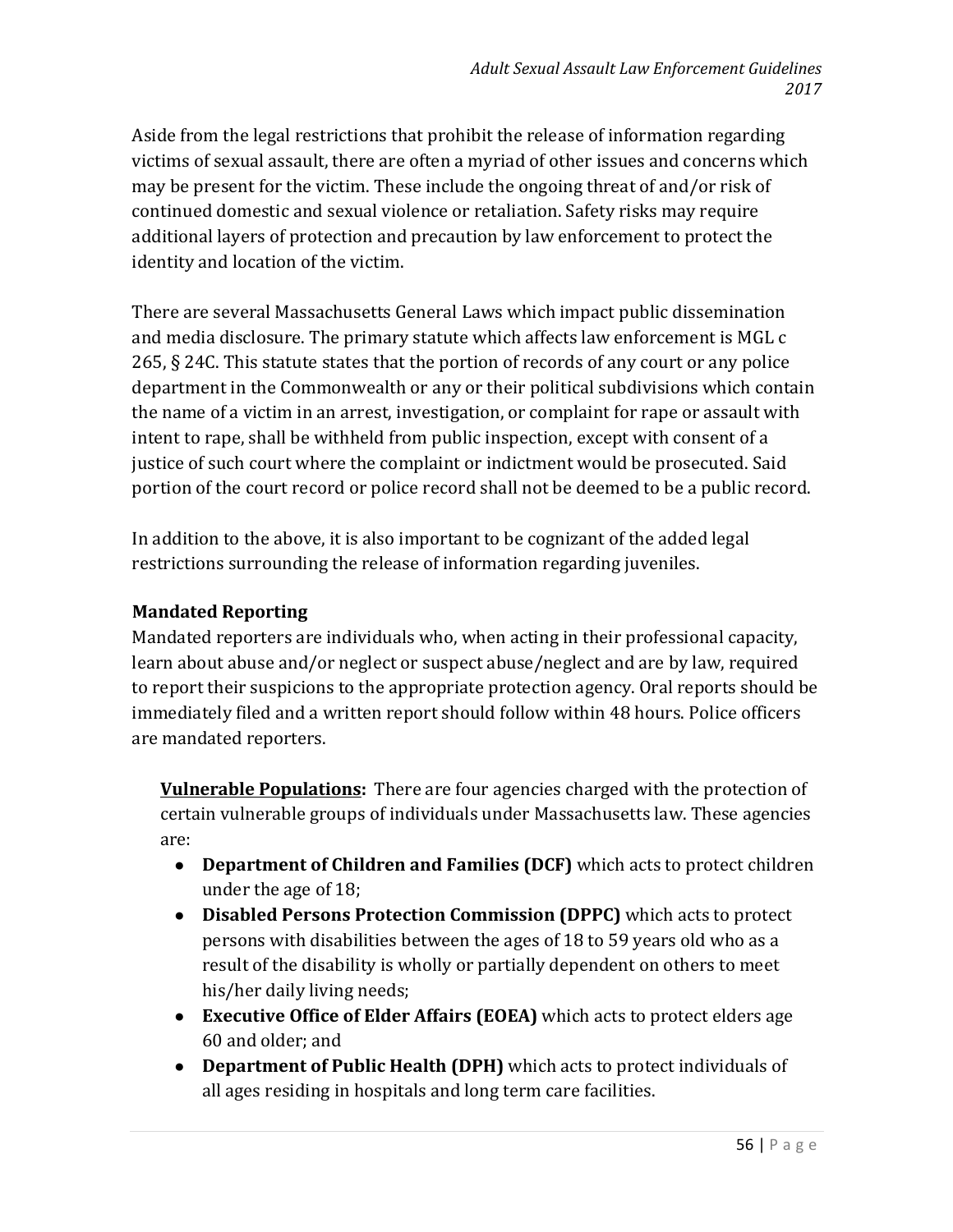Mandated reporters play an important role in preventing continued abuse of existing victims and in preventing abuse of potential victims. The law provides mandated reporters with immunity from civil or criminal liability as long as the report was made in good faith. See appendix for a detailed list of mandatory reporting requirements.

## *SECTION FOURTEEN*

## **CROSSOVER OFFENSES**

### **Human Trafficking**

In 2012 the Commonwealth passed Anti Human trafficking legislation in efforts to better address all forms of Human Trafficking. In particular, Sex Trafficking is prevalent in Massachusetts and can often intersect with other offenses including sexual assault, domestic violence. The statute defines adults as over 18 and children as under 18. Anyone who is a mandated reporter and who suspects a child is the victim of Child Sex Trafficking is required to file a (51A) report with DCF.

Sex traffickers often use violence, threats, lies, debt bondage, and other forms of coercion to compel adults and children to engage in commercial sex acts. Many victims become romantically involved with someone who then coerces of manipulates them into sexual conduct for a fee. Others are lured in with false promises of a job, such as modeling or dancing and, once indoctrinated into performing sexual conduct for a fee, find it very difficult to get out due to a variety of reasons.

Victims of trafficking may be involved in a trafficking situation for a few days or weeks, or may remain in the same trafficking situation for years. Victims of sex trafficking can be U.S. citizens, foreign nationals, women, men, children, and LGBTQ individuals. Vulnerable populations are frequently targeted by traffickers, including runaway and homeless youth, as well as victims of domestic violence, sexual assault, war, or social discrimination.

Sex trafficking occurs in a range of venues including fake massage businesses, online ads, escort services, residential brothels, on the streets or at truck stops, or at hotels and motels.

Victims of trafficking often do not self-identify as victims and may be at high risk for retaliatory violence from their trafficker. The degree of victimization often suffered by victims of trafficking can be extensive and are best addressed through a multidisciplinary approach. Officers who become involved with a victim/ investigation involving sex trafficking are encouraged to contact their local District Attorney's Office, the AG's Office, or the State Police High Risk Victim Unit for assistance.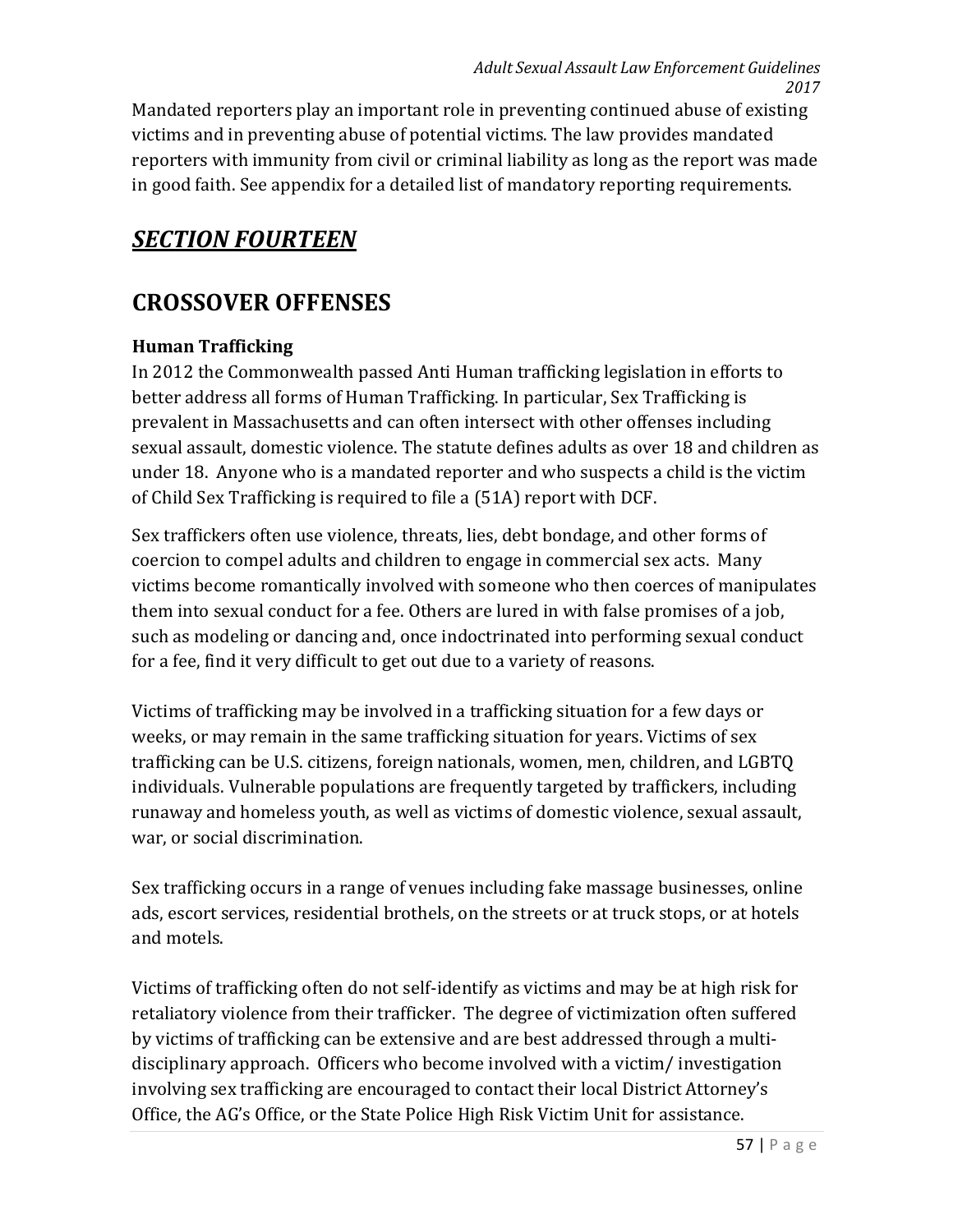### **Domestic Violence**

There will be times when sexual assault investigations may involve an intimate partner relationship. This can add another layer of challenges for the victim. Some emotions may include shame, embarrassment and fear, all of which can play a major role in completing your investigation.

It is crucial for law enforcement officers to be familiar with the dynamics of domestic abuse. Specifically, how an abuser acts toward their victim and how the victim reacts to their abuser. A lack of understanding of the complexities of these dynamics frequently results in blaming the victim and manipulation of the criminal justice system by the abuser.

Law enforcement officers arriving at an incident are likely to find a victim who is taking responsibility for an abuser's actions. A victim, in fear of their abuser, may act in ways that appear to conceal the abuse. The victim may waive their right to no contact, bail the abuser out of jail or recant in court, accusing the officer of lying. Victims may do these things in an attempt to keep themselves and their children safe.

Another critical component to protecting victims and investigating domestic abuse is to understand that when an abuser believes they are losing control over the victim, the risk of serious injury, sexual assault, stalking and homicide increases.

In situations such as these, it is recommended you refer to the 2017 Domestic Violence Guidelines.

## **Strangulation and Sexual Assault:**

There is a strong correlation between strangulation, sexual assault, and intimate partner violence. Strangulation is one of many tools an offender can use against their victim. When strangulation is used to control or subdue a victim it increases the possibility of lethality. Victims who report being strangled should be strongly encouraged to seek a medical exam. Although they may not exhibit immediate visible physical signs, there may be internal trauma which requires both treatment and documentation.

Many times offenders get aroused from the strangulation of their victim, therefore, essentially torturing the victim bringing them in and out of consciousness.

Strangulation is clearly one of the significant dangerousness factors that is often misunderstood or misidentified.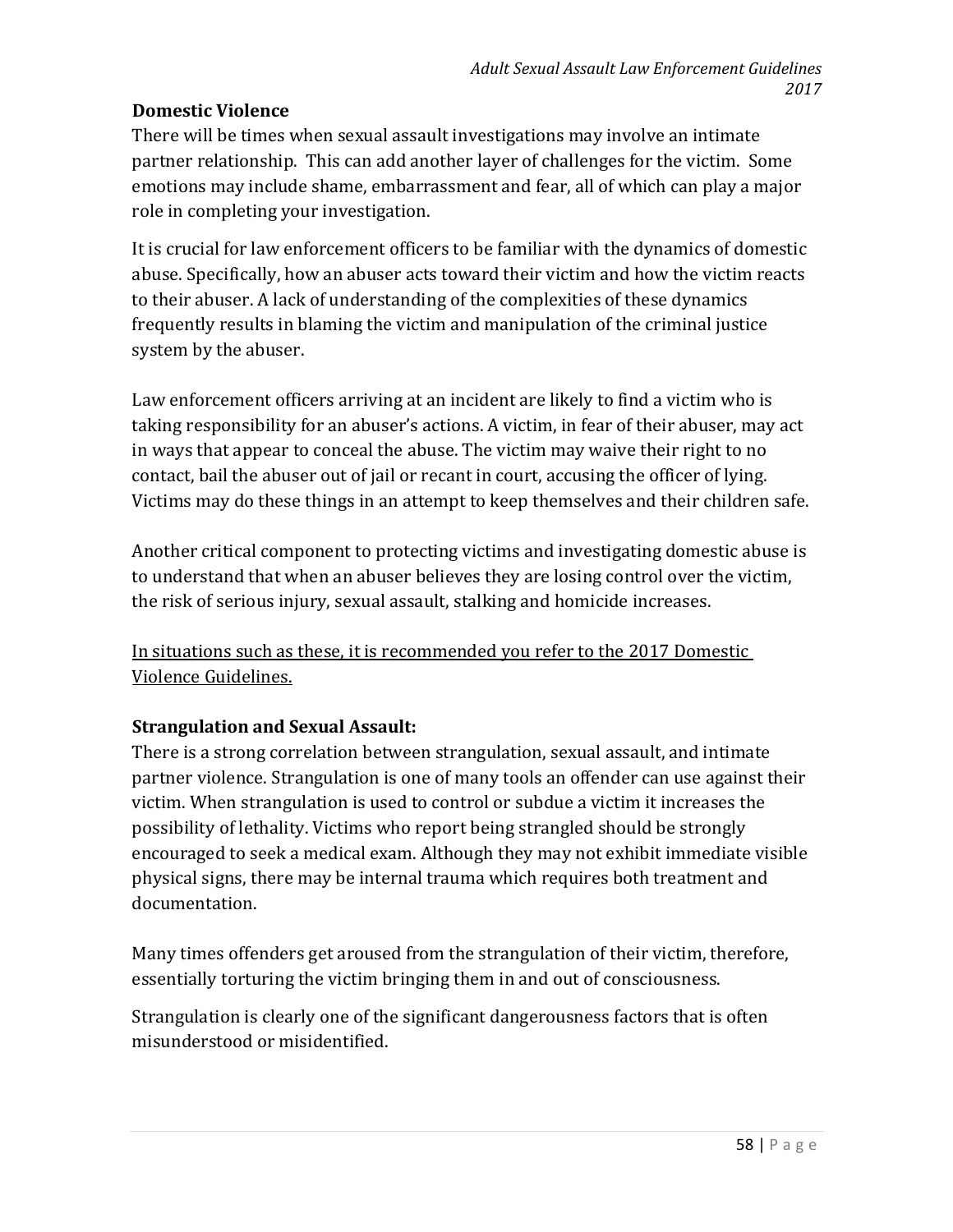Strangulation and Choking are not the same:

Despite the high fatality risk of strangulation, it is often mistaken for something less serious. The word 'choking' minimizes the severity of strangulation for victims, abusers, law enforcement, and court personnel.

Choking is when a food object lodges in a person's throat while they are eating and temporarily stops the person's breathing.

Strangulation is when a person constricts the neck or throat of another person in order to block their air flow. Victims may have no visible injuries whatsoever, yet because of underlying physiological dangers, it is very important that the victim receives medical attention. Victims may have serious internal injuries which could lead to death hours, days, or even weeks later.

In order to properly assess not only the legal standards necessary for charging but also to understand the lethality of the assault, it is essential to fully document what occurred.

The general clinical sequence of a victim who is being strangled is:

- Severe pain
- Followed by unconsciousness
- Followed by brain death.

The victim will lose consciousness by any one or all of the following:

- blocking of the carotid arteries (depriving the brain of oxygen);
- blocking of the jugular veins (preventing deoxygenated blood from exiting the brain);
- And closing off the airway, causing the victim to be unable to breath.

### Physical Symptoms of Victims:

- Spots around eyes or face from a ruptured capillary
- Bruising
- Impression marks, rope or cord burns
- Swelling of the neck
- Loss of bodily functions
- Ringing ears or light-headedness, raspy voice
- Difficulty talking, breathing, or swallowing
- Sore throat, bleeding from the mouth
- Fainting
- Petechiae behind ears; bleeding from ear canals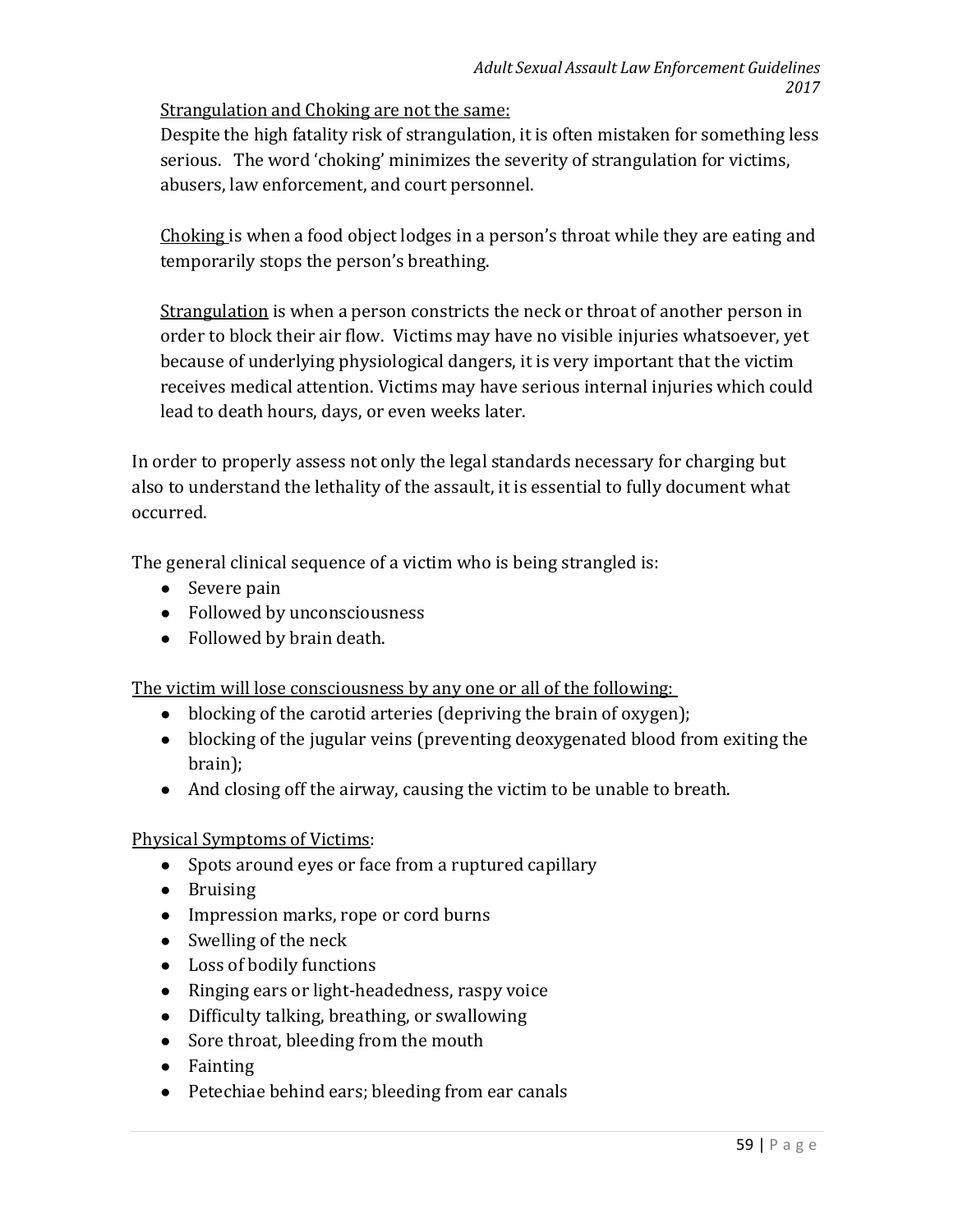Physical Evidence on Perpetrator:

- Scratches or cuts
- Bite marks on the arms, hands, or chest
- Finger impressions on hands or arms

Lethal Progression:

- 10 Seconds: pass out
- 20 seconds: should bounce back on own
- 30 seconds: need to revive if they don't bounce back
- 50-100 seconds: point of no return
- 4 minutes (or less): brain death

## *SECTION FIFTEEN*

## **COURTROOM PREPARATION AND TESTIMONY**

As a lead investigator, it is incumbent upon you to facilitate and ensure that the prosecuting District Attorney's Office has a complete investigative packet of all reports and relevant documentation of your investigation. Those documents are the tools the prosecutor needs to do their job. Be cognizant that the conclusion of the investigation is the beginning of the prosecution and the District Attorney's Office and courts will continue to need your assistance and input.

Parts of your responsibilities include court preparation and testimony. The following are several important considerations in court preparation and testimony:

- Be prepared by:
	- o Reviewing your reports prior to testifying;
	- o Recounting and reciting the facts of your case (while minimizing the need for your memory to be refreshed) as this will demonstrate competency and professionalism; and Being prepared will help reduce any natural anxiety and tension associated with testifying (pull out as separate bullet point)
- Court room testimony/demeanor:
	- o Knowing your case will bring natural confidence to your court room presence and testimony;
	- o Do not be flip or coy;
	- o Refrain from attempting to outsmart or out-think the questioning attorney(s);
	- o Answer the questions directly, honestly, and to the best of your abilities;
	- o If you do not know or cannot remember the answer to a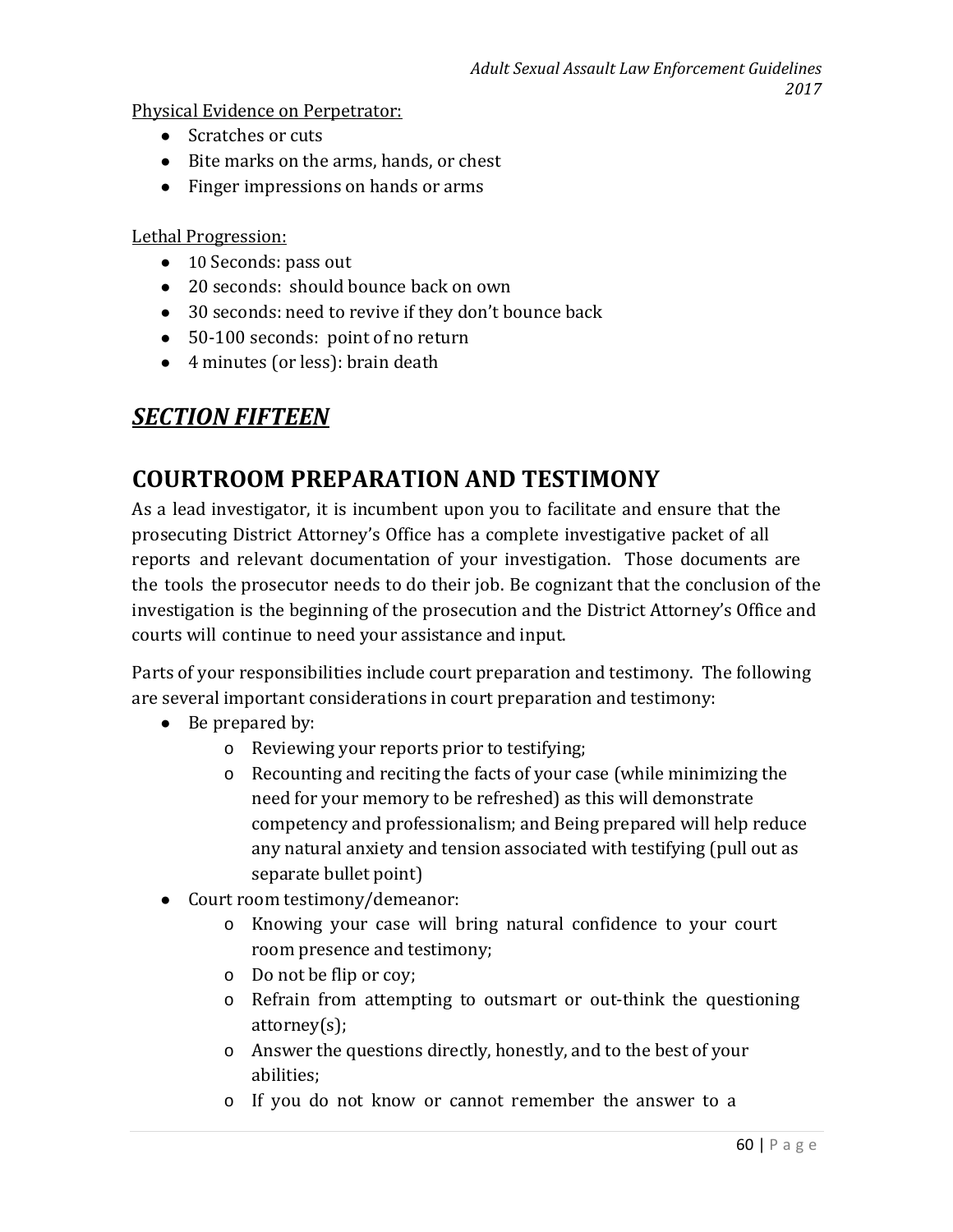question, communicate that in a direct, non-defensive manner; and

o When testifying, relax and be yourself.

## *SECTION SIXTEEN*

## **VICTIM SUPPORT SERVICES**

### **Massachusetts Rape Crisis Counselor**

Rape crisis centers offer assistance to victims of sexual assault, their significant others, professionals, and community members. Although rape crisis centers in Massachusetts may vary in the services available, all rape crisis centers offer crisis intervention services. Services may include a 24-hour hotline, legal advocacy, clinical services, and community outreach and education. All services are free and confidential.

Hospital personnel may directly contact community-based rape crisis counselors in addition to contacting a Sexual Assault Nurse Examiner (SANE). A rape crisis counselor may also be specifically requested by the victim. Although law enforcement can also directly contact a rape crisis counselor to respond to an emergency department, this is not a recommended procedure because of victim privacy concerns. Instead, it is recommended that law enforcement ensure that hospital staff and the victim are aware of the contact information for local rape crisis services.

In the immediate aftermath of an assault, victims must make decisions impacting their medical care, safety, and legal options. An advocate can provide information to assist the victim (and her/his family) in making the best decisions for themselves and their families.

Counselors, sometimes referred to as "counselor" or "advocate," provide compassionate and knowledgeable support to victims and their families in hospital emergency departments. Counselors can accompany the victim throughout the entire forensic exam if the victim chooses. Counselors can also be helpful with safety planning, arranging transportation, and service referrals.

Rape crisis counselors are part of the system of support that helps victims get through the medical/evidence collection process and understand future options. They are not there to hinder law enforcement's efforts and ability to obtain information and/or evidence.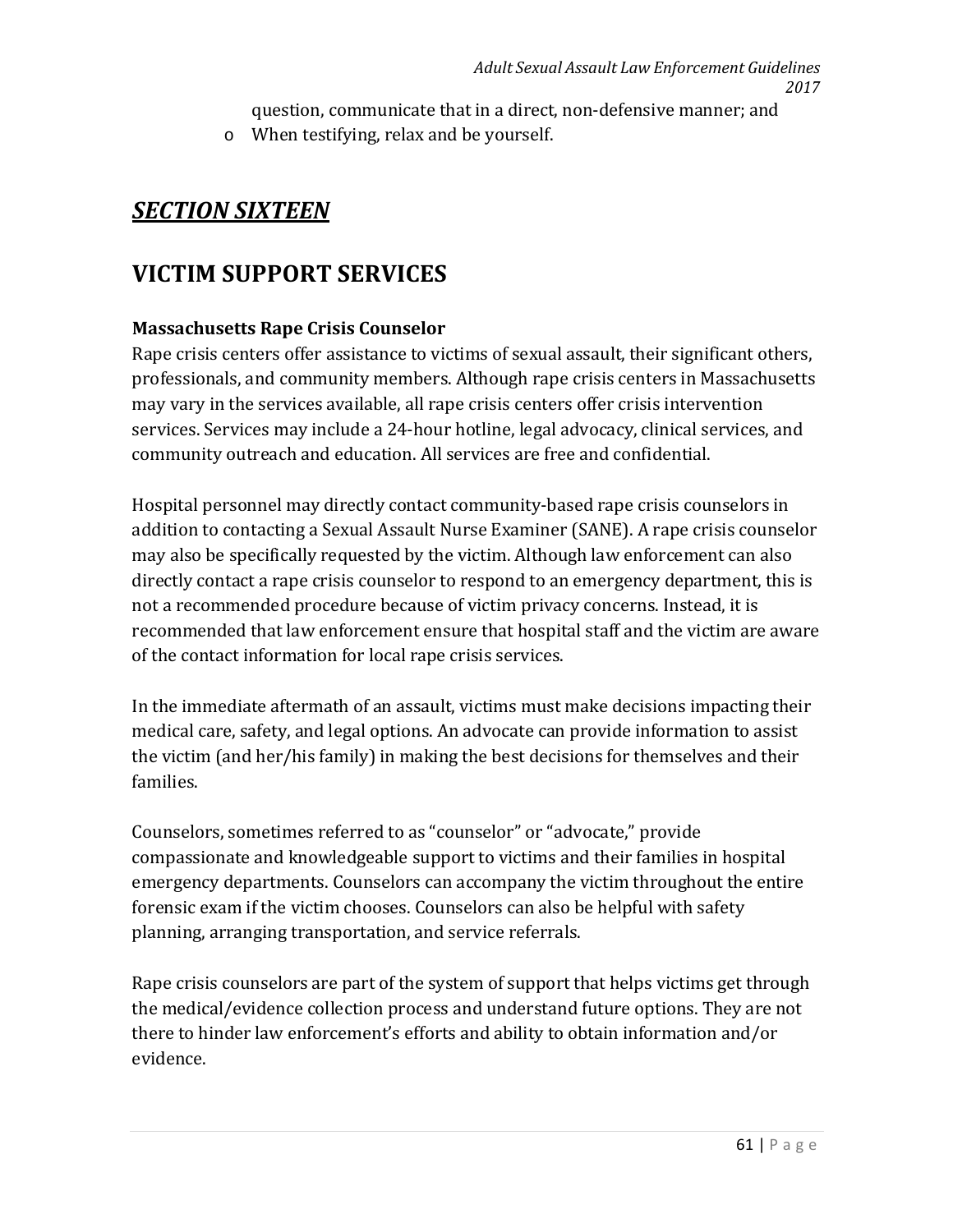Under MGL c 233, § 20J, information transmitted in confidence by and between a victim of sexual assault and a certified rape counselor (no third parties present) is considered a confidential communication and is legally protected. Even though a victim may have shared relevant information with the rape crisis counselor about the assault, unless the victim gives the counselor express permission to share that communication with law enforcement, the advocate is under a legal obligation to hold that information confidentially and not disclose any privileged information.

#### **The Victim Witness Advocate (Office of the District Attorney)**

Pursuant to MGL c258B all District Attorney's Offices must have a victim witness assistance program. Victim witness advocates (VWAs) provide immediate crisis assessment and intervention services with victims, witnesses, and their families. Advocates make initial contact with victims on behalf of the District Attorney's Office and help them to assess their most immediate needs—for safety, counseling, medical care, and emergency financial assistance. Additionally, VWAs facilitate referrals to services in the community.

The VWA is responsible for ensuring victims are afforded their rights under MGL c258B including explanations about: the court process, the victim's role in it, what is expected of them, court hearings and any changes in scheduling. VWAs keep victims and witnesses apprised of the status of the case involving them, provide information about how to be notified of an offenders release from custody, and how to access local support and services. VWAs support victims in their right to give input into sentencing including: plea and sentence recommendations from the prosecutor and victim impact statements to the court.

The VWAs work together with prosecutors to prepare victims for testifying, answering questions, accompany the victim in court, and assist victims with applying for Victim of Violent Crime Compensation assistance.

#### **Victims of Violent Crime Compensation**

Since law enforcement is often a victim's first interaction with the criminal justice system, police should be familiar with Victims of Violent Crime Compensation, a state program created by MGL c258C and administered through the Attorney General's Office Victim Compensation and Assistance Division. Police officers should adopt a routine practice of advising victims of violent crimes about this potential and critical financial assistance and of other important available resources.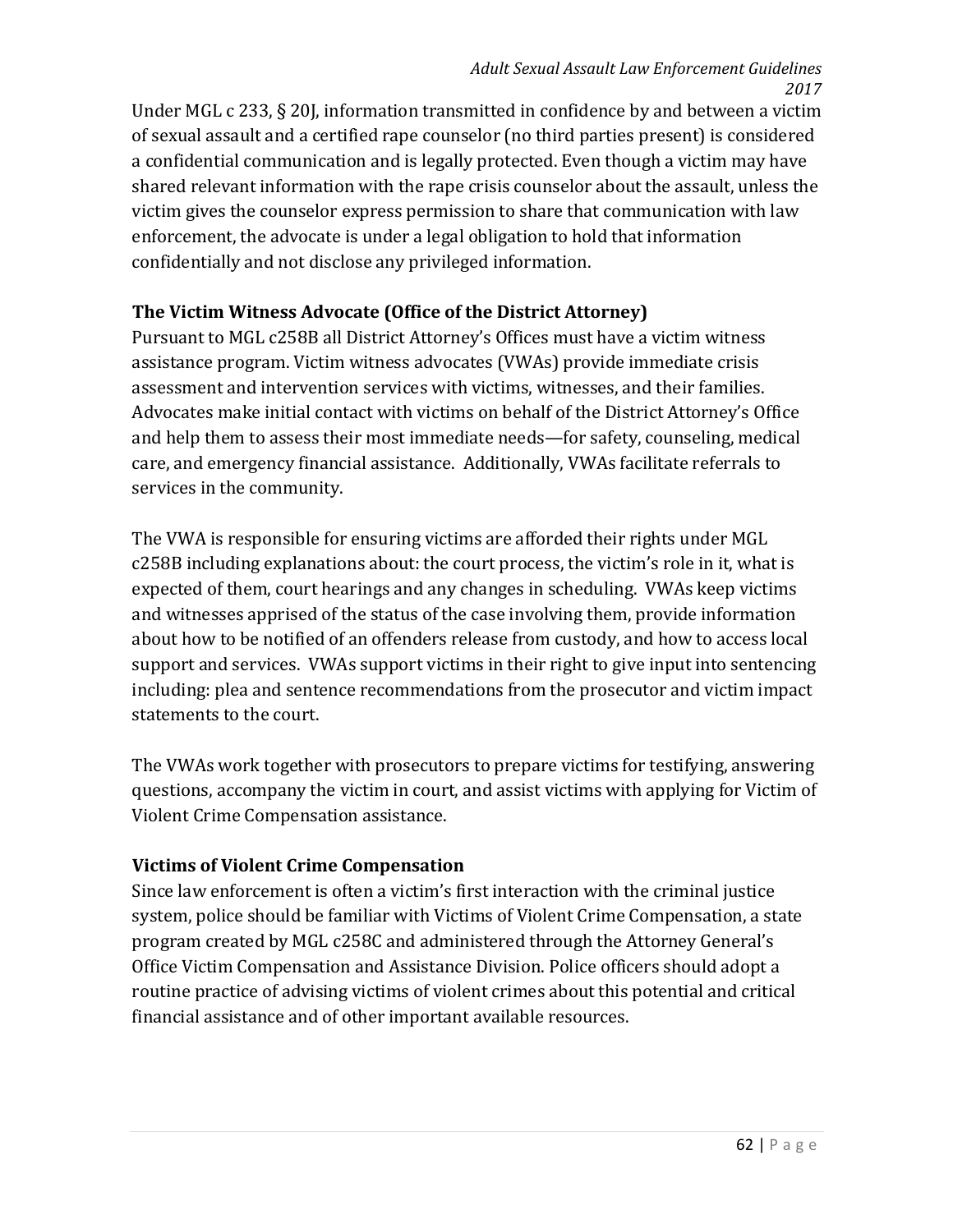### Victims who may be eligible for Victim Compensation:

- Victims of a violent crime that occurred in Massachusetts;
- Dependents and family members of homicide victims; and
- Any person responsible for the funeral expenses of a homicide victim.

### Direct Billing of Forensic Sexual Assault Exam Expenses:

### Requirements:

Under the federal Violence Against Women Act (VAWA), states are now required to develop a process to cover the full out-of-pocket costs for sexual assault forensic medical exams and ensure that a victim is not billed for any services provided within the emergency department.

Specifically, the state must coordinate with healthcare providers to ensure that victims are aware that medical forensic examinations are available free of cost, and that a patient will not be required to participate in any way in the criminal justice system or cooperate with law enforcement as a condition of receiving these services. All expenses that occur from the moment the survivor comes to an emergency department (ED) through their discharge from the ED or a transfer to an inpatient or other level of care can be covered by direct billing of these expenses from the hospital/clinic to the Victim Compensation Program. This includes:

- Physician fees that are part of or assigned to the facility and included in the overall facility fee
- Facility fees
- Room and Board, Ancillary services (labs, tox screens, etc.), Imaging services, and Medications (e.g., starter pack of prophylactic medications including Truvada, Flagyl, HIV meds, etc.) provided during treatment and prior to discharge.

## Criteria for Payments:

- The assault occurred in Massachusetts
- A Forensic Sexual Exam Kit was administered
- Invoice submitted directly to VCAD within 90 days from the date of service or receipt of an insurer's Explanation of Benefits (EOB)
- Survivor may elect to use their insurance benefits, but are not required to do so
- Compensation Requirements:
- Hospital directly submits an itemized bill
- Must include "Attachment B" that outlines: incident location, name of treating facility, date of treatment, patient information, and forensic kit number.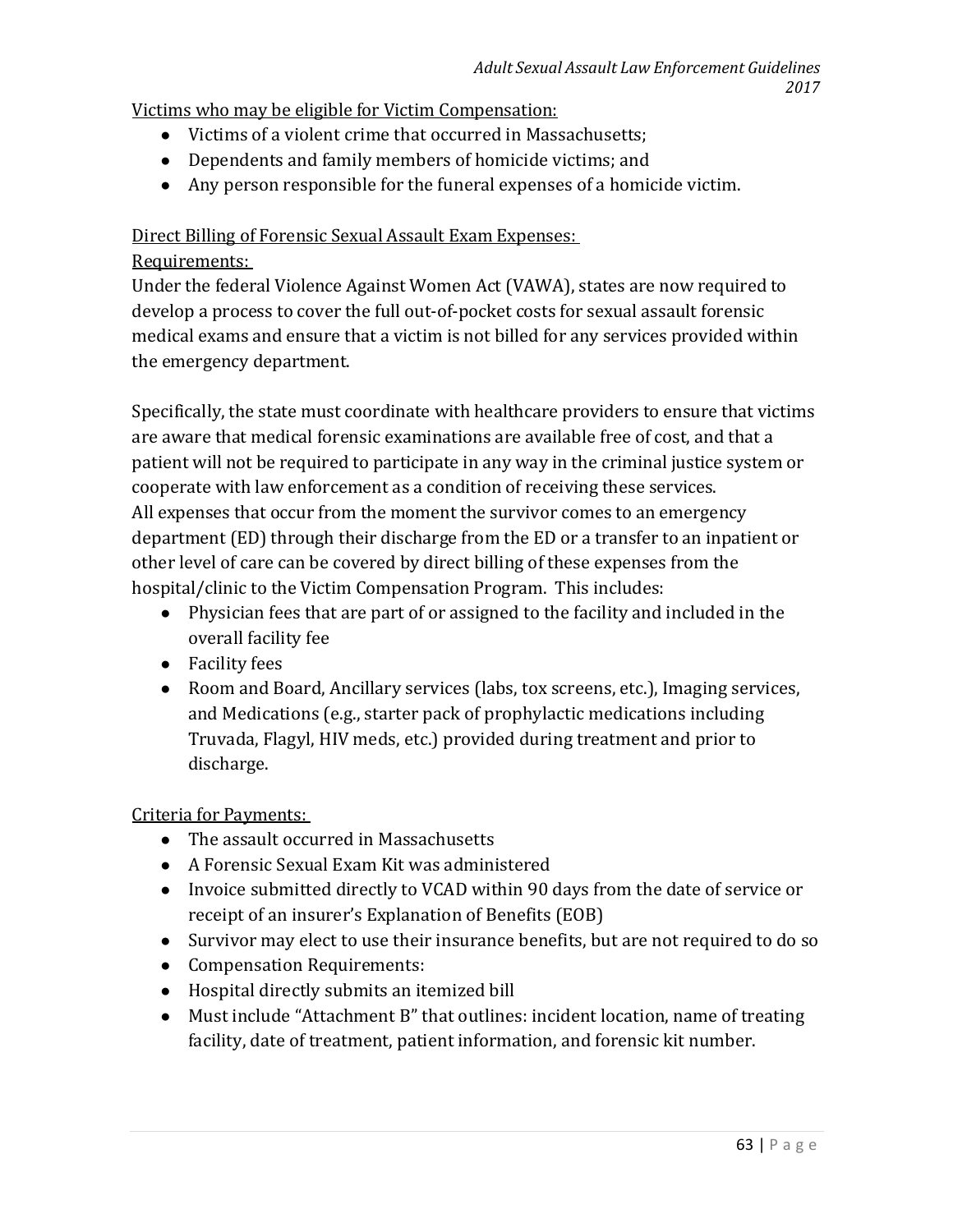Massachusetts Forensic Sexual Assault Post Exam Expense Application: Application Requirements:

- Forensic Sexual Assault Kit must be administered
- Crime must have occurred in Massachusetts and does not require a police report
- Claim must be submitted within three years from the date of the crime
- Requires a completed Victim Compensation Forensic Sexual Assault Post Exam application (provided to the survivor at the time of the administration of the kit), a copy of the Treatment and Discharge Form with the kit number, and any copies of bills or receipts related to the exam
- Covers any aftercare (medical treatment or medications), counseling, lost wages, replacement bedding/clothing costs (if seized as a result of a criminal investigation), security measures, and professional crime scene cleanup costs deemed medically necessary as a result of the sexual assault.

#### Massachusetts Application for Crime Victim Compensation

Application Requirements:

- The violent crime must have occurred in Massachusetts and have been reported to police within five days unless there is good cause for delay. Sexual assault is exempt from this requirement. (Note: A Sexual Assault survivor, who has not had a forensic sexual assault kit administered, must still file a police report for the purposes of their Victim Compensation application)
- Completed application must be submitted within three years from the date of the crime
- A completed application entails copies of bills, receipts, pay stubs and any other documentation of applicable expenses incurred as a result of the crime, but these additional supporting documents are not required when a survivor initially submits their application to the division.

Financial expenses that may be compensated:

- Medical, dental, counseling, and funeral/burial expenses
- Victim's lost wages
- Loss of financial support for dependents of homicide victims and homemaker expenses

Applications are available at: [http://www.mass.gov/ago/public-safety/resources-for](http://www.mass.gov/ago/public-safety/resources-for-victims/victims-of-violent-crime/victim-compensation.html)[victims/victims-of-violent-crime/victim-compensation.html](http://www.mass.gov/ago/public-safety/resources-for-victims/victims-of-violent-crime/victim-compensation.html) Additional questions or training requests can be directed to the Division at [VCCorrespondence@state.ma.us](mailto:VCCorrespondence@state.ma.us) or by phone to 617-963-2160.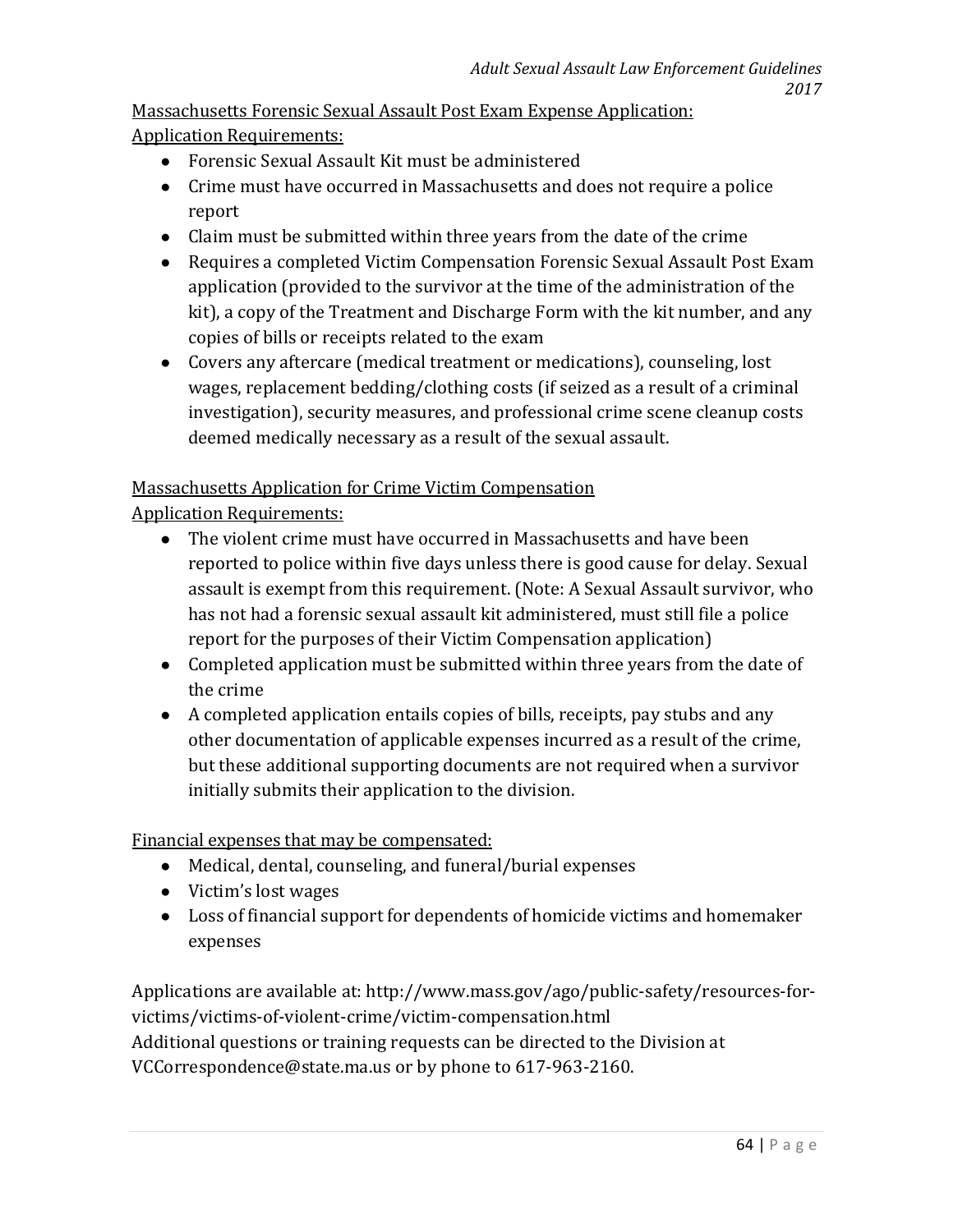**MA Office for Victim Assistance (MOVA) / Victim Witness Assistance Board** The Massachusetts Office for Victim Assistance (MOVA) is an independent state agency established to uphold and advance the rights of crime victims. While MOVA primarily administers victim service program funding, offer training and education opportunities, and advocate for policy change they do offer some direct referral assistance to crime victims. Victim service staff are available during normal business hours and can connect victims to services across Massachusetts. Victims can call MOVA at 844-878-6682. MOVA also administers a website specifically for victims of violence seeking assistance. [www.AskMOVA.org](http://www.askmova.org/) allows victims to input their zip code, crime type impacting them and their service need to gain information about the free victim service providers in their area.

For more information about MOVA including: training opportunities, funded programs and policy/legislative initiatives to advance victim rights go to [www.mass.gov/mova](http://www.mass.gov/mova)

### **Victim Notification Registry for Law Enforcement Agencies**

The Victim Notification Registry (VNR) is an internet application maintained by the Department of Criminal Justice Information Services (DCJIS) and provides the ability to register victims for notification of an offender's release from incarceration or for access to an offender's Board of Probation (BOP) record.

Access to the VNR can be granted to personnel at any qualified law enforcement agency.

To obtain VNR access, please call the DCJIS Victim Services Unit at 617.660.4690.

## *SECTION SEVENTEEN*

# **SEXUAL ASSAULTS AT COLLEGES AND UNIVERSITIES**

### **Overview**

Sexual assault on college campuses is a widespread, growing problem. According to the 2014 White House Task Force report on the issue of campus sexual assault in the United States, one in five women who attend a college or university will become a victim of sexual assault. Issues pertaining to the institution's legal requirements, physical environment, and campus culture can present unique challenges for the criminal investigation.

Procedurally, investigators need to be aware of legal requirements that colleges and universities are bound by when they become aware of complaints of sexual assault.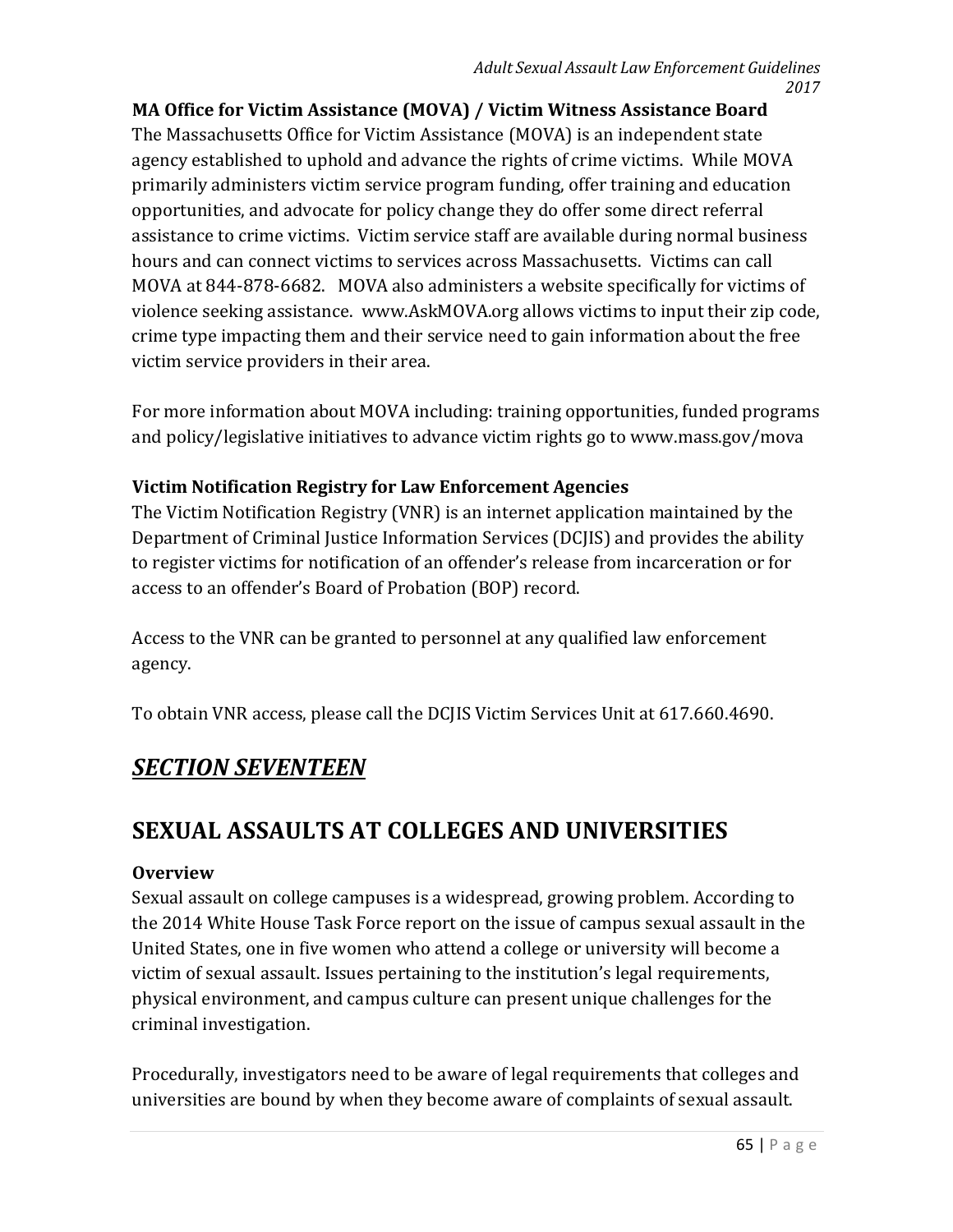The Jeanne Clery Disclosure of Campus Security Policies and Campus Crime Statistics Act (Clery Act), the Violence Against Women Reauthorization Act of 2013 (VAWA), and Title IX of the Educational Amendments of 1972 (Title IX), all contain requirements for certain actions, such as notice to the campus community and sometimes even a concurrent, judicial investigation, that need to be undertaken by the institution in response to these complaints. Becoming familiar with and understanding these requirements can help prevent conflict between the criminal investigators and the school administration.

Environmentally, a college or university can be very different from the city or town where it is located. On-campus residence halls and buildings are typically high-density areas which can increase the likelihood of locating witnesses. Many campuses also utilize technology such as surveillance cameras and access-control devices which can contain data useful to the investigation. In addition, the campus environment is likely to provide robust support resources for the victim/survivor, therefore, a working knowledge of these resources can help the investigator to assist the victim/survivor through the investigation process.

Culturally, the campus environment has a typically youthful population, many of whom are just learning to live day-to-day without direct parental supervision. This adjustment often leads to high-risk behaviors such as increased substance abuse, a high susceptibility to peer pressure, and an over willingness to trust other community members. Substance-facilitated sexual assaults occur at an alarming rate at colleges and universities with approximately half of all rapes experienced by college students involve alcohol use knowingly or unknowingly consumed by perpetrator or victim.

#### **Jurisdiction/Collaboration**

The structural makeup of Law enforcement at colleges and universities can take many forms. Some campuses maintain their own police departments with full-time, fullysworn officers who are trained and equipped to handle incidents of sexual assault. Others will maintain a security department that will provide a presence to protect the campus, but will rely on the municipal police or the Massachusetts State Police to conduct criminal investigations. It is essential for investigators to know exactly where the jurisdictional boundaries for each incident lie and who will be the lead in the investigation.

It is recommended that the local police departments establish a Memorandum of Understanding (MOU) with the colleges/universities in their area. The purpose of these MOUs is to clearly establish expectations and responsibilities between the campus administration, campus law enforcement, and city/town/state law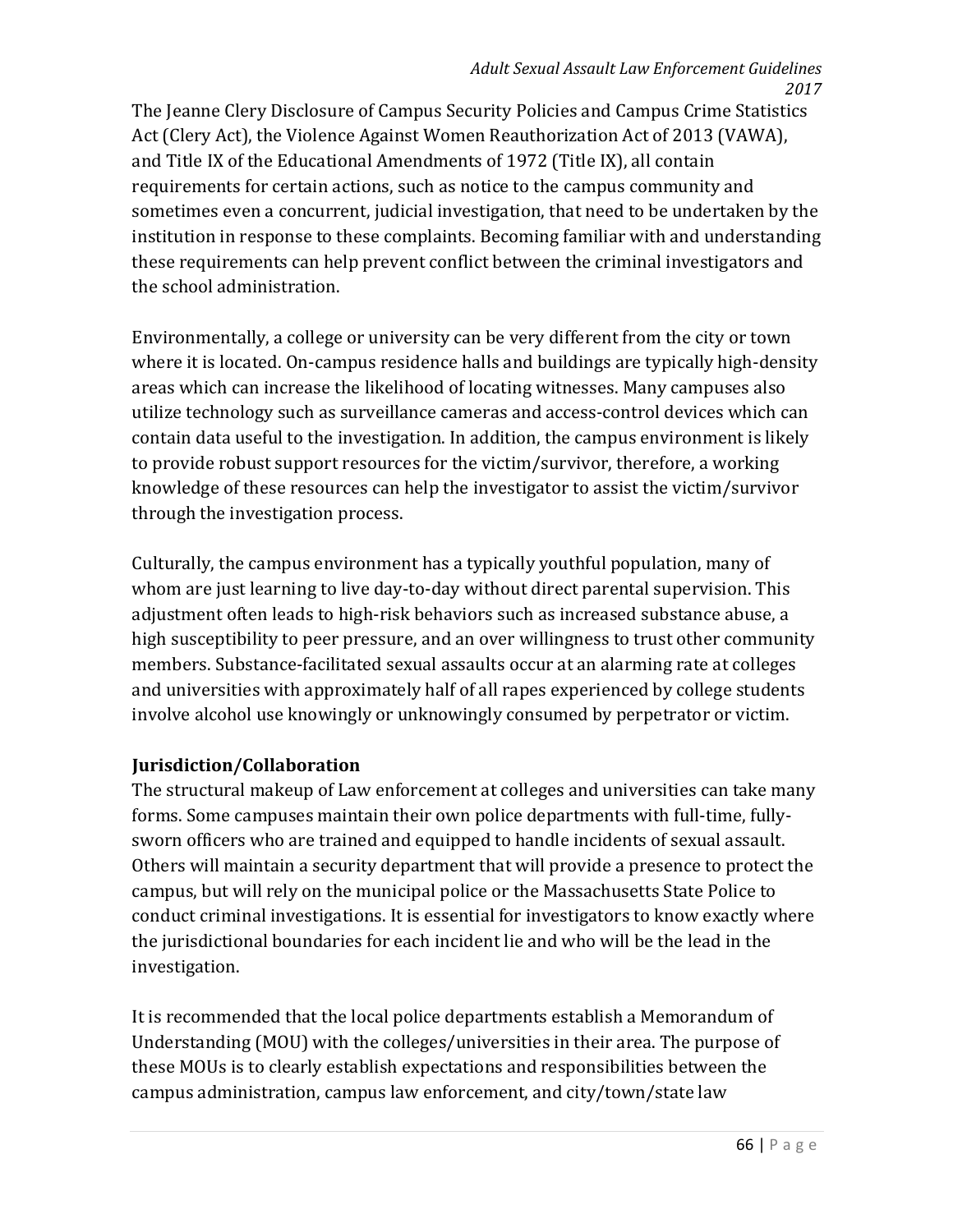enforcement. An MOU regarding sexual assault investigations should include, but not be limited to the following:

- A clear definition of jurisdictional boundaries
- An established system of information sharing between the involved entities regarding reports of sexual assault
- A response plan for incidents of sexual assault, including identifying the primary responders as well as expectations for assistance
- A plan for providing/obtaining support resources for the victim

Having a clearly-established plan beforehand reduces the likelihood of conflict between the criminal investigators and the institution and will facilitate a smoother investigation.

## **Institutional Responsibilities**

Federal Laws such as The Jeanne Clery Disclosure of Campus Security Policies and Campus Crime Statistics Act (Clery Act), the Violence Against Women Reauthorization Act of 2013 (VAWA), and Title IX of the Educational Amendments of 1972 (Title IX), are what establish best practices and responsibilities for colleges and universities when dealing with reports of sexual assault. Failure of the institution to comply with these laws can result in hefty fines and loss of federal funding.

Among the many requirements set forth by these laws are:

- Timely notification to the community if the reported crime is believed to cause an ongoing risk.
- In cases where the suspect is a student or employee of the institution, the institution is obligated to take immediate mitigating action to protect the victim and any other member of the community. This can include re-location, suspension, or expulsion.
- A resolution process must be established for investigation and adjudication of offenders by the rules of the institution. This will include a hearing process during which both suspect and victim may be interviewed regardless of the status on any ongoing criminal investigation.
- Yearly requests for local police departments to provide crime data on a variety of specified crimes, including sexual assault.

Some of these requirements pose unique circumstances for investigators. For example, there can be several legitimate reasons to control the disclosure of information related to ongoing investigations, yet federal law requires the institution to inform their community (see above). It can also be challenging for police to get a statement from suspects who feel that they are already being "punished" by being relocated from their residence hall or suspended from their institution.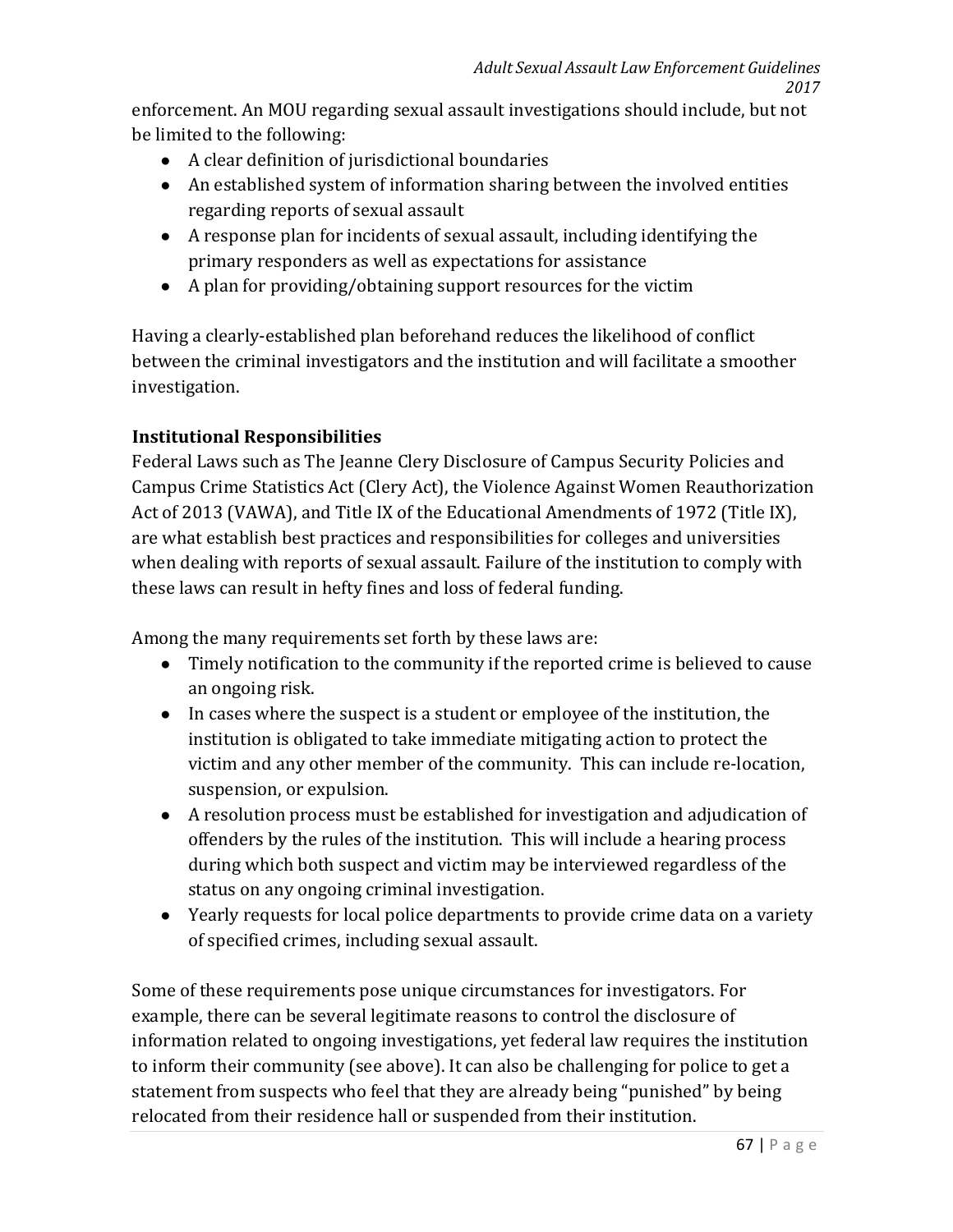These challenges can often be overcome by establishing a cooperative relationship with the institution (and the establishment of MOUs as discussed in the preceding section). An investigator must be aware that reports of sexual assault will trigger mandatory responses from colleges and universities and it is best for the victim and the investigation to avoid conflict whenever possible. Working with the institution, it can be possible to satisfy the Federal requirements without negatively impacting the investigation.

#### **Potential Advantages of the College/University Environment**

Despite the aforementioned challenges that can come with conducting a sexual assault investigation on a college campus, there can also be a variety of advantages to conducting an investigation within that environment. Knowledge of these can assist both the investigator and the victim during the investigative process.

If your victim is a student at a college/university, the institution will be able to offer them assistance in coping with the assault. Some of the resources available to students can include:

- No-contact orders
- Counseling services
- Re-location from their current residence hall
- Academic accommodations, such as a change of classes or re-scheduling of tests
- Ability to temporarily withdraw from the institution, without penalty, while under the stress of the investigation/prosecution

Each institution should have a staffer assigned as their "Title IX Coordinator", as well as an office that oversees the campus resolution. These are the offices that will be assisting victims of sexual assault; they should be included in any MOUs and would be the people who your victim would most likely be in contact with to obtain services through the institution.

In addition to having the ability to directly provide resources to the victim, the college campus can typically offer advantages to an investigator in terms of information and technology. Among these may be:

- Biographical/contact information for involved parties, including local addresses, cell phone, and email contact\*
- Vehicle information if one of the involved parties has a vehicle with an oncampus parking pass
- Video surveillance systems
- Access control systems that can indicate who/when gained access to a building or area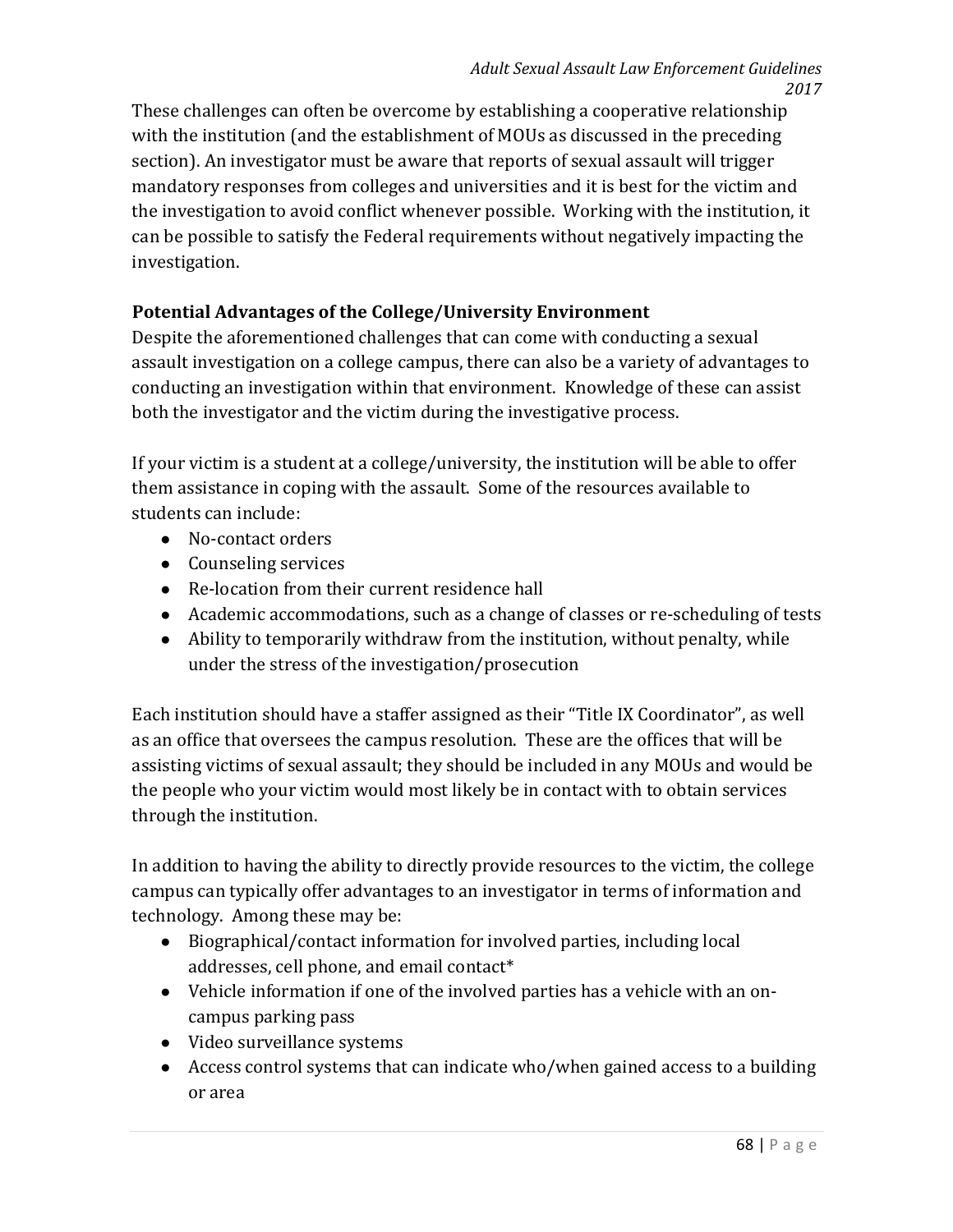\*Some information held by the institution is protected under the Family Educational Rights and Privacy Act (FERPA). Methods for access to the records/technology listed above should be clearly established in your department's MOU with the institution.

#### **Campus "Culture": Considerations for the Investigator**

The average campus environment consists of a resident student population that is predominately between the ages of eighteen and twenty-two. Many of these students are living away from their parents or guardians for the first time. These factors, especially when combined with stereotypes of campuses as a "party" atmosphere, can lead to high-risk behaviors concerning substance abuse and sexual activity.

Investigators who are involved with sexual assault cases on college campuses should be aware that the following factors may come in play:

- Roughly half of all rapes experienced by college students involve alcohol use knowingly or unknowingly consumed by perpetrator or victim. If the perpetrator or victim report having attended a social event or party prior to the criminal act, the investigator should consider questioning others who were at that event in regards to what beverages/substances were provided to patrons, and if anyone reported unusual circumstances as a result of consumption.
- The intentional use of drugs or alcohol to impair the victim's ability to consent is a practice that is utilized during both stranger and acquaintance assaults. If the investigation reveals, in a timely manner, that the victim may have ingested a substance that contributed to the assault, the investigator should consider requesting a drug screening.
- Drinking games, commonly played at social events on college campuses, can be a way for victims to consume more alcohol than they can handle without realizing it. Games such as "beer pong", "quarters", "flip cup", and "King's cup", among many others, can contribute to rapid intoxication and impair a victim's capacity to give consent. These games can also be used by more experienced drinkers to incapacitate those who have a lower tolerance for alcohol.
- Colleges and universities typically foster a strong "community" atmosphere which can lead to a false sense of security. Leaving doors and windows unlocked, allowing strangers access to a room, etc. can be seen as "irresponsible" behavior but are often common practices when students feel that they can trust others simply because they are fellow students.

Colleges and universities can prove to be challenging places to conduct a sexual assault investigation, especially when not prepared for the nuances of the environment. Gaining knowledge of the institution's legal and procedural requirements, as well as an understanding of the institution's resources and aspects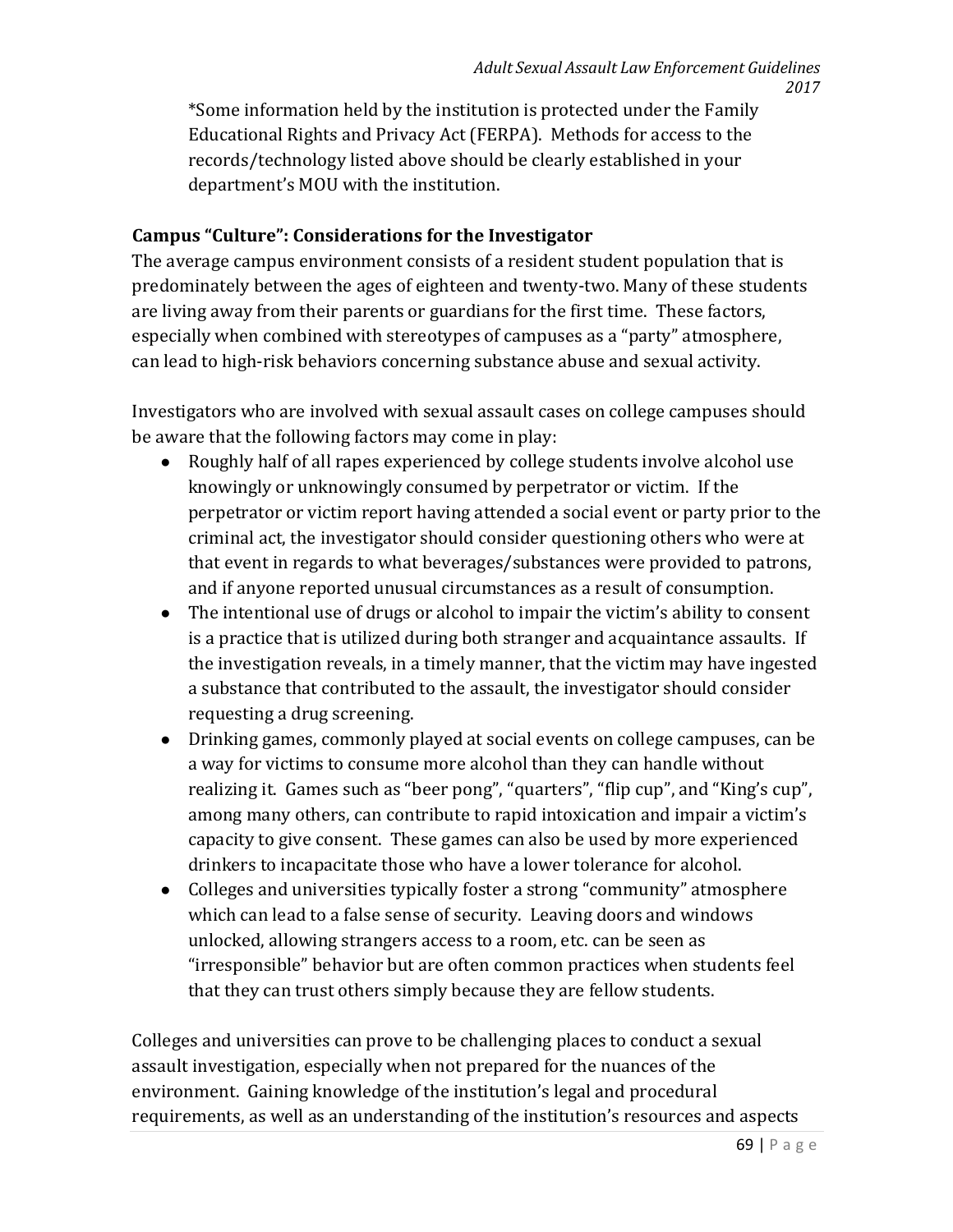of student life, can help navigate this environment and improve the chances for a successful investigation. This knowledge is best gained beforehand; opening channels of communication with the institution and establishing a well-written Memorandum of Understanding should be a priority for police agencies who will conduct investigations within the campus environment.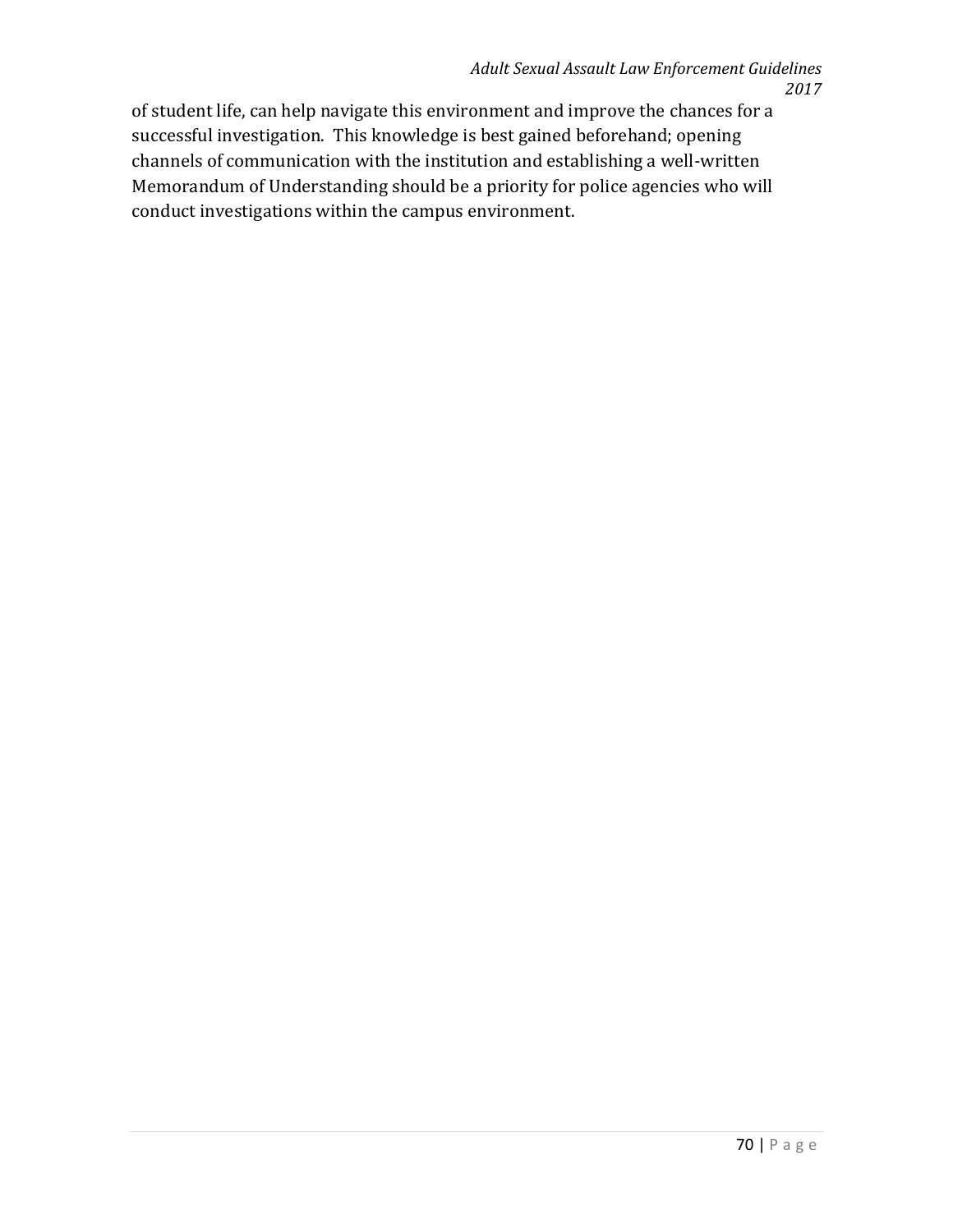#### **NOTES**

**.** 

<sup>i</sup> In a nationally representative survey of adults: • Nearly 1 in 5 (18.3%) women and 1 in 71 men (1.4%) reported experiencing rape at some time in their lives. • Approximately 1 in 20 women and men (5.6% and 5.3%, respectively) experienced sexual violence other than rape, such as being made to penetrate someone else, sexual coercion, unwanted sexual contact, or non-contact unwanted sexual experiences, in the 12 months prior to the survey. • 4.8% of men reported they were made to penetrate someone else at some time in their lives. • 13% of women and 6% of men reported they experienced sexual coercion at some time in their lives. (Tjaden P, Thoennes N. Extent, nature, and consequences of rape victimization: Findings from the National Violence Against Women Survey. Washington: US Department of Justice; Publication No. NCJ210346; 2006.)

46.4% lesbians, 74.9% bisexual women and 43.3% heterosexual women reported sexual violence other than rape during their lifetimes, while 40.2% gay men, 47.4% bisexual men and 20.8% heterosexual men reported sexual violence other than rape during their lifetimes. (Rennison, C. A. (2002). Rape and sexual assault: Reporting to police and medical attention, 1992-2000 [NCJ 194530]. Retrieved from the U.S. Department of Justice, Office of Justice Programs, Bureau of Justice Statistics: http://bjs.ojp.usdoj.gov/content/pub/pdf/rsarp00.p)

Nearly half (47%) of 27,715 respondents in the 2015 U.S. Transgender Survey (USTS), a study conducted by the National Center for Transgender Equality (NCTE), reported they have been sexually assaulted at some point in their lifetime.

ii Black MC, Basile KC, Breiding MJ, Smith SG, Walters ML, Merrick MT, Chen J, Stevens MR. The National Intimate Partner and Sexual Violence Survey (NISVS): 2010 Summary Report. Atlanta, GA: National Center for Injury Prevention and Control, Centers for Disease Control and Prevention; 2011.

iii In eight out of 10 cases of rape, the victim knew the person who sexually assaulted them. (Black MC, Basile KC, Breiding MJ, Smith SG, Walters ML, Merrick MT, Chen J, Stevens MR. The National Intimate Partner and Sexual Violence Survey (NISVS): 2010 Summary Report. Atlanta, GA: National Center for Injury Prevention and Control, Centers for Disease Control and Prevention; 2011.)

In a nationally representative survey: • Among female rape victims, perpetrators were reported to be intimate partners (51.1%), family members (12.5%), acquaintances (40.8%) and strangers (13.8%). Among male rape victims, perpetrators were reported to be acquaintances (52.4%) and strangers (15.1%). • Among male victims who were made to penetrate someone else, perpetrators were reported to be intimate partners (44.8%), acquaintances (44.7%) and strangers (8.2%). (Tjaden P, Thoennes N. Extent, nature, and consequences of rape victimization: Findings from the National Violence Against Women Survey. Washington: US Department of Justice; Publication No. NCJ210346; 2006.)

iv Why many rape victims don't fight or yell. Hopper, James W. Originally published by The Washington Post in its "Grade Point" higher education blog, June 23, 2015.

<sup>v</sup> Paraphrased from Why Many Rape and Trauma Survivors Have Fragmented and Incomplete Memories. James Hopper, Ph.D., David Lisak, Ph.D., originally published by Time.com on December 9, 2014.

vi Due to media representations of sexual violence, victims may believe that they do not "look" like a victim or that the violation was not a sexual assault because they did not sustain injuries, a weapon was not used, and/or the offender was known to them. Yet in the majority of sexual assaults, a weapon is not used and physical injuries are not sustained. Among sexual violence victims raped since their 18th birthday, 31.5% of women and 16.1% of men reported a physical injury as a result of a rape. 36.2% of injured female victims received medical treatment.

vii A study of eight U.S. communities, which included 2,059 cases of sexual assault, found a 7.1% rate of false reports. (Lonsway, K. A., Archambault, J., & Lisak, D. (2009). False reports: Moving beyond the